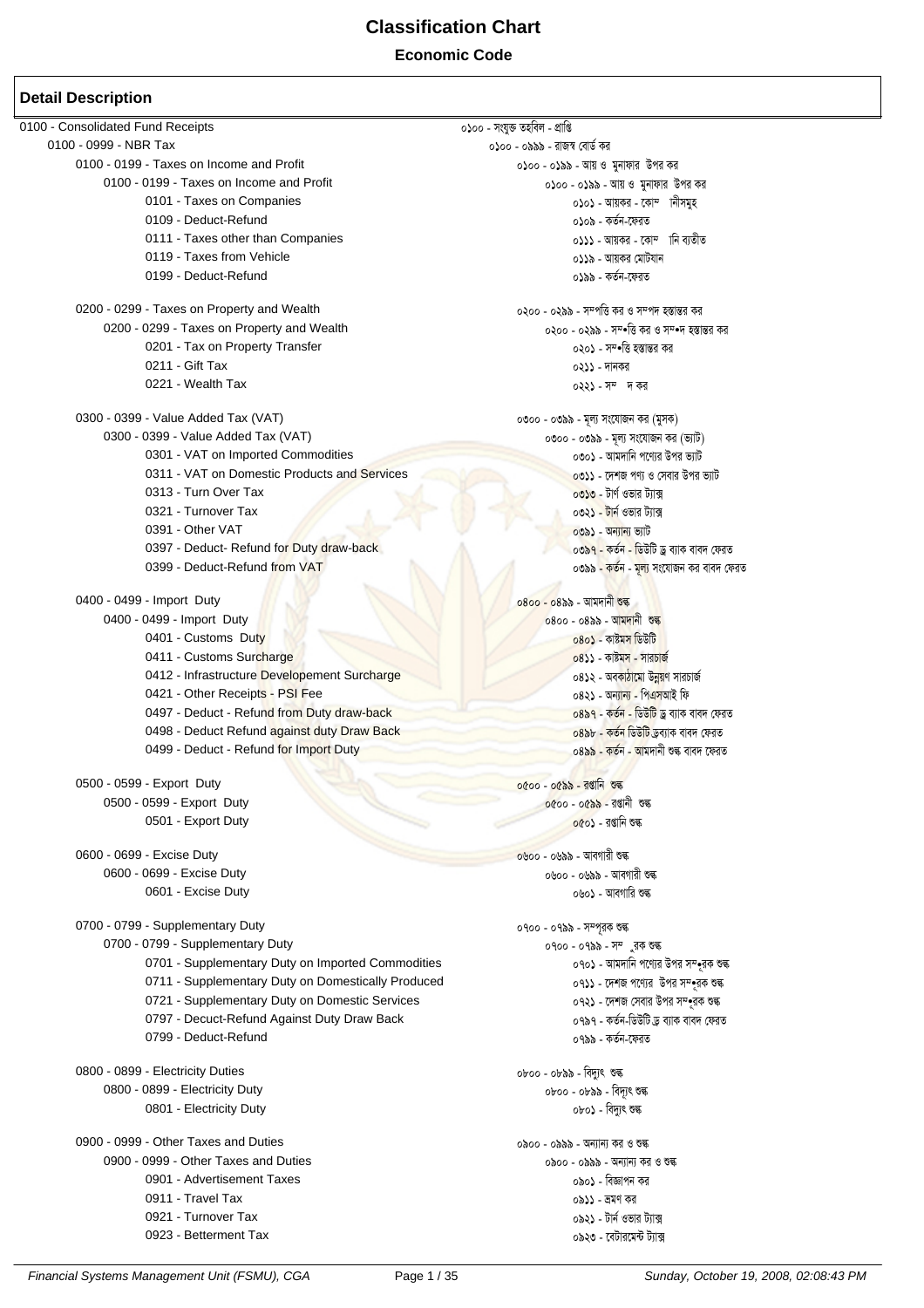| 0100 - Consolidated Fund Receipts                     | ০১০০ - সংযুক্ত তহবিল - প্ৰাপ্তি                      |
|-------------------------------------------------------|------------------------------------------------------|
| 0100 - 0999 - NBR Tax                                 | ০১০০ - ০৯৯৯ - রাজস্ব বোর্ড কর                        |
| 0900 - 0999 - Other Taxes and Duties                  | ০৯০০ - ০৯৯৯ - অন্যান্য কর ও শুল্ক                    |
| 0900 - 0999 - Other Taxes and Duties                  | ০৯০০ - ০৯৯৯ - অন্যান্য কর ও শুল্ক                    |
| 0925 - Shop Tax                                       | ০৯২৫ - দোকান কর                                      |
| 0931 - Air Ticket Tax                                 | ০৯৩১ - এয়ার টিকেট ট্যাক্স                           |
| 0935 - Post Flood Rehabilitation Surcharge            | ০৯৩৫ - বন্যা উত্তর পূণর্বাসন অভিকর                   |
| 0941 - Tax on Insurance Premium                       | ০৯৪১ - বীমা প্রিমিয়াম কর                            |
| 0951 - Entertainment Tax                              | ০৯৫১ - প্রমোদ কর                                     |
| 0961 - Other Taxes and Duties                         | ০৯৬১ - অন্যান্য                                      |
|                                                       |                                                      |
| 1000 - 1399 - Non-NBR Tax                             | ১০০০ - ১৩৯৯ - রাজস্ব বোর্ড বহির্ভূত কর               |
| 1000 - 1099 - Narcotics and Liquor Duty               | ১০০০ - ১০৯৯ - মাদক শুল্ক                             |
| 1000 - 1099 - Narcotics and Liquor Duty               | ১০০০ - ১০৯৯ - মাদক শুল্ক                             |
| 1001 - Narcotics Duty                                 | ১০০১ - মাদক শুল্ক                                    |
| 1011 - Duty on Liquor and Drinks                      | ১০১১ - মদ ও মদ্য জাতীয় পণ্য শুল্ক                   |
| 1100 - 1199 - Taxes on Vehicles                       | ১১০০ - ১১৯৯ - যানবাহন কর                             |
| 1100 - 1199 - Taxes on Vehicles                       | ১১০০ - ১১৯৯ - যানবাহন কর                             |
| 1101 - Vehicle Registration                           | ১১০১ - যানবাহন রেজিষ্ট্রিকরণ                         |
| 1105 - Road Tax                                       | ১১০৫ - সড়ক কর                                       |
| 1111 - Driving Licence                                | ১১১১ - গাড়ীচালনা লাইসেন্স                           |
| 1121 - Other                                          | $5525 -$ অন্যান্য                                    |
| 1200 - 1299 - Land Revenue                            | ১২০০ - ১২৯৯ - ভূমি রাজস্ব                            |
| 1200 - 1299 - Land Revenue                            | <mark>১২</mark> ০০ - ১২৯৯ - <mark>ভূমি রাজস্ব</mark> |
| 1211 - Land Development Tax                           | ১২১১ - ভূমি উন্নয়ন কর                               |
| 1221 - Survey and Settlement Charges                  | ১২২১ - জরি <mark>প ও বন্দোবস্ত</mark> বাবদ আদায়     |
| 1231 - Lease of Hats and Bazars                       | ১২৩১ - হাটবাজার ইজারা                                |
| 1241 - Lease of Acquired Properties                   | ১২৪১ - দখল <mark>কৃত ও অৰ্জি</mark> ত সম্ভি ইজারা    |
| 1243 - Lease of Abandoned Property                    | ১২৪৩ - পরি <mark>ত্যক্ত সম্ভি ই</mark> জারা          |
| 1251 - Lease of Estates                               | <mark>১২৫১ - ভূ-সম্ভি ইজা</mark> রা                  |
| 1261 - Lease of Jalmahal, Ponds                       | ১২৬১ - জলমহল ও পুকুর ইজারা                           |
| 1263 - Lease of Balu Mahal                            | ১২৬৩ - বালু মহাল ইজারা                               |
| 1271 - Other Land Revenue                             | $5295 -$ অন্যান্য                                    |
|                                                       |                                                      |
| 1300 - 1399 - Stamp Duty (Non Judicial)               | ১৩০০ - ১৩৯৯ - ষ্ট্যাম্প ডিউটি (নন - জুডিসিয়াল)      |
| 1300 - 1399 - Stamp Duty (Non Judicial)               | $\delta$ ৩০০ - ১৩৯৯ - ষ্ট্যাম্বিক্রয় (নন-জডিসিয়াল) |
| 1301 - Sale of Stamp                                  | ১৩০১ - ষ্ট্যাম্প বিক্রয়                             |
| 1311 - Duty on Impressing Documents                   | ১৩১১ - ছাপমারা দলিলের উপর কর                         |
| 1321 - Other Stamp Duty (Non-judicial)                | ১৩২১ - অন্যান্য                                      |
| 1500 - 2999 - Non-Tax Revenue                         | ১৫০০ - ২৯৯৯ - কর ব্যতীত প্রাপ্তি                     |
| 1500 - 1599 - Dividends and Profits                   | ১৫০০ - ১৫৯৯ - লভ্যাংশ ও মনাফা                        |
| 1500 - 1599 - Dividend and Profit                     | ১৫০০ - ১৫৯৯ - লভ্যাংশ ও মুনাফা                       |
| 1501 - Dividend and Profit - Financial Institution    | ১৫০১ - লভ্যাংশ ও মুনাফা ঃ আৰ্থিক প্ৰতিষ্ঠান          |
| 1511 - Devidend and Profit: Non Financial Institution | ১৫১১ - লভ্যাংশ ও মুনাফা ঃ আৰ্থিক প্ৰতিষ্ঠান বহিৰ্ভূত |
| 1600 - 1699 - Interest                                |                                                      |
| 1600 - 1699 - Interest                                | ১৬০০ - ১৬৯৯ - সুদ                                    |
|                                                       | ১৬০০ - ১৬৯৯ - সুদ                                    |
| 1601 - Interest on Internal Loans - Non development   | ১৬০১ - অভ্যন্তরীন ঋণের সুদ - অনুন্নয়ন               |
| 1611 - Interest on Internal Loans - Development       | ১৬১১ - অভ্যন্তরীণ ঋণের সুদ - উন্নয়ন                 |
| 1621 - Interest on Foreign Loans/ Grants              | ১৬২১ - বৈদেশিক ঋণ/মঞ্জুরীর উপর সুদ                   |
| 1623 - Interest on Foreign Loans (Special Account)    | ১৬২৩ - বৈদেশিক ঋণের উপর সুদ (বিশেষ হিসাব)            |
| 1631 - Interest on Loans to Government Employees      | ১৬৩১ - সরকারি কর্মচারীদের অগ্রিমের সুদ               |
| 1632 - Interest on House Loan                         | ১৬৩২ - গৃহ নির্মাণ অগ্রিমের সুদ                      |
| 1633 - Interest on Computer Loan                      | ১৬৩৩ - কমিপউটার অগ্রিমের সুদ                         |
| 1634 - Interest on Motor Car Loan                     | ১৬৩৪ - মটার গাড়ি অগ্রিমের সুদ                       |
| 1635 - Interest on Motor Cycle Loan                   | ১৬৩৫ - মটর সাইকেল অগ্রিমের সুদ                       |
| 1636 - Interest on By-cycle Loan                      | ১৬৩৬ - বাই সাইকেল অগ্রিমের সুদ                       |
| 1641 - Interest on Loans to Co-operatives             | ১৬৪১ - সমবায় ঋণের সুদ                               |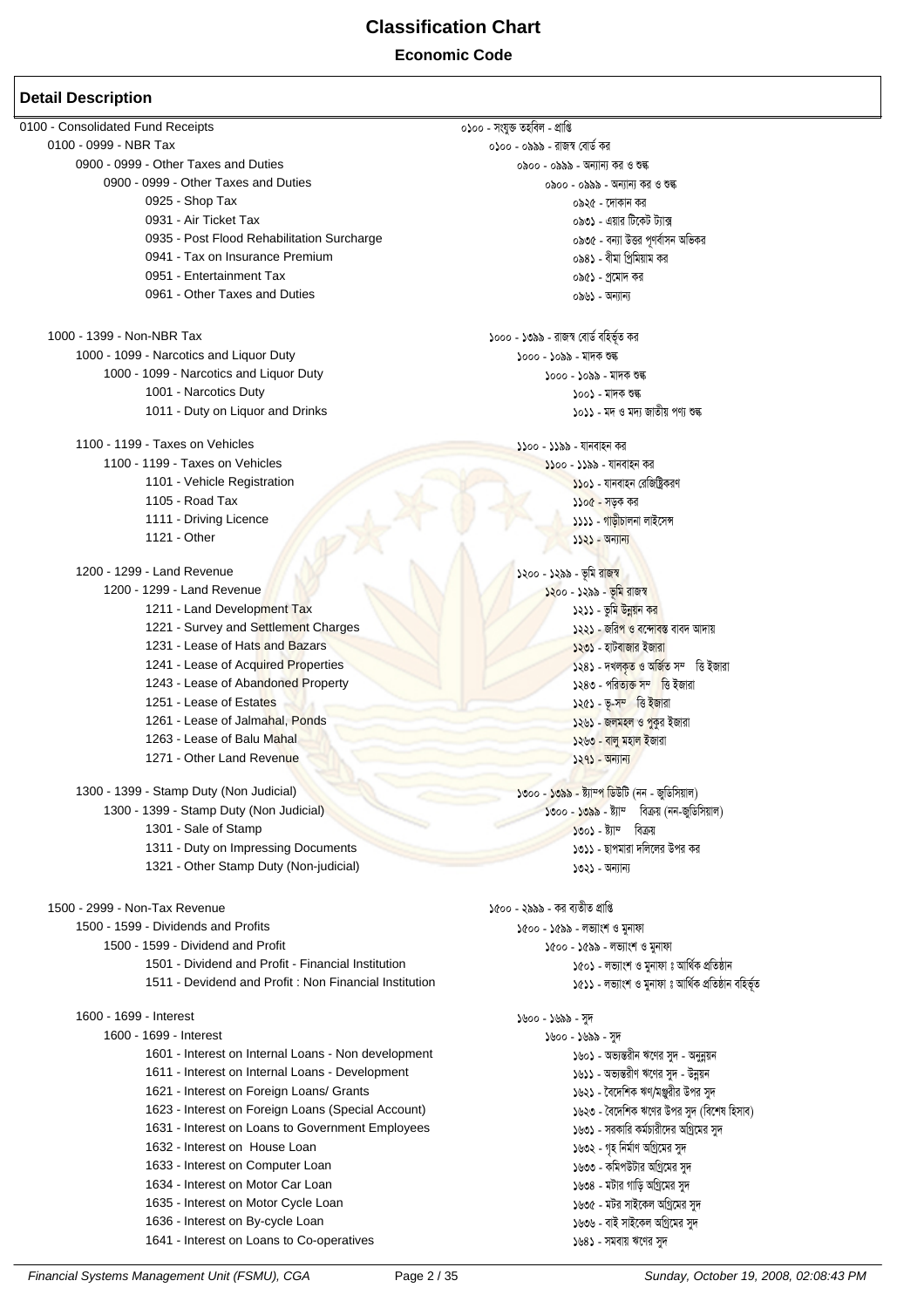| 0100 - Consolidated Fund Receipts                     | ০১০০ - সংযুক্ত তহবিল - প্ৰাপ্তি                               |
|-------------------------------------------------------|---------------------------------------------------------------|
| 1500 - 2999 - Non-Tax Revenue                         | ১৫০০ - ২৯৯৯ - কর ব্যতীত প্রাপ্তি                              |
| 1600 - 1699 - Interest                                | ১৬০০ - ১৬৯৯ - সুদ                                             |
| 1600 - 1699 - Interest                                | ১৬০০ - ১৬৯৯ - সুদ                                             |
| 1645 - Return on Investment                           | ১৬৪৫ - রিটার্ণ অন ইনভেষ্টমেন্ট                                |
| 1651 - Other Interest                                 | ১৬৫১ - অন্যান্য সুদ                                           |
| 1689 - Deduct - Refund                                | ১৬৮৯ - কর্তন - ফেরত                                           |
| 1699 - Probable Shortfall                             | ১৬৯৯ - সুদ অনাদায় (কর্তন)                                    |
|                                                       |                                                               |
| 1700 - 1799 - Royalties and Property Income           | ১৭০০ - ১৭৯৯ - রয়্যালটি এবং সম্পত্তি হইতে আয়                 |
| 1700 - 1799 - Royalties and Property Income           | ১৭০০ - ১৭৯৯ - রয়্যালটি এবং সম্ভি হইতে আয়                    |
| 1701 - Mines and Minerals Royality                    | ১৭০১ - খনি ও খনিজ দ্রব্যের রয়্যালিটি                         |
| 1711 - Other Royalty and Property Income              | ১৭১১ - অন্যান্য রয়্যালিটি                                    |
|                                                       |                                                               |
| 1800 - 1899 - Administrative Fees and Charges         | ১৮০০ - ১৮৯৯ - প্রশাসনিক ফিসসমূহ                               |
| 1800 - 1899 - Administrative Fees and Charges         | ১৮০০ - ১৮৯৯ - প্রশাসনিক ফি                                    |
| 1801 - Import/Export Fees                             | ১৮০১ - আমদানী/রপ্তানী ফি                                      |
| 1802 - Patent and Design Application/Registration Fee | ১৮০২ - পেটেন্ট ও ডিজাইন দরখাস্ত/রেজিষ্ট্রেশন ফি               |
| 1803 - Patent and Design Renewal Fee                  | ১৮০৩ - পেটেন্ট ও ডিজাইন নবায়ন ফি                             |
| 1804 - Trade Mark Renewal Fee                         | ১৮০৪ - ট্ৰেডমাৰ্ক নবায়ন ফি                                   |
| 1806 - Fees under Insurance Act                       | ১৮০৬ - বীমা আইনের আওতায় প্রাপ্ত ফি                           |
| 1811 - Court Fees                                     | ১৮১১ - কোর্ট ফি                                               |
| 1813 - Admiralty Suite Fee                            | ১৮১৩ - এ্যাডমিরালটি স্যুট ফি                                  |
| 1816 - Firms and Companies Registration Fees          | ১৮ <mark>১৬ - ফার্ম ও কো</mark> ম্প ানীসমুহের রেজিষ্ট্রেশন ফি |
| 1817 - Registration fee for Hotel and Restaurent      | ১৮১৭ - হোটেল ও রেষ্টুরেন্ট সমূহের রেজিষ্ট্রেশন ফি             |
| 1818 - Licence Fee for Hotels & Restaurents           | ১৮১৮ - হোটেল ও <mark>রে</mark> ষ্টুরেন্ট সমূহের লাইসেন্স ফি   |
| 1821 - Water Transport Registration Fees              | ১৮২১ - জল <mark>যান রেজিষ্ট্রেশ</mark> ন ফি                   |
| 1826 - Document Registration Fees                     | ১৮২৬ - দলি <mark>ল রেজিষ্ট্রেশন</mark> ফি                     |
| 1831 - Trade Mark Application/Registration Fees       | <mark>১৮৩১ - ট্রেডমার্ক দরখাস্ত/রেজিষ্ট্রেশ</mark> ন ফি       |
| 1836 - Non-profit Institution Registration Fees       | ১৮৩৬ - অলা <mark>ভজনক প্রতিষ্ঠান রেজিষ্ট্রেশন ফি</mark>       |
| 1841 - Copyright Fees                                 | ১৮৪১ - কপিরাইট ফি                                             |
| 1846 - Passport and Visa Fees                         | ১৮৪৬ - পাস <mark>পোর্ট এবং ভি</mark> সা ফি                    |
| 1851 - Educational Fees                               | ১৮৫১ - শিক্ষা ফি                                              |
| 1854 - Licence Fee                                    | ১৮৫৪ - লাইসেন্স ফি                                            |
| 1856 - TV Licence Fees                                | ১৮৫৬ - টেলিভিশন লাইসেন্স ফি                                   |
| 1859 - Firearms Licence Fees                          | ১৮৫৯ - আগ্নেয়াস্ত্ৰ লাইসেন্স ফি                              |
| 1861 - Radio Licence Fees                             | ১৮৬১ - রেডিও লাইসেন্স ফি                                      |
| 1862 - Frequency & Wireless Fees                      | ১৮৬২ - ফ্রিকয়েন্সী ও ওয়ারলেস ফি                             |
| 1863 - Drug Licence Fees                              | ১৮৬৩ - ড্ৰাগ লাইসেন্স ফি                                      |
| 1866 - Transfer Fees                                  | ১৮৬৬ - ট্রান্সফার ফিস                                         |
| 1867 - Immovable Property Transfer Fees               |                                                               |
|                                                       | ১৮৬৭ - স্থাবর সম্∙ত্তি হস্তান্তর ফি                           |
| 1868 - Marriage Registration Fees                     | ১৮৬৮ - বিবাহ রেজিস্ট্রিকরণ ফি                                 |
| 1871 - Fees for copying Registered Documents          | ১৮৭১ - রেজিস্ট্রিকৃত দলিলের অনুলিপি বাবদ ফি                   |
| 1876 - Other Fees                                     | ১৮৭৬ - অন্যান্য ফিসমূহ                                        |
| 1899 - Deduct - Refund                                | ১৮৯৯ - কৰ্তন - ফেরত                                           |
| 1900 - 1999 - Fines, Penalties and Forfeiture         | ১৯০০ - ১৯৯৯ - জরিমানা, দন্ড ও বাজেয়াপ্তকরণ                   |
| 1900 - 1999 - Fines, Penalties and Forfeiture         | ১৯০০ - ১৯৯৯ - জরিমানা, দন্ড ও বাজেয়াপ্তকরণ                   |
| 1901 - Fines and Penalties                            | ১৯০১ - জরিমানা ও দন্ড                                         |
| 1911 - Forfeitures                                    | ১৯১১ - বাজেয়াপ্তকরণ                                          |
| 1999 - Deduct - Refund                                | ১৯৯৯ - কর্তন - ফেরত                                           |
|                                                       |                                                               |
| 2000 - 2099 - Receipts for Services Rendered          | ২০০০ - ২০৯৯ - সেবা বাবদ প্ৰাপ্তি                              |
| 2000 - 2099 - Receipts for Services Rendered          | ২০০০ - ২০৯৯ - সেবা বাবদ প্রাপ্তি                              |
| 2001 - Supply of Police Forces to Railways            | ২০০১ - রেলওয়েতে পুলিশ প্রেরণ                                 |
| 2002 - Police Supplied to Port Authority              | ২০০২ - বন্দর কর্তৃপক্ষে পুলিশ প্রেরণ                          |
| 2003 - Military Forces Supplied to Railways           | ২০০৩ - রেলওয়েতে সামরিক বাহিনী প্রেরণ                         |
| $2004 -$                                              | ২০০৪ - জাতিসংঘে পুলিশ প্রেরণ                                  |
| 2005 - Police Forces Supplied to Others               | ২০০৫ - অন্যান্য কর্তৃপক্ষের নিকট পুলিশ প্রেরণ                 |
| 2007 - Military Forces Supplied to Others             | ২০০৭ - অন্যান্য কর্তৃপক্ষের নিকট মিলিটারি  প্রেরণ             |
| 2009 - Fire Services                                  | ২০০৯ - অগ্নি নিৰ্বাপণ                                         |
| 2011 - Receipts from Convicts' Labour                 | ২০১১ - কয়েদিদের কাজের বিনিময় প্রাপ্তি                       |
|                                                       |                                                               |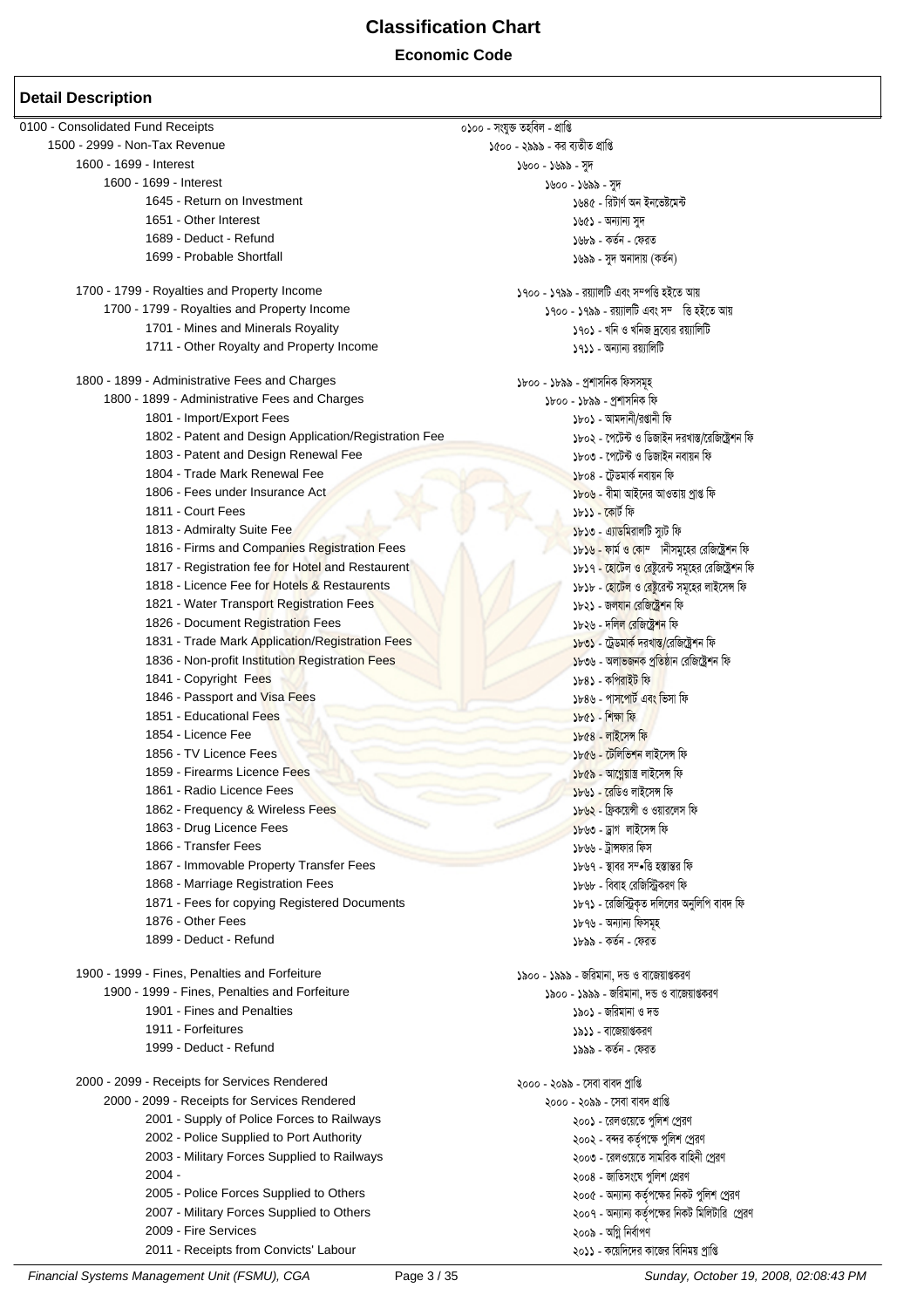**Economic Code** 

| 0100 - Consolidated Fund Receipts                      | ০১০০ - সংযুক্ত তহবিল - প্ৰাপ্তি                   |
|--------------------------------------------------------|---------------------------------------------------|
| 1500 - 2999 - Non-Tax Revenue                          | ১৫০০ - ২৯৯৯ - কর ব্যতীত প্রাপ্তি                  |
| 2000 - 2099 - Receipts for Services Rendered           | ২০০০ - ২০৯৯ - সেবা বাবদ প্রাপ্তি                  |
| 2000 - 2099 - Receipts for Services Rendered           | ২০০০ - ২০৯৯ - সেবা বাবদ প্রাপ্তি                  |
| 2013 - Commercial Broadcasting                         | ২০১৩ - বাণিজ্যিক বেতার অনুষ্ঠান  হইতে প্রাপ্তি    |
| 2015 - Inspection Fees                                 | ২০১৫ - পরিদর্শন ফি                                |
| 2016 - Pre-Shipment Service Fee                        | ২০১৬ - প্রি-শিপমেন্ট সার্ভিস                      |
| 2017 - Testing Fees                                    | ২০১৭ - পরিক্ষণ ফি                                 |
| 2019 - Survey Fees                                     | ২০১৯ - জরিপ ফি                                    |
| 2021 - Advertising Fees                                | ২০২১ - বিজ্ঞাপণ ফি                                |
| 2023 - Health and Family Planning Services             | ২০২৩ - স্বাস্থ্য ও পরিবার পরিকল্পনা সেবা          |
| 2024 - User Fee                                        | ২০২৪ - ইউজার ফি                                   |
| 2025 - Supplies and Inspection Services                | ২০২৫ - সরবরাহ ও পরিদর্শন সেবা                     |
|                                                        |                                                   |
| 2027 - Lighthouse and Shipping Services                | ২০২৭ - বাতিঘর ও জাহাজ চলাচল                       |
| 2028 - Navigation                                      | ২০২৮ - নৌ - পরিবহন                                |
| 2029 - Audit Fees                                      | ২০২৯ - অডিট ফি                                    |
| 2031 - Examination Fees                                | ২০৩১ - পরীক্ষা ফি                                 |
| 2033 - Admission Fees                                  | ২০৩৩ - ভৰ্তি ফি                                   |
| 2035 - Embarkation Fees                                | ২০৩৫ - আরোহন ফি                                   |
| 2037 - Use of Government Vehicles                      | <mark>২০৩৭ - সরকারি যানবাহনের ব্যবহার</mark>      |
| 2038 - Receipt form vehichile repair in Govt. Workshop | ২০ <b>৩৮ -</b> সরকারী কারখানায় গাড়ী মেরামত      |
| 2039 - Receipts from Ferries                           | ২০৩৯ - ফেরি হইতে প্রাপ্তি                         |
| 2040 - Receipt from Marine Academy                     | ২০৪০ - মেরি <mark>ন এ</mark> কাডেমী হইতে প্রাপ্তি |
| 2041 - Public Health Engineering Services              | ২০৪ <mark>১ - জনস্বাস্থ্য প্ৰ</mark> কৌশল সেবা    |
| 2043 - Plant Protection Operation                      | ২০৪৩ - উদ্ভিদ সংরক্ষণ                             |
| 2045 - Sugarcane Research Cess                         | ২০৪৫ - ইক্ <mark>ষু গ</mark> বেষণা সেস্           |
| 2046 - Road Development Cess                           | ২০৪৬ - সড় <mark>ক উন্নয়ন সে</mark> স্           |
| 2047 - Angling Fees                                    | ২০৪৭ - মৎস্য শিকার ফি                             |
| 2049 - Departmental Charges                            | ২০৪৯ - ডিপার্টমেন্টাল চার্জেস                     |
| 2071 - Other Fees and Charges                          | ২০৭১ - অন্যান্য সেবা <mark>ও </mark> ফিস          |
| 2099 - Deduct - Refund                                 | ২০৯৯ - কৰ্তন <mark>- ফে</mark> রত                 |
|                                                        |                                                   |
| 2100 - 2199 - Rents, Leases and Recoveries             | ২১০০ - ২১৯৯ - ভাড়া, ইজারা ও আদায়                |
| 2100 - 2199 - Rents, Leases and Recoveries             | ২১০০ - ২১৯৯ - ভাড়া ও ইজারা                       |
| 2101 - Rentals - Non Residential                       | ২ <b>১০১ - ভাড়া <mark>- অ</mark>নাবাসি</b> ক     |
| 2111 - Rentals - Residential                           | ২১১১ - ভা <mark>ড়া</mark> - আবাসিক               |
| 2112 - Hospital Receipts                               | ২১১২ - হাসপাতাল ভাড়া                             |
| 2113 - Rent of Hired Houses                            | <mark>২১১৩</mark> - ভাড়াটে বাড়ির ভাড়া          |
| 2115 - Rent of Abandoned Houses                        | ২১১৫ - পরিত্যক্ত বাড়ির ভাড়া                     |
| 2117 - Recoveries on Account of Titas Gas              | ২১১৭ - গ্যাস বাবদ আদায় - তিতাস                   |
| 2119 - Recoveries on Account of Bakhrabad Gas          | ২১১৯ - গ্যাস বাবদ আদায় - বাখরাবাদ                |
| 2121 - Recoveries on Account of Jalalabad Gas          | ২১২১ - গ্যাস বাবদ আদায়-জালালাবাদ                 |
| 2123 - Recoveries on Accounts of Water & Sewerage      | ২১২৩ - পানি ও পয়ঃ প্রণালী বাবদ আদায়             |
| 2125 - Recoveries on Accounts of Electricity           | ২১২৫ - বিদ্যুৎ বাবদ আদায়                         |
|                                                        |                                                   |
| 2127 - Recoveries on Accounts of Municipal Tax         | ২১২৭ - পৌরকর বাবদ আদায়                           |
| 2131 - Rent of Machinery and Equipment                 | ২১৩১ - যন্ত্র ও সরঞ্জমাদির ভাড়া                  |
| 2135 - Rent on Housing Estate                          | ২১৩৫ - হাউজিং এষ্টেট হইতে ভাড়া                   |
| 2137 - Lease                                           | ২১৩৭ - ইজারা                                      |
| 2151 - Others                                          | ২১৫১ - অন্যান্য ভাড়া                             |
| 2199 - Deduct - Refund                                 | ২১৯৯ - কর্তন - ফেরত                               |
| 2200 - 2299 - Tolls and Levies                         | ২২০০ - ২২৯৯ - টোল এবং লেভী                        |
| 2200 - 2299 - Tolls and Levies                         | ২২০০ - ২২৯৯ - টোল এবং লেডী                        |
| 2201 - Jamuna Bridge Surcharge and Levy                | ২২০১ - যমুনা ব্ৰীজ সারচার্জ ও লেভি                |
| 2211 - Tolls on Bridges                                |                                                   |
| 2215 - Tool From Bangabondhu Jamuna Bridge             | ২২১১ - টোল আদায়  - সেতু                          |
| 2221 - Tolls on Roads                                  | ২২১৫ - বঙ্গবন্ধু যমুনা সেতু থেকে টোল আদায়        |
| 2231 - Other Tolls                                     | ২২২১ - টোল আদায় - রাস্তা                         |
|                                                        | ২২৩১ - অন্যান্য টোল ও লেভী                        |
| 2299 - Deduct - Refund                                 | ২২৯৯ - কর্তন - ফেরত                               |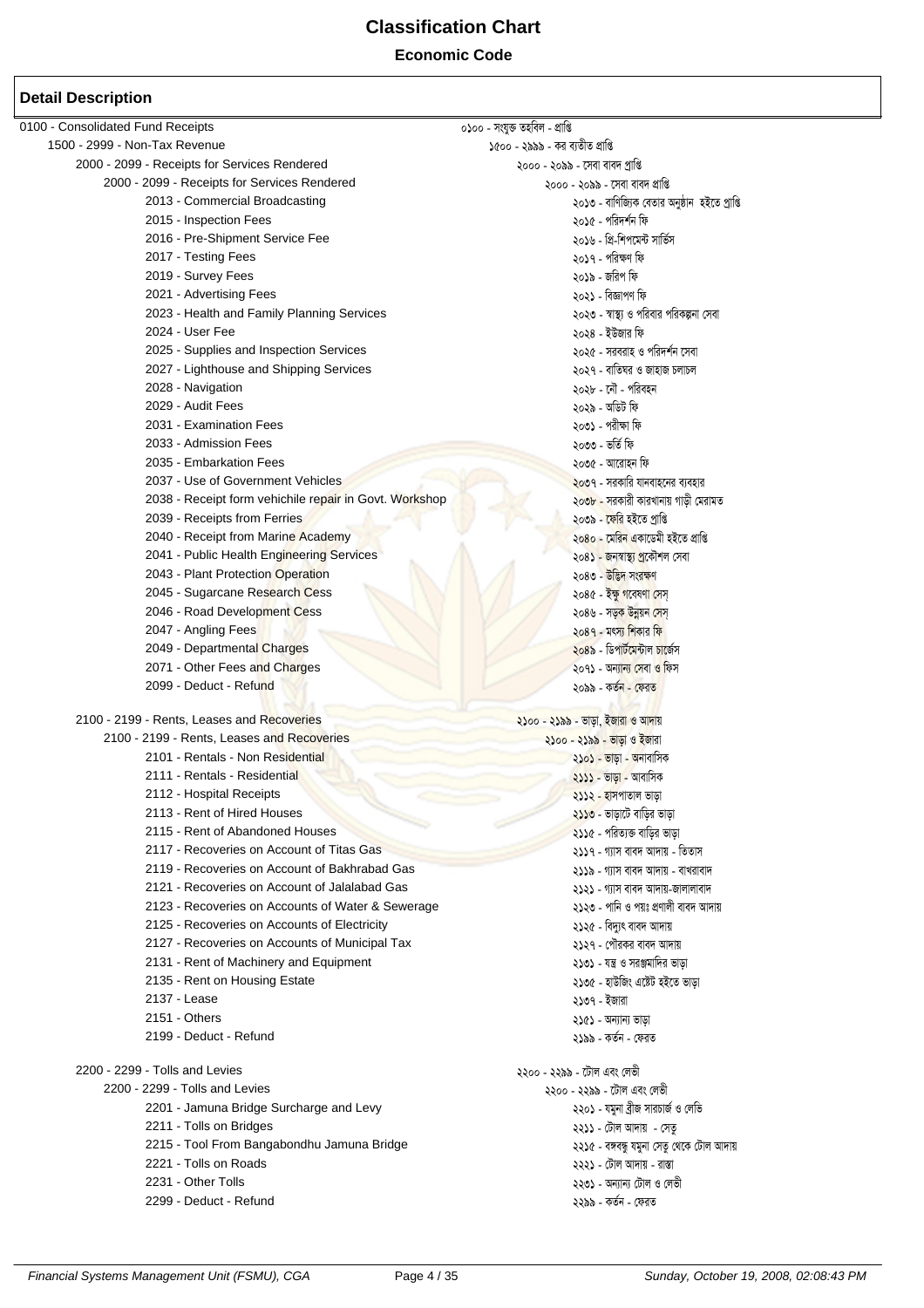#### **Economic Code**

| 0100 - Consolidated Fund Receipts                                                                   | ০১০০ - সংযুক্ত তহবিল - প্ৰাপ্তি                               |
|-----------------------------------------------------------------------------------------------------|---------------------------------------------------------------|
| 1500 - 2999 - Non-Tax Revenue                                                                       | ১৫০০ - ২৯৯৯ - কর ব্যতীত প্রাপ্তি                              |
| 2300 - 2399 - Non-Commercial Sales                                                                  | ২৩০০ - ২৩৯৯ - অ - বাণিজ্যিক বিক্রয়                           |
| 2300 - 2399 - Non-Commercial Sales                                                                  | ২৩০০ - ২৩৯৯ - অ-বানিজ্যিক বিক্রয়                             |
| 2301 - Produce from Jails                                                                           | ২৩০১ - কারাগারে উৎপাদিত দ্রব্যাদি                             |
| 2306 - Ration Goods                                                                                 | ২৩০৬ - রেশন দ্রব্যাদি                                         |
| 2311 - Medicines and Vaccines                                                                       | ২৩১১ - ঔষধ ও টিকা                                             |
| 2316 - Paper, Stationery                                                                            | ২৩১৬ - কাগজ, মনিহারী দ্রব্য                                   |
| 2317 - Stamps (Judicial)                                                                            | ২৩১৭ - ষ্ট্যাম্ বিক্রয় (জুডিসিয়াল)                          |
| 2321 - Books and Publications                                                                       | ২৩২১ - বইপত্ৰ ও প্ৰকাশনা                                      |
| 2326 - Fisheries Sales                                                                              | ২৩২৬ - মৎস্য ও মৎস্যজাত দ্রব্যাদি                             |
| 2331 - Livestock                                                                                    | ২৩৩১ - গবাদি পশু                                              |
| 2333 - Dairy                                                                                        | ২৩৩৩ - ডেইরী                                                  |
| 2335 - Poultry                                                                                      | ২৩৩৫ - পোলট্ৰি                                                |
| 2336 - Receipt from Zoos.                                                                           | ২৩৩৬ - চিড়িয়াখানা হইতে প্ৰাপ্তি                             |
| 2341 - Agricultural Products                                                                        | ২৩৪১ - কৃষিজাত দ্রব্যাদি                                      |
| 2346 - Timber                                                                                       | ২৩৪৬ - কাঠ ও বনজ দ্রব্যাদি                                    |
| 2351 - Confiscated Produce                                                                          | ২৩৫১ - বাজেয়াপ্তকৃত দ্রব্যাদি                                |
| 2356 - Plants and Seedlings                                                                         | ২৩৫৬ - উদ্ভিদ, চারা ও বীজ                                     |
| 2361 - Non-Commercial Products                                                                      | <mark>২৩৬১</mark> - অ - বাণিজ্যিক উৎপাদন                      |
| 2366 - Tender and Other Documents                                                                   | ২৩৬৬ - টেন্ডার ও অন্যান্য দলিল পত্র                           |
| 2371 - Old Stores, Used Goods, Scrap, etc.                                                          | ২৩৭১ - <mark>অব্য</mark> বহৃত দ্ৰব্যাদি, স্ক্ৰ্যাপ ইত্যাদি    |
| 2376 - Other Non-commercial Sales                                                                   | ২৩৭৬ - বিবি <mark>ধ অ</mark> বাণিজ্যিক বিক্রয়                |
| 2399 - Deduct - Refund                                                                              | ২৩৯৯ - কর্তন - ফেরত                                           |
|                                                                                                     |                                                               |
| 2400 - 2499 - Irrigation Receipts                                                                   | ২৪০০ - ২৪৯৯ - সেচ বাবদ প্রাপ্তি                               |
| 2400 - 2499 - Irrigation Receipts                                                                   | ২৪০০ - ২৪৯৯ - সেচবাবদ প্রাপ্তি                                |
| 2401 - Irrigation Receipts                                                                          | ২৪০১ - সেচ বাবদ আদায়                                         |
| 2411 - Water Rates                                                                                  | ২৪১১ - জলকর                                                   |
| 2421 - Others                                                                                       | ২৪২১ - সেচ বাবদ অন্যান্য                                      |
| 2499 - Deduct - Refund                                                                              | ২৪৯৯ - কৰ্তন <mark>- ফেরত</mark>                              |
|                                                                                                     |                                                               |
| 2500 - 2599 - Defence Receipts                                                                      | ২৫০০ - ২৫৯৯ - প্ৰতিরক্ষা বাবদ প্ৰাপ্তি                        |
| 2500 - 2599 - Defence Receipts                                                                      | ২৫০০ - ২৫৯৯ - প্ৰতিরক্ষ <mark>া বা</mark> বদ প্ৰাপ্তি         |
| 2501 - Ration Goods                                                                                 | ২৫০১ - রেশন সামগ্রী                                           |
| 2505 - Uniforms                                                                                     | ২৫০৫ - পোশাক                                                  |
| 2511 - Use of Government Vehicles                                                                   | ২৫১১ - যানবাহন                                                |
| 2521 - Arms and Ammunition                                                                          | ২৫২১ - অন্তৰ্শস্ত                                             |
| 2525 - Rent of Buildings                                                                            | ২৫২৫ - ভবন ভাডা                                               |
| 2531 - Military Farms                                                                               | ২৫৩১ - সামরিক খামার                                           |
| 2533 - Recoveries from Utilities                                                                    | ২৫৩৩ - গ্যাস, বিদ্যুৎ ও পানি বাবাদ আদায়                      |
| 2535 - UN Receipts                                                                                  | ২৫৩৫ - জাতিসংঘ থেকে প্রাপ্তি                                  |
| 2537 - Military to UN Program                                                                       | ২৫৩৭ - জাতিসংঘ কর্মসূচীতে মিলিটারী প্রেরণ                     |
| 2541 - Other Defence Receipts                                                                       | ২৫৪১ - অন্যান্য প্রতিরক্ষা প্রাপ্তি                           |
| 2543 - Recovery of Foreign Allowance- Army                                                          | ২৫৪৩ - বৈদেশিক ভাতা আদায়- সেনা বাহিনী                        |
| 2545 - Recovery of Foreign Allowance - Air Force                                                    | ২৫৪৫ - বৈদেশিক ভাতা আদায় - বিমান বাহিনী                      |
| 2600 - 2699 - Other Non-Tax Revenue and Receipts                                                    |                                                               |
|                                                                                                     | ২৬০০ - ২৬৯৯ - কর ব্যতীত অন্যান্য রাজস্ব ও প্রাপ্তি            |
| 2600 - 2699 - Other Non-Tax Revenue and Receipts<br>2601 - Contribution for Pensions and Gratuities | ২৬০০ - ২৬৯৯ - কর ব্যতীত অন্যান্য রাজস্ব ও প্রাপ্তি            |
|                                                                                                     | ২৬০১ - অবসর ভাতা ও আনুতোষিক বাবদ চাঁদা                        |
| 2611 - Leave Salary Contribution                                                                    | ২৬১১ - ছুটির বেতন বাবদ চাঁদা                                  |
| 2621 - Gifts/Donations/Subscription                                                                 | ২৬২১ - উপহার/দান/চাঁদা                                        |
| 2631 - Election Receipts                                                                            | ২৬৩১ - নিৰ্বাচন প্ৰাপ্তি                                      |
| 2641 - Receipts under Jute Act Ordinance                                                            | ২৬৪১ - পাট আইনে প্ৰাপ্তি                                      |
| 2643 - Receipt under Arms Act.                                                                      | ২৬৪৩ - অস্ত্ৰ আইনে প্ৰাপ্তি                                   |
| 2645 - Receipt from Mint.                                                                           | ২৬৪৫ - টাকশাল হইতে প্ৰাপ্তি                                   |
| 2651 - Receipts under Guest Control Ordinance                                                       | ২৬৫১ - অতিথি নিয়ন্ত্ৰণ আইনে প্ৰাপ্তি                         |
| 2671 - Recovery of Overpayments                                                                     | ২৬৭১ - অতিরিক্ত প্রদত্ত টাকা আদায়                            |
| 2673 - Loss or Gain by Exchange                                                                     | ২৬৭৩ - বিনিময় হারে লাভ/লোকসান                                |
| 2681 - Miscellaneous Receipts                                                                       | ২৬৮১ - বিবিধ রাজস্ব ও প্রাপ্তি                                |
| 2685 - Surplus Revenue-Bangladesh                                                                   | ২৬৮৫ - বাংলাদেশ টেলিযোগাযোগ নিয়ন্ত্রণ কমিশনের উদ্বত্ত রাজস্ব |
| 2699 - Deduct - Refund                                                                              |                                                               |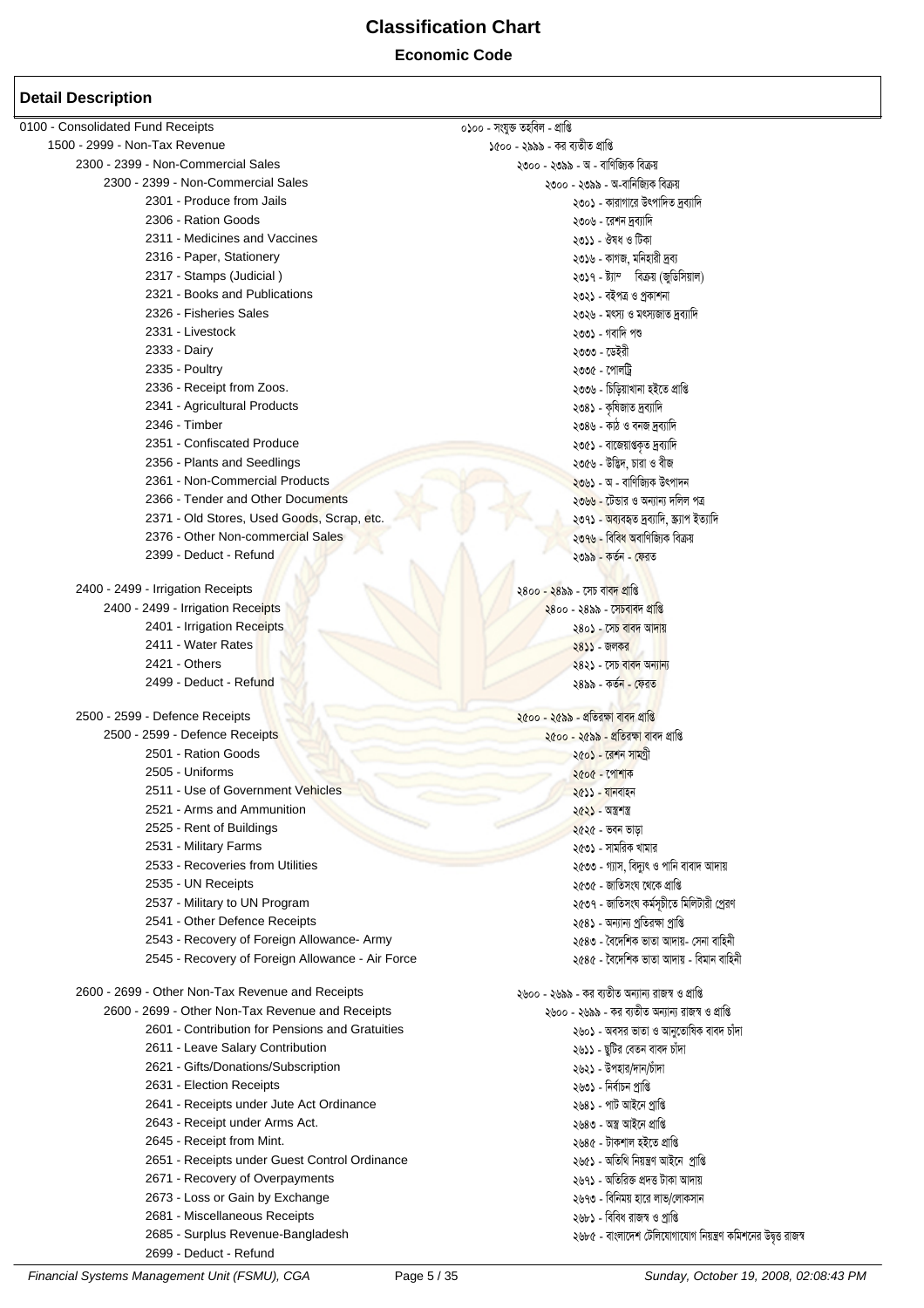| 3000 - 3599 - State Trading                             | ৩০০০ - ৩৫৯৯ - রাষ্ট্রীয় বাণিজ্য                              |
|---------------------------------------------------------|---------------------------------------------------------------|
| 3000 - 3099 - Food Operation                            | ৩০০০ - ৩০৯৯ - খাদ্য                                           |
| 3000 - 3099 - Food Operation                            | ৩০০০ - ৩০৯৯ - খাদ্য                                           |
| 3001 - Cash Sales-Rice                                  | ৩০০১ - নগদ বিক্রয় - চাউল                                     |
| 3003 - Cash Sales-Wheat                                 | ৩০০৩ - নগদ বিক্রয় - গম                                       |
| 3005 - Cash Sales-Edible Oil                            | ৩০০৫ - নগদ বিক্রয় - ভোজ্য তেল                                |
| 3007 - Cash Sales-Flour                                 | ৩০০৭ - নগদ বিক্ৰয় - আটা                                      |
| 3009 - Cash Sales - Maize                               | ৩০০৯ - নগদ বিক্রয় - ভূট্টা                                   |
| 3021 - Food for Education - Rice                        |                                                               |
| 3023 - Food for Education - Wheat                       | ৩০২১ - শিক্ষার জন্য খাদ্য - চাল                               |
|                                                         | ৩০২৩ - শিক্ষার জন্য খাদ্য - গম                                |
| 3031 - Sales to Government Departments                  | ৩০৩১ - সরকারি দপ্তরে বিক্রয়                                  |
| 3041 - Food for Work (FFW) - Rice                       | ৩০৪১ - কাজের বিনিময়ে খাদ্য কর্মসূচী - চাল                    |
| 3043 - Food for Work (FFW) - Wheat                      | ৩০৪৩ - কাজের বিনিময়ে খাদ্য কর্মসূচী - গম                     |
| 3045 - Food for Work (FFW) - ADP - Rice                 | ৩০৪৫ - কাজের বিনিময়ে খাদ্য কর্মসূচী - এডিপি - চাল            |
| 3047 - Food for Work (FFW) - ADP - Wheat                | ৩০৪৭ - কাজের বিনিময়ে খাদ্য কর্মসূচী - এডিপি - গম             |
| 3051 - Vulnerable Group Development (VGD) - Rice        | ৩০৫১ - তি জি ডি - চাল                                         |
| 3053 - Vunerable Group Development (VGD) - Wheat        | ৩০৫৩ - ভি জি ডি - গম                                          |
| 3055 - Vunerable Group Feeding (VGF) -Rice              | ৩০৫৫ - ভি জি এফ - চাল                                         |
| 3056 - V G F - Wheat                                    | ৩০৫৬ - ভি জি এফ - গম                                          |
| 3061 - Test Relief (TR) - Rice                          | ৩০৬ <mark>১ - টে</mark> ষ্ট রিলিফ ( টি. আর ) - চাল            |
| 3063 - Test Relief (TR) - Wheat                         | <u>৩০৬৩ - টেষ্ট রিলিফ ( টি. আর ) - গম</u>                     |
| 3071 - Gratuitous Relief (GR) - Rice                    | ৩০৭১ - খয়রাতি সাহায্য (জি. আর) - চাল                         |
| 3073 - Gratuitous Relief (GR) - Wheat                   | ৩০৭৩ - খয়রাতি সাহায্য ( জি. আর) - গম                         |
| 3075 - School Feeding Programme-Wheat                   | ৩০৭৫ - স্কুল ফিডি <mark>ং ক</mark> ৰ্মসূচী - গম               |
| 3077 - Special Works for Chittagong Hill Tracts-Rice    | ৩০৭৭ - পা <mark>ৰ্বত্য চট্ৰগ্ৰামে</mark> বিশেষ কাৰ্যাদি - চাল |
| 3078 - Despatch Money                                   | ৩০৭৮ - ডেসপ্যাস মানি                                          |
| 3079 - Special Works for Chittagong Hill Tracts - Wheat | <mark>৩০৭৯ - পাৰ্বত্য চট্টগ্ৰামে বিশে</mark> ষ কাৰ্যাদি - গম  |
| 3080 - Subsidy                                          |                                                               |
|                                                         | ৩০৮০ - ভতুকী                                                  |
| 3081 - Other Food Operations                            | ৩০৮১ - বিবিধ প্ৰাপ্তি                                         |
| 3083 - Bank Grantee Encashment                          | ৩০৮৩ - ব্যাং <mark>ক গ্যা</mark> রান্টি নগদায়ন বাবদ প্রাপ্তি |
| 3099 - Adjustment with Total Expenditure                | ৩০৯৯ - সর্বমোট ব্যয়ের সাথে সমন্বয়                           |
| 3100 - 3199 - Railways                                  | ৩১০০ - ৩১৯৯ - রেলপথ                                           |
| 3100 - 3199 - Railway                                   | ৩১০০ - ৩১৯৯ - রেলপথ                                           |
| 3101 - Passenger Fares                                  | ৩১০১ - যাত্রী বহন বাবদ আয়                                    |
| 3111 - Goods Fares                                      | ৩১১১ - মাল বহন বাবদ আয়                                       |
| 3119 - Subsidies - Return of Investment                 | ৩১১৯ - রিটার্ন অব ইনভেষ্টমেন্ট প্রদানে সরকারী সহায়তা         |
| 3121 - Other Fares                                      | ৩১২১ - অন্যান্য বিবিধ আয়                                     |
| 3131 - Other Railway Receipts                           | ৩১৩১ - অন্যান্য প্ৰাপ্তি                                      |
| 3199 - Adjustment with Total Expenditure                | ৩১৯৯ - সর্বমোট ব্যয়ের সাথে সমন্বয়                           |
|                                                         |                                                               |
| 3200 - 3299 - Post Offices                              | ৩২০০ - ৩২৯৯ - ডাক বিভাগ                                       |
| 3200 - 3299 - Post Offices                              | ৩২০০ - ৩২৯৯ - ডাক বিভাগ                                       |
| 3201 - Sale of Ordinary Postal Stamps                   | ৩২০১ - সাধারণ ডাক টিকেট বিক্রয়                               |
| 3211 - Sale of Service Postal Stamps                    | ৩২১১ - সার্ভিস ডাক টিকেট বিক্রয়                              |
| 3221 - Postage Realised in Cash                         | ৩২২১ - নগদ আদায়কৃত ডাক মাশুল                                 |
| 3231 - Commission for Money Order and Postal Order      | ৩২৩১ - মনি অর্ডার ও পোষ্টাল অর্ডার কমিশন                      |
| 3235 - Receipts from Other Postal Administration        | ৩২৩৫ - অন্যান্য ডাক প্ৰশাসন প্ৰাপ্তি                          |
| 3241 - Commission from Issue of Licences                | ৩২৪১ - লাইসেন্স ইস্যুর কমিশন                                  |
| 3243 - Other Commissions                                | ৩২৪৩ - অন্যান্য কমিশন                                         |
| 3251 - Other Post Office Receipts                       | ৩২৫১ - অন্যান্য প্ৰাপ্তি                                      |
| 3299 - Adjustment with Total Expenditure                | ৩২৯৯ - সর্বমোট ব্যয়ের সাথে সমন্বয়                           |
|                                                         |                                                               |
| 3300 - 3399 - Telegraph and Telephone Board             | ৩৩০০ - ৩৩৯৯ - তার ও টেলিফোন বোর্ড                             |
| 3300 - 3399 - Telegraph and Telephone Board             | ৩৩০০ - ৩৩৯৯ - তার ও টেলিফোন বোর্ড                             |
| 3301 - Telegraph                                        | ৩৩০১ - টেলিগ্ৰাফ                                              |
| 3311 - Telephone and Fax                                | ৩৩১১ - টেলিফোন ও ফ্যাক্স                                      |
| 3315 - Submarine Cable                                  | ৩৩১৫ - সাবমেরিন ক্যাবল                                        |
| 3321 - Telex                                            | ৩৩২১ - টেলেক্স                                                |
| 3331 - Other                                            | ৩৩৩১ - অন্যান্য                                               |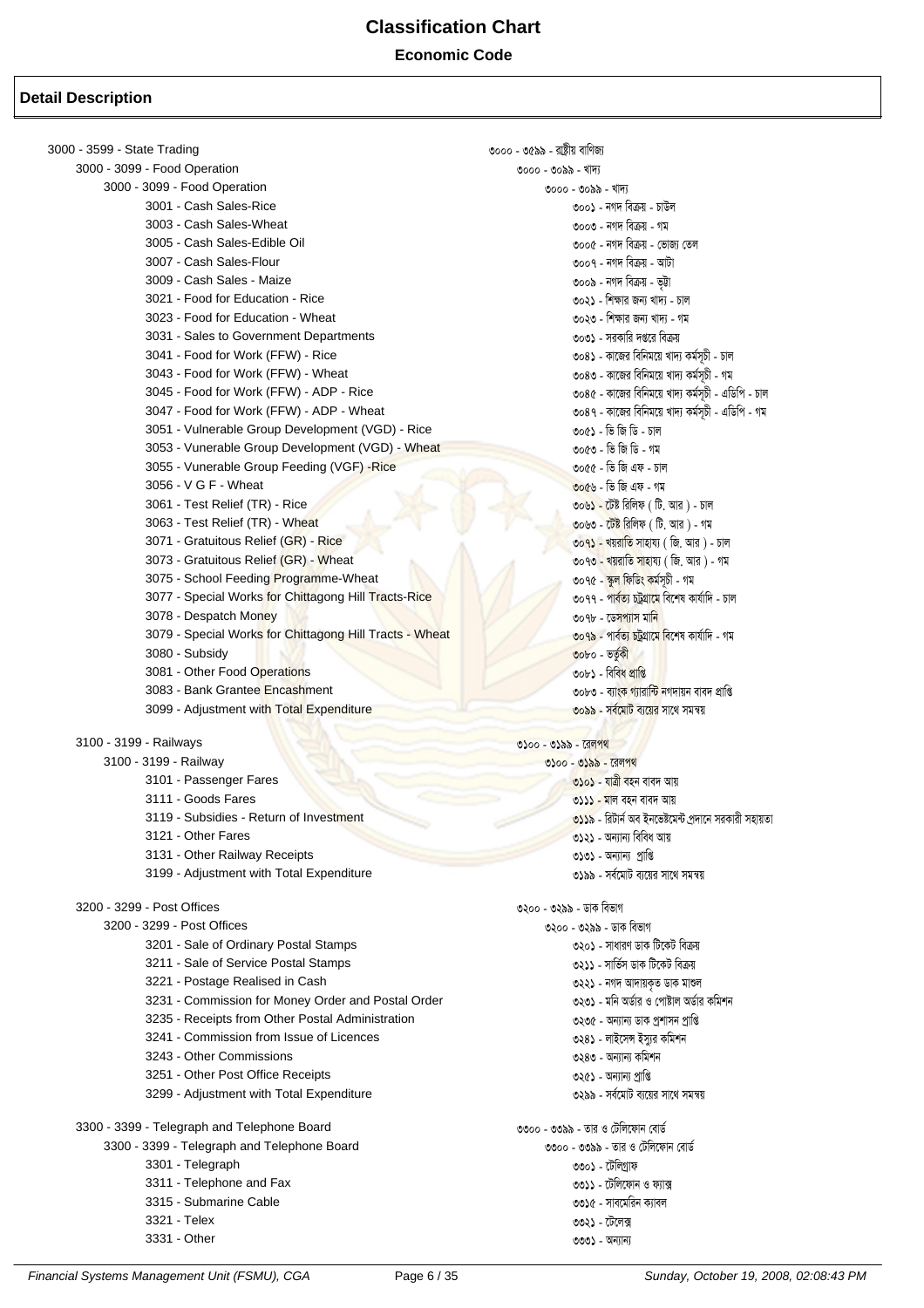0100 - Consolidated Fund Receipts ০১০০ - সংযুক্ত তহবিল - প্ৰাপ্তি 3000 - 3599 - State Trading ৩০০০ - ৩৫৯৯ - রাষ্ট্রীয় বাণিজ্য 3300 - 3399 - Telegraph and Telephone Board ৩৩০০ - ৩৩৯৯ - তার ও টেলিফোন বোর্ড 3300 - 3399 - Telegraph and Telephone Board ৩৩০০ - ৩৩৯৯ - তার ও টেলিফোন বোর্ড 3399 - Adjustment with Total Expenditure ৩৩৯৯ - সর্বমোট ব্যয়ের সাথে সমন্বয় 3400 - 3499 - Other State Trading ৩৪০০ - ৩৪৯৯ - অন্যান্য রাষ্টীয় বাণিজ্য ৩৪০০ - ৩৪৯৯ - অন্যান্য রাষ্ট্রীয় বানিজ্য 3400 - 3499 - Other State Trading 3401 - Coal ৩৪০১ - কয়লা 3411 - Jute ৩৪১১ - পাট ৩৪২১ - অন্যান্য 3421 - Other 3500 - 3599 - Transfer, Adjustment and Others ৩৫০০ - ৩৫৯৯ - স্থানান্তর, সমন্বয় ও অন্যান্য 3500 - 3599 - Transfer, Adjustment and Others ৩৫০০ - ৩৫৯৯ - স্থানান্তর, সমন্বয় ও অন্যান্য 3599 - Offset of Trading Expenditure ৩৫৯৯ - অফসেট অব টেডিং এক্সপেন্ডিচার 3600 - 3699 - Capital Revenue ৩৬০০ - ৩৬৯৯ - মূলধন রাজস্ব 3600 - 3699 - Sale of Assets ৩৬০০ - ৩৬৯৯ - সরকারের সম্পদ বিক্রয 3600 - 3699 - Sale of Assets ৩৬০০ - ৩৬৯৯ - সরকারের সম্দ রিক্রয  $3601 - 220$  of Land ৩৬০১ - জমি বিক্রয় 3611 - Sale of Abandoned Property ৩৬১১ - পরিত্যক্ত সম্ভি বিক্রয় 3621 - Sale of Industrial Units ৩৬২১ - শিল্প ইউনিট বিক্রয় 3622 - Sale of Commercial Firms. ৩৬২২ - ব্যাবসা প্রতিষ্ঠান বিক্রয় 3623 - Sale of Denationalised Banks ৩৬২৩ - বিরাষ্ট্রীয়কত ব্যাংক বিক্রয় 3631 - Sale of Other Fixed Assets ৩৬৩১ - অন্যান্য স্থাবর সম্দ বিক্রয 3641 - Sale of Stocks and Shares ৩৬৪১ - স্টক ও শেয়ার বিক্রয় 3650 - Sale of Other Govt, Assets ৩৬৫০ - সর<mark>কারের অন্যান্য সম্দ দ বিক্রয়</mark> 3700 - 3799 - Grants ৩৭০০ - ৩৭৯৯ - সাহায্য মঞ্জরী 3700 - 3799 - Foreign Aid Grants ৩৭০০ - ৩৭৯৯ - বৈদেশিক সাহায্য মঞ্জুরি 3700 - 3799 - Foreign Aid Grants ৩৭০০ - ৩৭৯৯ - বৈ<mark>দেশিক সাহা</mark>য্য মঞ্জুরী 3701 - Food Aid General ৩৭০১ - খাদ্য সাহায্য - সাধারণ 3702 - Budget Support ৩৭০২ - বাজেট সাপোর্ট 3706 - Food Aid PL - 480, Title L ৩৭০৬ - খাদ্য সাহায্য - ৪৮০. টাইটেল - ১ 3711 - Food Aid PL - 480, Title II ৩৭১১ - খাদ্য সাহায্য - ৪৮০, টাইটেল - ২ 3716 - Food Aid PL - 480. Title III ৩৭১৬ - খাদ্য সাহায্য - ৪৮০. টাইটেল - ৩ 3721 - Food Aid - Germany ৩৭২১ - খাদ্য সাহায্য - জার্মানি 3726 - Food Aid - Australia ৩৭২৬ - খাদ্য সাহায্য - অষ্টেলিয়া 3751 - Commodity Aid ৩৭৫১ - পণ্য সাহায্য 3761 - Project Aid ৩৭৬১ - প্ৰকল্প সাহায্য 3765 - Japanese Debt. Relief Grant Fund ৩৭৬৫ - জাপানী ঋণ মওকুফ অনুদান তহবিল 3771 - Non-ADP Project Aid ৩৭৭১ - এ. ডি. পি বহির্ভত প্রকল্প সাহায্য 3780 - Sale under PL-480 Titie-2 ৩৭৮০ - পি এল-৪৮০ টাইটেল-২ এর আওতায় প্রাপ্ত বিক্রয়লব্ধ অর্থ 3781 - Other Foreign Aid ৩৭৮১ - অন্যান্য বৈদেশিক সাহায্য 3784 - Others Miscellaneous ৩৭৮৪ - অন্যান্য বিবিধ 3785 - Grants to Structure Adiustment ৩৭৮৫ - অবকাঠামোগত সমন্বয়ের জন্য অনদান ৩৭৯৯ - প্রজাতন্ত্রের সরকারী হিসাবের সাথে ডিআরজি হিসাবের সমন্ব 3799 - DRG Adjustment with Public Accounts 3800 - 3999 - Recovery of Loans and Advances ৩৮০০ - ৩৯৯৯ - ঋণ ও অগ্নিম আদায় 3800 - 3899 - Recovery of Loans and Advances ৩৮০০ - ৩৮৯৯ - ঋণ পরিশোধ - প্রাপ্তি 3800 - 3899 - Loan Repayments ৩৮০০ - ৩৮৯৯ - ঋণ পরিশোধ 3801 - Repayment of Cash Loans for Development ৩৮০১ - নগদ ঋণ - উনুয়ন 3811 - Repayment of Cash Loans Non-development ৩৮১১ - নগদ ঋণ - অনন্য়ন 3821 - Repayment of On-Lent Foreign Loans ৩৮২১ - সংস্থাসমূহের পুনঃ বিনিয়োগকত বৈদেশিক ঋণ 3835 - Loans to Cultivators ৩৮৩৫ - কষকদের প্রদত্ত ঋণ আদায় 3837 - Repayment of Loans to Local Bodies ৩৮৩৭ - স্থানীয় সংস্থাকে প্রদত্ত ঋণ আদায় 3839 - Co-operative Loan ৩৮৩৯ - সমবায় ঋণ 3897 - Repayment of Other Loans ৩৮৯৭ - অন্যান্য প্রাপ্তি 3899 - Probable Shortfall ৩৮৯৯ - সম্ভাব্য অনাদায়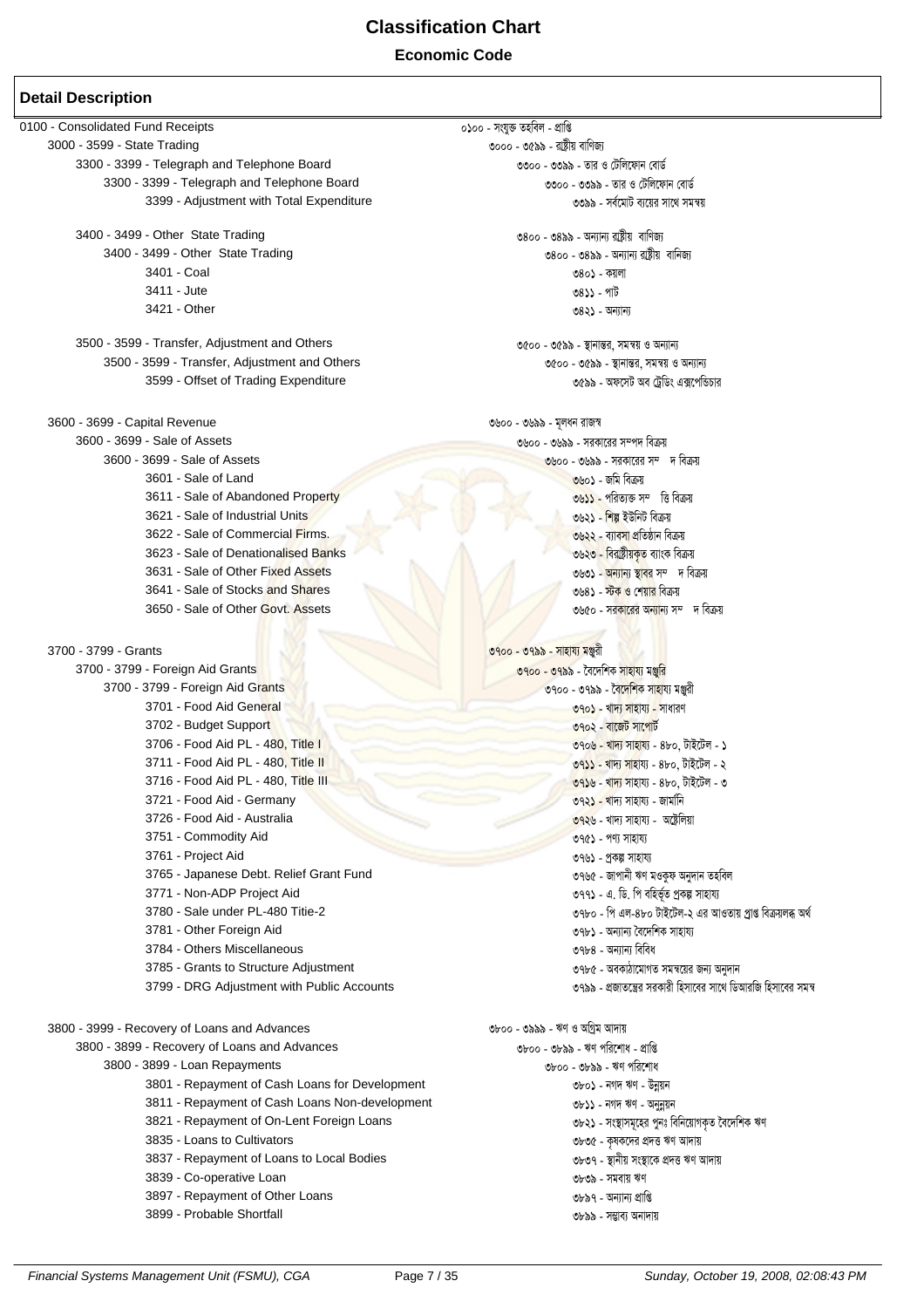**Economic Code**

#### **Detail Description**

 $0100$  - Consolidated Fund Receipts  $0.00$  - সংযুক্ত তহবিল - প্ৰাপ্তি<br>3800 - 3999 - Recovery of Loans and Advances ৩৮০০ - ৩৯৯৯ - ঋণ ও অগ্নিম আদায় 3800 - 3999 - Recovery of Loans and Advances 3900 - 3999 - Repayments of Advances to 3900 - ৩৯৯১ - ক্ষেত্রতী জন্য কর্মারী কর্মচারীদের জন্য ঋণ আদায়<br>3900 - 3999 - Repayments of Advances to 3999 - জন্য ১৯৯১ - সরকারী কর্মচারীদের জন্য ঋণ 3900 - 3999 - Repayments of Advances to 3901 - House Building Advances  $\circ$ ১০১ - গৃহ নির্মাণ অগ্রিম 3903 - Computer Advance 3903 - Kw¤DUvi AwMÖg 3911 - Motor Car Advances 3911 - gUi Mvwo AwMªg 3921 - Motor Cycle Advances 3931 - Bicycle Advances 3931 - evB - mvB‡Kj AwMªg 3941 - Other Advances বিষয়ে সামৰ বাবে কাৰ্য কৰি আৰু স্বাস্থ্য স্বাস্থ্য স্বাস্থ্য স্বাস্থ্য স্বাস্থ্য স্বাস্থ্য 4000 - 4199 - Domestic Loan Receipts<br>4000 - 4099 - Term Loan Receipts 4000 - 4099 - Term Loan Receipts 4000 - 4099 - Term Loan Receipts<br>4000 - 4099 - Term Loan Receipts 4000 - 4099 - 5 Azir Figure 4000 - 4099 - 4000 - 4099 - 4000 - 4099 - 4000 -4000 - 4099 - Term Loan Receipts 4001 - Prize Bonds 4001 - cªvBR eÛ 4003 - Wage Earner Development Bonds 4005 - National Bond<br>1998 - Angladesh Treasury Bond (BGTB) 3 years (স্ত্রতিক্রিতির ক্রিকেট স্বাংলাদেশ টেজারি বঙ (বিজিটিবি) ৩ বছর মেয়াদী 4006 - Bangladesh Treasury Bond (BGTB) 3 years 4007 - 1 year Treasury Bond + 1 year Analysis + 1 year Analysis + 1 year Analysis + 1 year Analysis + 1 year Analysis + 1 year Analysis + 1 year Analysis + 1 year Analysis + 1 year Analysis + 1 year Analysis + 1 year Anal 4008 - Bangladesh Treasury Bond (BGTB) 5 years 4008 - ৰাংলাদেশ টেজারি বঙ (বিজিটিবি) ৫ বছর মেয়াদী  $4009$  - 2 year Treasury Bond  $800$  - ২ বছর মেয়াদি ট্রেজারি বড 4011 - 3 year Treasury Bond - T&T 4011 - 10 AND 4011 - 3 year Treasury Bond - T&T 4012 - Bangladesh Treasury Bond (BGTB) 10 years 4012 - ৰাজ্যমেশ টেজারি বঙ (বিজিটিবি) ১০ বছর মেয়াদী  $4013$  - 3 year Treasury Bond -1998  $\overline{\phantom{0}}$  ,  $\overline{\phantom{0}}$  ,  $\overline{\phantom{0}}$  and  $\overline{\phantom{0}}$  and  $\overline{\phantom{0}}$  and  $\overline{\phantom{0}}$  and  $\overline{\phantom{0}}$  and  $\overline{\phantom{0}}$  and  $\overline{\phantom{0}}$  and  $\overline{\phantom{0}}$  and  $\overline{\phantom{0}}$  and  $\overline{\phantom{0}}$  a 4014 - Bangladesh Treasury Bond (BGTB) 15 years 4014 - eva + 8014 - ৰাংলাদেশ টেজারি বঙ (বিজিটিবি) ১৫ বছর মেয়াদী 4015 - 3 year Treasury Bond - BSRS Bond 4015 - ১৯৯১ - ১৯৯১ - ১৯৯১ - ৩ বছর মেয়াদী ট্রেজারী বড - বি. এস. আর. এস 4016 - Bangladesh Treasury Bond (BGTB) 20 years 4016 - 8016 - ৰাংলাদেশ টেজারি বড (বিজিটিবি) ২০ বছর মেয়াদী 4017 - 3 year Treasury Bond for Export Compensation - 2000 - 2000 - 2000 - 2018 - 3 eQi + - রঞ্জানী ক্ষতিপূর্ণের জন্য ৩ বছর মেয়াদি ট্রেজারি বড় ।<br>4018 - 3 Years Treasury Bond (BSRS) - 2000 - 2000 - 2018 - 2018 - 2018 4018 - 3 Years Treasury Bond (BSRS) - 2000<br>4019 - 3 year National Investment Bond (web the San Francisco †gaving and the San Avis e o বছর মেয়াদি ন্যাশনাল ইনভেষ্টমেন্ট বড 4019 - 3 year National Investment Bond 4020 - 3 Years Treasury Bond- 2000 4020 - 2000 4020 - 36Qo - ৩বছর মেয়াদী টেজারী বড-২০০০ 4021 - 3 year BADC Treasury Bond - 1998 4021 - 3 and 4021 - 3 year Angle & 5 and 5 and 5 and 5 and 4021 - 3 year Angle + 1998 4022 - Bangladesh Treasury Bond (BGTB) 25 years 4022 - 2022 - ৰাংলাদেশ টেজারি বঙ (বিজিটিবি) ২৫ বছর মেয়াদী<br>4023 - 3 year BTMC Treasury Bond - 1998 - 1998 - 1998 - 1998 - 1998 মেয়াদি বি. টি. এম. সি টেজারি বঙ  $8$ ০২৩ - ৩ বছর মেয়াদি বি. টি. এম. সি ট্রেজারি বন্ড - ১৯৯৮  $4024$  - 3 Years Treasury Bond- 1997  $\overline{\phantom{1}}$   $8088$  -  $9088$  -  $9088$   $\overline{\phantom{1}}$   $9088$  -  $9088$   $\overline{\phantom{1}}$   $9088$  -  $9088$   $\overline{\phantom{1}}$   $9088$   $\overline{\phantom{1}}$   $9088$   $\overline{\phantom{1}}$  $4025$  - 5 year Treasury Bond  $\sim$   $80\sqrt[3]{e}$   $\sqrt[3]{\sqrt[3]{e}}$   $\sqrt[3]{\sqrt[3]{e}}$   $\sqrt[3]{\sqrt[3]{e}}$   $\sqrt[3]{\sqrt[3]{e}}$   $\sqrt[3]{\sqrt[3]{e}}$   $\sqrt[3]{\sqrt[3]{e}}$   $\sqrt[3]{\sqrt[3]{e}}$   $\sqrt[3]{\sqrt[3]{e}}$   $\sqrt[3]{\sqrt[3]{e}}$   $\sqrt[3]{\sqrt[3]{e}}$   $\sqrt[3]{\sqrt[3]{e}}$   $\sqrt[3]{\sqrt[$ 4026 - 10 Years Bond (Liability Repayment of BPC - 4026 - 4026 - 10 + 10 eQi + 732.68) 8026 - 30 ass and 732.68 4027 - 3 years Bond - BADC Bhab<mark>an (Pubali Bank) ধৰ্মীয় কৰা পৰা ১</mark>০১৭ - ৩ বছৰ মেয়াদী বড - বি.এ.ডি.সি. ভবন (পৰালী ব্যাংক) 4028 - 5 years Biman Treasury Bond - 2003 4028 - 2008 80২৮ - ৫ বছর মেয়াদী বিমান ট্রেজারী বঙ - ২০০৩ 4029 - 7 year Treasury Bond<br>1990 - 40 year Bond for Loss Financing Under JSAC (১৯৯১) ৪০৩০ - পাট খাত সংস্কার কর্মসূচীর আওতায় ঘাটতি অর্থায়নের জন্য 4030 - 10 year Bond for Loss Financing Under JSAC  $4031$  - 10 year Treasury Bond  $800$  - ১০ বছর মেয়াদি ট্রেজারি বড 4032 - 10 year BSC Bond - 2009  $\frac{1}{20}$  and the GM wave GM was a sole of  $\frac{1}{20}$  and  $\frac{1}{20}$  and  $\frac{1}{20}$  and  $\frac{1}{20}$  and  $\frac{1}{20}$  and  $\frac{1}{20}$  and  $\frac{1}{20}$  and  $\frac{1}{20}$  and  $\frac{1}{20}$  and  $\frac{1}{20}$  4033 - Treasury Bond 1992 @ 9% 4033 - †UªRvwi eÛ 1992 9% nv‡i 4034 - 5 Years Biman Treasury Bond - 2004 - সামের সার্য সার্য করে ১৯৩৪ - ৫ বছর মেয়াদী বিমান ট্রেজারী বড - ২০০৪  $4035$  - 15 year Treasury Bond 4035 - 15 year Treasury Bond 4036 - 15 Years Treasury Bond-Rupali Bank 4036 - 15 eQi †gqv`x †U«Rvix eÛ-iƒcvjx e¨vsK 4037 - 15 year Treasury Bond for Recapitalisation of 4038 - 3 Years Treasury Bond : Biman-1998  $\overline{\phantom{1}}$  800b -  $\overline{\phantom{1}}$  ১৯৫৮  $\overline{\phantom{1}}$  (কুলরী বন্তু (বিমান)-১৯৯৮ 4039 - 15 year Treasury Bond (BKB) - 2011 4039 - 16 election + 15 years (রি. কে. বি) - ২০১১ 4040 - 5 Years Treasury Bond 4040 - 5eQi †gqv`x †U«Rvix eÛ  $4041$  - 20 year Jute Bond  $4042$  -  $8083$  - ২০ বছর মেয়াদী জুট বড<br> $4042$  -  $9083$  - সোনালী ও জনতা বাংকে 808২ - সোনালী ও জনতা ব্যাংকের কাছে বিপিসি'র বকেয়া দায়  $4043$  - 20 year BJC Bond  $8080$  -  $8080$  -  $8080$  -  $8080$  -  $8080$  -  $8080$  -  $8080$  -  $8080$  -  $8080$  -  $8080$  $4045$  - 25 year Treasury Bond - 2019  $808$  -  $26$  বছর মেয়াদি টেজারি বড - ২০১৯ 4046 - 10 Years Treasury Bond-2006 of Tk.25.56 crore  $\frac{8089 - 26.66}{808}$  - 26.69 কোটি টাকার ১০ৰছর মেয়াদী টেজারী বড-২০০৬  $4047$  -  $25$  year Treasury Bond -  $2020$   $8089$  -  $2030$ 4048 - 10 Years Treasury Bond-2006 of Tk.88.78 crore 4048 - 88.78 ‡KvwU UvKvi 10eQi †gqv`x †U«Rvix eÛ-2006 4049 - 25 year Treasury Bond - Jute Sector 4049 - 25 eQi †gqvw` †UªRvwi eÛ - cvULvZ 4050 - 10 Years Treasury Bond-2006 of Tk.81.64 crore  $4051$  - Special Bond  $806$  - বিশেষ বড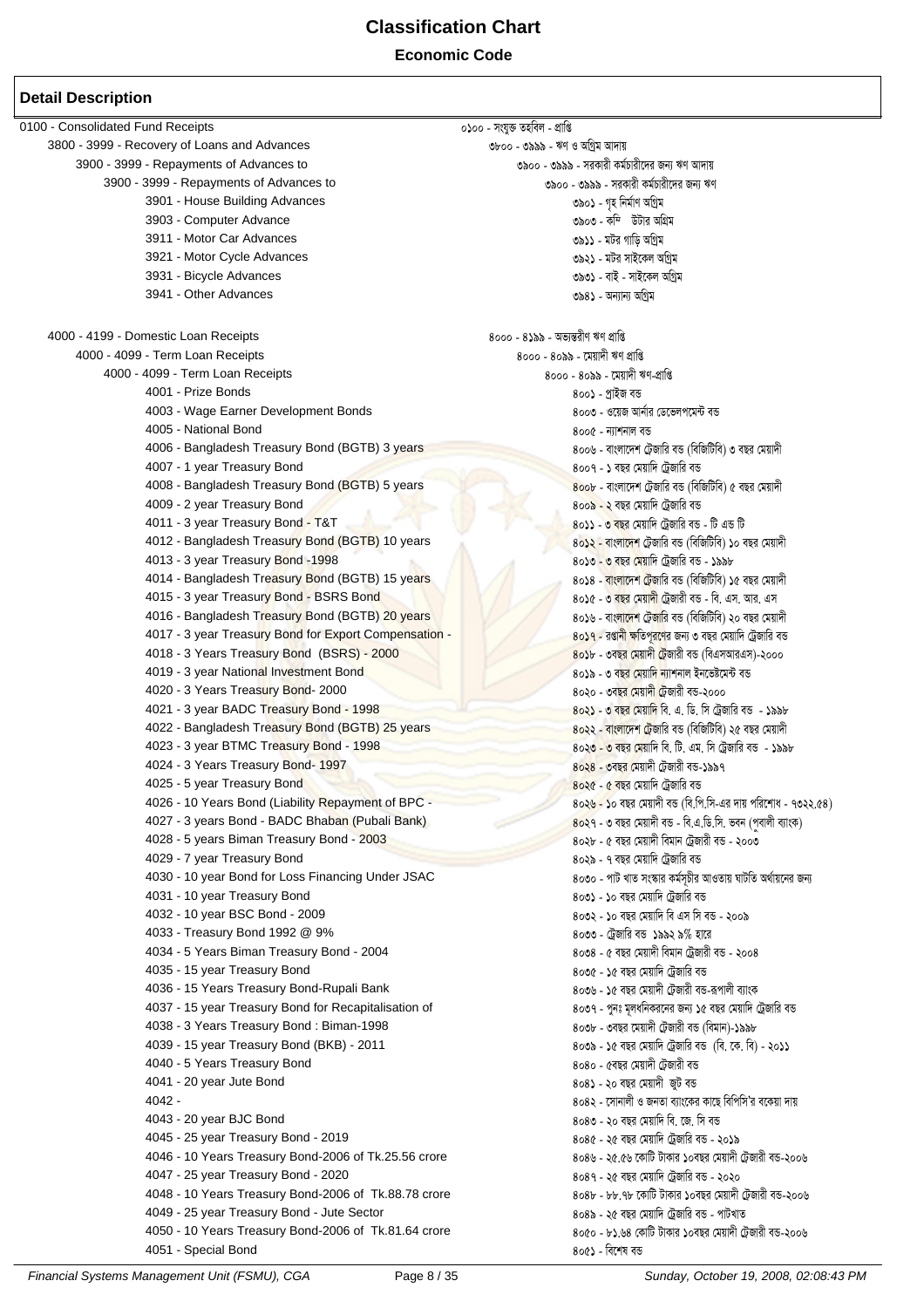#### **Economic Code**

| 0100 - Consolidated Fund Receipts                       | ০১০০ - সংযুক্ত তহবিল - প্ৰাপ্তি                                              |
|---------------------------------------------------------|------------------------------------------------------------------------------|
| 4000 - 4199 - Domestic Loan Receipts                    | 8000 - 8১৯৯ - অভ্যন্তরীণ ঋণ প্রাপ্তি                                         |
| 4000 - 4099 - Term Loan Receipts                        | 8000 - 80৯৯ - মেয়াদী ঋণ প্রাপ্তি                                            |
| 4000 - 4099 - Term Loan Receipts                        | 8000 - 80৯৯ - মেয়াদী ঋণ-প্ৰাপ্তি                                            |
| 4052 - 10 Years Treasury Bond (BSC)-2008                | ৪০৫২ - ১০বছর মেয়াদী ট্রেজারী বন্ত (বিএসসি)-২০০৮                             |
| 4053 - Income Tax Bond                                  | ৪০৫৩ - ইনকাম ট্যাক্স বন্ত                                                    |
| 4054 - 10 Years Treasury Bond-2005 of Tk.26.46 crore    | ৪০৫৪ - ২৬.৪৬ কোটি টাকার ১০বছর মেয়াদী ট্রেজারী বন্ড-২০০৫                     |
| 4055 - Other Bonds and Financial Instruments            | ৪০৫৫ - অন্যান্য বন্ত ও ফিন্যাঙ্গিয়াল ইভেস্টমেন্ট                            |
| 4059 - 10 Years Treasury Bond (Jute)                    | ৪০৫৯ - ১০বছর মেয়াদী ট্রেজারী বন্ড (পাট খাত)                                 |
| 4060 - B J M C Credit Bond                              | ৪০৬০ - বি জে এম সি ক্রেডিট বন্ড                                              |
| 4061 - 25 Years Treasury Bond-2018                      | ৪০৬১ - ২৫বছর মেয়াদী ট্রেজারী বন্ত-২০১৮                                      |
| 4062 - Corporation/Financial Institution Investment     | ৪০৬২ - কর্পোরেশন/আর্থিক প্রতিষ্ঠানে বিনিয়োগ বন্ত                            |
| 4064 - Sick Industries Assistance Bond                  | ৪০৬৪ - র গ্ন শিল্প সহায়তা বন্ড                                              |
| 4065 - Capital Restructuring Bond - Bank                | ৪০৬৫ - মূলধন পূনর্গঠন বন্ত - ব্যাংক                                          |
| 4066 - Capital Restructuring Bond - Corporation         | ৪০৬৬ - মূলধন পূনর্গঠন বন্ত - কর্পোরেশন                                       |
| 4067 - Bond for Loss Financing under JASAC              | ৪০৬৭ - জেসাক কর্মসূচীর অধীনে লোকসান পূনর্ভরনে বন্ডের মাধ্যমে ব্যাংকে প্রদেয় |
| 4068 - Exemption of Agricultural credit 25 Years        | ৪০৬৮ - ২৫বছর মেয়াদী কৃষি ঋণ মওকুফ বন্ড-রাজশাহী কৃষি উন্নয়ন ব্যাংক          |
| 4069 - Agri-Loan Waiver Bond-BKB                        | ৪০৬৯ - কৃষি ঋণ মওকুফ বন্ত-বাংলাদেশ কৃষি ব্যাংক                               |
| 4071 - Miscellaneous                                    | ৪০৭১ - বিবিধ                                                                 |
| 4072 - 5 Years Govt. Treasury Bond-2008 (7.5%)          | $8092$ - ৫ বছর মেয়াদী সরকারী ট্রেজারী বন্ড-২০০৮ $(9.6\%)$                   |
| 4073 - 10 Years Govt. Treasury Bond-2013 (8.5%)         | $8$ ০৭৩ - ১০ বছর মেয়াদী সরকারী ট্রেজারী বন্ড-২০১৩ (৮.৫%)                    |
| 4074 - 5 Years Govt. Treasury Bond-2008 (7.5%)          | $8098$ - $\alpha$ বছর মেয়াদী সরকারী ট্রেজারী বন্ড-২০০৮ (৭.৫%)               |
| 4075 - 10 Years Govt. Treasury Bond-2013 (8.5%)         | $8090 - 50$ বছর মেয়াদী সরকারী ট্রেজারী বড-২০১৩ (৮.৫%)                       |
| 4077 - 3 Years T&T Treasury Bond- 2006 (7%)             | $8099$ - ৩ বছর মেয়াদী টি এন্ড টি ট্রেজারী বন্ড-২০০৬ (৭%)                    |
| 4099 - Adjustment with T & T Bond                       | ৪০৯৯ - টি এন্ড টি <mark>ব</mark> ন্ডের সাথে সমন্বয়                          |
|                                                         |                                                                              |
| 4100 - 4199 - Floating Loan Receipts                    | $8$ ১০০ - $8$ ১৯৯ - চলতি ঋণ - প্রাপ্তি                                       |
| 4100 - 4199 - Floating Loan Receipts                    | 8১০০ - 8১৯৯ - চলতি ঋণ-প্ৰাপ্তি                                               |
| 4101 - Ways and Means Advances                          | 8১০১ - উপায় ও উপকরণ অগ্রিম                                                  |
| 4102 - Over Draft Current (OD Current)                  | 8১০২ - ওভার ড্রাফট কারেন্ট (ওডি কারেন্ট)                                     |
| 4104 - Over Draft Block (OD Current)                    | 8১০৪ - ওভার ডাফট ব্লক (ওডি কারেন্ট)                                          |
| 4106 - Treasury Bills                                   | <u> ৪১০৬ - ট্রেজারী বিল</u>                                                  |
| 4107 - Treasury Bill 28 days                            | 8১০৭ - টেজারি বিল ২৮ দিন                                                     |
| 4108 - Treasury Bill 91 days                            | 8১০৮ - টেজারি বিল ৯১ দিন                                                     |
| 4109 - Treasury Bill 182 days                           | 8১০৯ - ট্রেজারি বিল ১৮২ দিন                                                  |
| 4110 - Treasury Bill 364 days                           | ৪১১০ - টেজারি বিল ৩৬৪ দিন                                                    |
| 4111 - Promissory Notes - IBRD                          | 8১১১ - প্রমিসরি নোট - আই. বি. আর. ডি                                         |
| 4112 - Treasury Bill 2 Years                            | ৪১১২ - ট্রেজারী বিল ২ বছর মেয়াদী                                            |
| 4113 - Treasury Bill 5 Years                            | $8$ ১১৩ - ট্রেজারী বিল ৫ বছর মেয়াদী                                         |
| 4116 - Promissory Notes - IDA                           | ৪১১৬ - প্রমিসরি নোট - আই. ডি. এ                                              |
| 4121 - Ad-hoc Treasury Bills                            | ৪১২১ - এডহক ট্রেজারি বিল                                                     |
| 4126 - Cash Credit Accommodation                        | ৪১২৬ - নগদ অগ্রিমের সংস্থান                                                  |
|                                                         |                                                                              |
| 4200 - 4299 - Foreign Loan Receipts                     | ৪২০০ - ৪২৯৯ - বৈদেশিক ঋণ প্ৰাপ্তি                                            |
| 4200 - 4299 - Foreign Loan Receipts                     |                                                                              |
|                                                         | ৪২০০ - ৪২৯৯ - বৈদেশিক ঋণ প্ৰাপ্তি                                            |
| 4200 - 4299 - Foreign Loan Receipts<br>4201 - Food Loan | ৪২০০ - ৪২৯৯ - বৈদেশিক ঋণ প্ৰাপ্তি                                            |
|                                                         | ৪২০১ - খাদ্য ঋণ                                                              |
| 4202 - Budget Support                                   | ৪২০২ - বাজেট সাপোর্ট                                                         |
| 4205 - Policy Loan                                      | ৪২০৫ - পলিসি ঋণ                                                              |
| 4211 - Project Loan                                     | 8২১১ - প্ৰকল্প ঋণ                                                            |
| 4221 - Reimburseable Project Loan                       | ৪২২১ - পুনৰ্ভরণকৃত প্ৰকল্প ঋণ                                                |
| 4223 - Foreign Loan                                     | ৪২২৩ - বৈদেশিক ঋণ                                                            |
| 4231 - Direct Project Loan                              | ৪২৩১ - সরাসরি প্রকল্প ঋণ                                                     |
| 4241 - Non-ADP Project Loan                             | ৪২৪১ - বাৰ্ষিক উন্নয়ন কৰ্মসূচী বহিৰ্ভূত প্ৰকল্প ঋণ                          |
| 4251 - Commodity Loan                                   | $826$ - পণ্য ঋণ                                                              |
| 4261 - Other Foreign Loans                              | ৪২৬১ - অন্যান্য বৈদেশিক ঋণ                                                   |
| 4271 - Special Support/Credit for Development           | ৪২৭১ - বিশেষ উন্নয়ন সহায়তা/ঋণ                                              |
| 4273 - Miscellaneous Fund and Structural Adjustment     | ৪২৭৩ - বিভিন্ন ফান্ড ও কাঠামোগত সমন্বয়                                      |
|                                                         |                                                                              |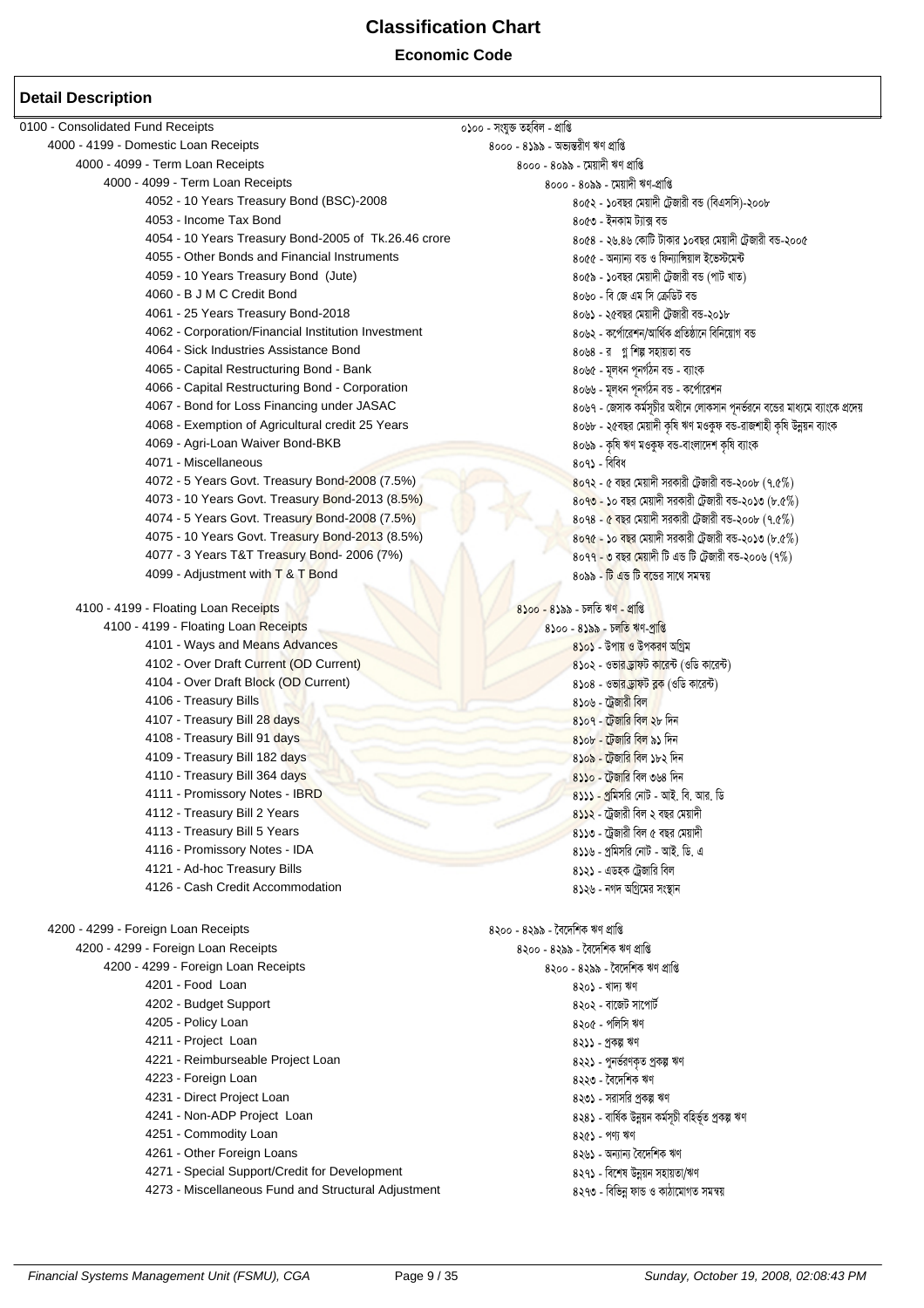0100 - Consolidated Fund Receipts<br>
4300 - 4399 - Transactions with IMF<br>
8৩০০ - ৪৩৯৯ - আই. ে - 4399 - Transactions with IMF (১৮৪৫) - ১৩৯৯ - ১৯৯৯ - জাই. এম. এফ -এর সহিত সমস্য<br>4300 - 4399 - Transactions with IMF (১৮৯৪) - ১৯৯৯ - ১৯৯৯ - ১৯৯৯ - জাই. এম. এফ -এর সহিত 4301 - Promissory Notes 4301 - cªwgmwi †bvU 4305 - Cash

ে 4399 - Transactions with IMF (کالات المعروفي المعروفي المعروفي المعروفي المعروفي المعروفي المعروفي المعروفي<br>4300 - 4399 - Transactions with IMF (المعروفي المعروفي المعروفي المعروفي المعروفي المعروفي المعروفي المعروفي 8৩০০ - 8৩৯৯ - আই. এম. এফ -এর সহিত সমন্বয়<br>৪৩০১ - প্রমিসরি নোট

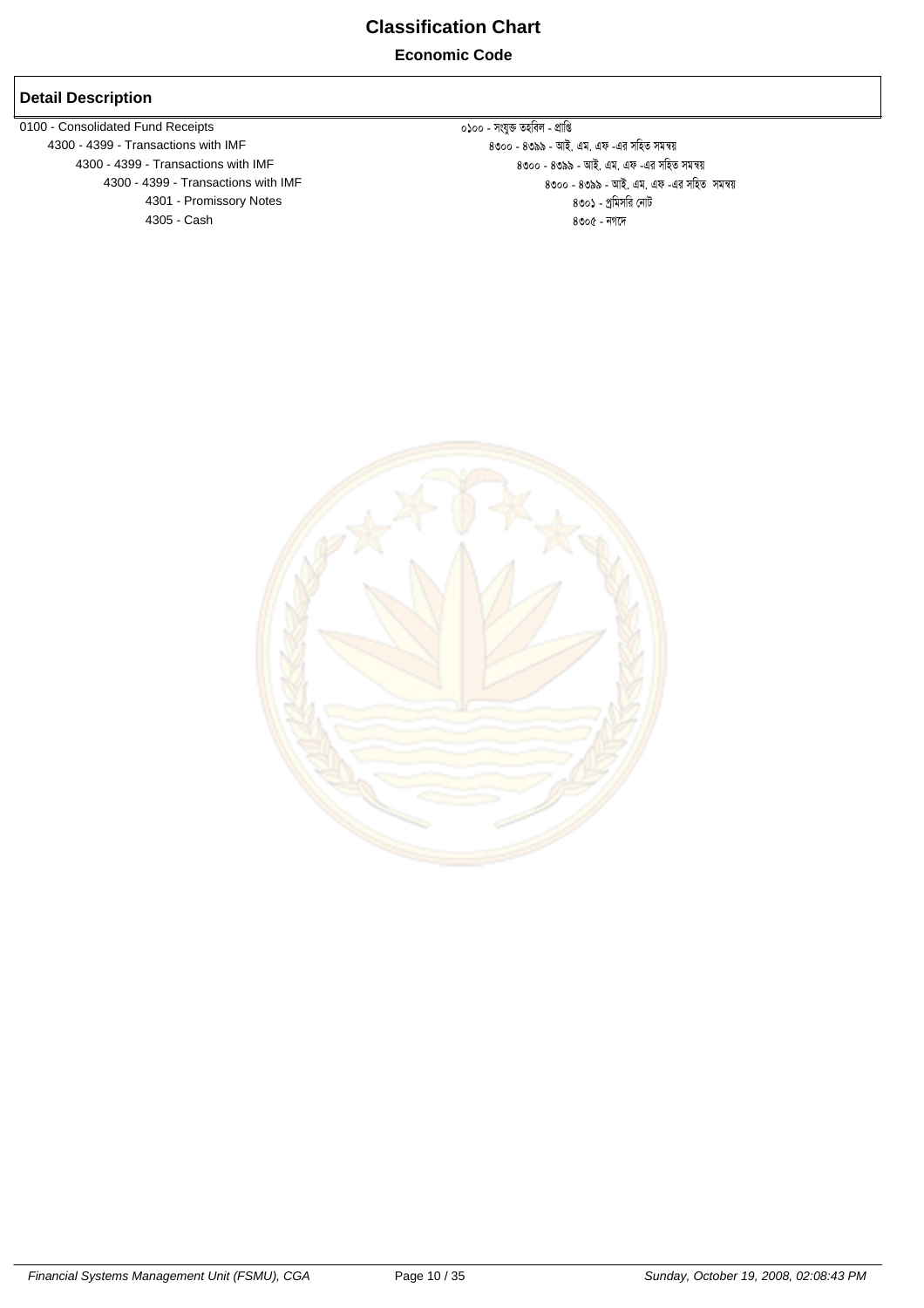┕

| 4500 - Consolidated Fund Expenditure               | ৪৫০০ - সংযুক্ত তহবিল - ব্যয়                                       |
|----------------------------------------------------|--------------------------------------------------------------------|
| 4500 - 6799 - Revenue Expenditure                  | ৪৫০০ - ৬৭৯৯ - রাজস্ব ব্যয়                                         |
| 4500 - 4599 - Pay of Officers                      | ৪৫০০ - ৪৫৯৯ - অফিসারদের বেতন                                       |
| 4500 - 4599 - Pay of Officers                      | ৪৫০০ - ৪৫৯৯ - অফিসারদের বেতন                                       |
| 4501 - Pay of Officers                             | ৪৫০১ - অফিসারদের বেতন                                              |
| 4505 - Remunaration of Public Representatives      | ৪৫০৫ - জন প্রতিনিধিদের পারিতোষিক                                   |
| 4507 - Income Tax of Officer's                     | ৪৫০৭ - কর্মকর্তাদের আয়কর                                          |
|                                                    |                                                                    |
| 4600 - 4699 - Pay of Establishment                 | ৪৬০০ - ৪৬৯৯ - প্রতিষ্ঠান কর্মচারীদের বেতন                          |
| 4600 - 4699 - Pay of Establishment                 | ৪৬০০ - ৪৬৯৯ - প্রতিষ্ঠান কর্মচারীদের বেতন                          |
| 4601 - Pay of Establishment                        | ৪৬০১ - প্রতিষ্ঠান কর্মচারীদের বেতন                                 |
| 4605 - Income Tax of Establishment Staff           | ৪৬০৫ - প্রতিষ্ঠান কর্মচারীদের আয়কর                                |
| 4687 - Production Strengthenning in the Government | ৪৬৮৭ - সরকারী গবাদি পশু ও হাঁস মুরগীর খামারসমূহের উৎপাদন জোরদারকরণ |
|                                                    |                                                                    |
| 4700 - 4799 - Allowances                           | ৪৭০০ - ৪৭৯৯ - ভাতাদি                                               |
| 4700 - 4799 - Allowances                           | ৪৭০০ - ৪৭৯৯ - ভাতাদি                                               |
| 4701 - Dearness Allowance                          | ৪৭০১ - মহাৰ্ঘ ভাতা                                                 |
| 4705 - House Rent Allowance                        | ৪৭০৫ - বাড়িভাড়া ভাতা                                             |
| 4709 - Rest and Recreation Allowance               | ৪৭০৯ - শ্ৰান্তি বিনোদন ভাতা                                        |
| 4713 - Festival Allowance                          | ৪৭১৩ - উৎসব ভাতা                                                   |
| 4717 - Medical Allowance                           | $89$ ১৭ - চিকিৎসা ভাতা                                             |
| 4721 - Hill Allowance                              |                                                                    |
| 4722 - Defence Service Allowance                   | ৪৭২১ - পাহাড়ী ভাতা                                                |
|                                                    | <mark>৪৭২২ - প্রতিরক্ষা - সার্ভিস ভাতা</mark>                      |
| 4723 - Allowences for Chief, Headmen and Karbaries | ৪৭২৩ - চীফ, হেডম্যান ও কারবারীদের ভাতা                             |
| 4724 - Batsman Allowance                           | ৪৭২৪ <mark>- ব্যাটস্ম্যান ভা</mark> তা                             |
| 4725 - Washing Allowance                           | ৪৭২৫ - <mark>ধোলাই ভাতা</mark>                                     |
| 4726 - Haircut Allowance                           | ৪৭২৬ - চুলকাটা ভাতা                                                |
| 4729 - Foreign Allowance                           | ৪৭২৯ - বৈদেশিক ভা <mark>তা</mark>                                  |
| 4733 - Entertainment/Sumptuary Allowance           | 89৩৩ - আপ্যায়ন ভাতা / ব্যয় নিয়ামক ভাতা                          |
| 4737 - Charge Allowance                            | ৪৭৩৭ - দায়িত্ব ভার ভাতা                                           |
| 4741 - Retainery                                   | ৪৭৪১ - রিটেনার ভাতা                                                |
| 4745 - Compensatory Allowance                      | ৪৭৪৫ - ক্ষতিপুরণ ভা <mark>তা</mark>                                |
| 4749 - Ration Allowance                            | 898৯ - রেশন ভাতা                                                   |
| 4753 - Daily/Subsistence Allowance                 | ৪৭৫৩ - দৈনিক/খোৱাকী ভাতা                                           |
| 4755 - Tiffin Allowance                            | ৪৭৫৫ - টিফিন ভাতা                                                  |
| 4757 - Internee/Apprenticeship Allowance           | 89৫9 - ইন্টাৰ্নী / শিক্ষানবীশ ভাতা                                 |
| 4761 - Fixed Travel Allowance                      | ৪৭৬১ - ভ্ৰমণ ভাতা                                                  |
| 4765 - Conveyance Allowance                        | <u>৪৭৬৫ - যাতায়াত ভাতা</u>                                        |
| 4769 - Overtime                                    | $8$ ৭৬৯ - অতিরিক্ত কাজের ভাতা                                      |
| 4773 - Educational Allowances                      | ৪৭৭৩ - শিক্ষা ভাতা                                                 |
| 4775 - Uniform Allowance                           | ৪৭৭৫ - পোশাক ভাতা                                                  |
| 4777 - Training Allowance (Fixed)                  | ৪৭৭৭ - প্ৰশিক্ষণ ভাতা                                              |
| 4781 - Hazardous Job Allowance                     | ৪৭৮১ - ঝুঁকি ভাতা                                                  |
| 4785 - Contract Allowance                          | ৪৭৮৫ - চুক্তি ভাতা                                                 |
| 4789 - Constituency Allowance                      | ৪৭৮৯ - নিৰ্বাচনী এলাকা ভাতা                                        |
| 4791 - Operation Allowance Electoral Area Office   | ৪৭৯১ - নির্বাচনী এলাকার অফিস পরিচালনা ভাতা                         |
| 4793 - Telephone Allowance                         |                                                                    |
|                                                    | ৪৭৯৩ - টেলিফোন ভাতা                                                |
| 4795 - Other Allowances<br>4799 -                  | ৪৭৯৫ - অন্যান্য ভাতা                                               |
|                                                    | ৪৭৯৯ -                                                             |
| 4800 - 4899 - Supplies and Services                | ৪৮০০ - ৪৮৯৯ - সরবরাহ ও সেবা                                        |
| 4800 - 4899 - Supplies and Services                | ৪৮০০ - ৪৮৯৯ - সরবরাহ ও সেবা                                        |
| 4801 - Travel Expenses                             |                                                                    |
| 4802 - Transfer Expenses                           | ৪৮০১ - ভ্ৰমণ ব্যয়                                                 |
|                                                    | ৪৮০২ - বদলি ব্যয়                                                  |
| 4803 - Income Tax                                  | ৪৮০৩ - আয়কর                                                       |
| 4804 - Contingent Staff                            | ৪৮০৪ - আনুষঙ্গিক প্ৰতিষ্ঠান                                        |
| 4805 - Overtime                                    | ৪৮০৫ - ওভারটাইম                                                    |
| 4806 - Rent - Office                               | ৪৮০৬ - ভাড়া - অফিস                                                |
| 4807 - Rent - Residential                          | ৪৮০৭ - ভাড়া - আবাসিক                                              |
| 4808 - Rent - Equipment                            | 8৮০৮ - তাড়া - সরঞ্জামাদী                                          |
| 4809 - Satellite/Frequency                         | ৪৮০৯ - স্যাটেলাইট/ফ্রিকোয়েন্সি                                    |
| 4810 - Municipal Rates and Taxes                   |                                                                    |

*Financial Systems Management Unit (FSMU), CGA* Page 11 / 35 *Sunday, October 19, 2008, 02:08:43 PM*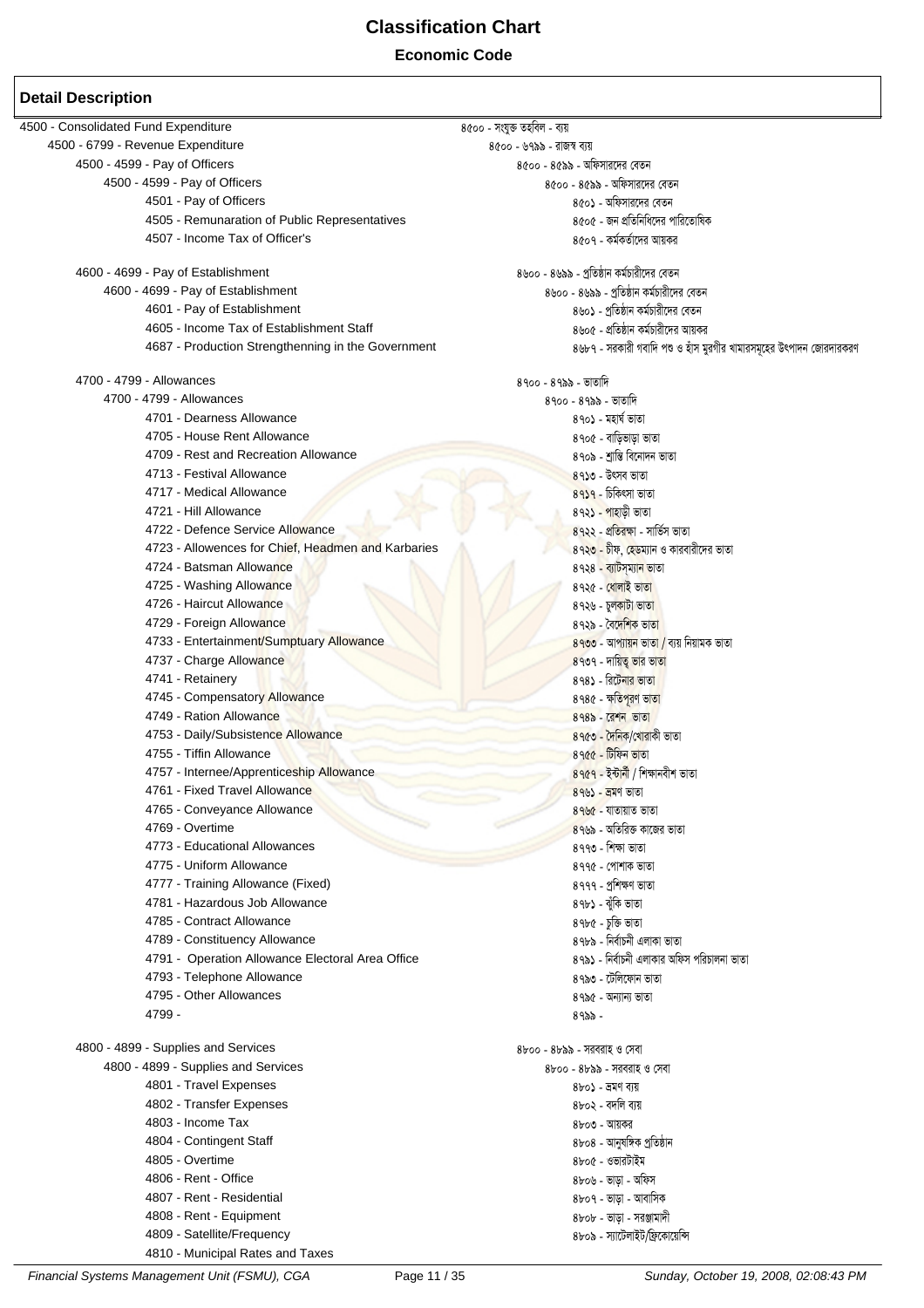### **Classification Chart Economic Code**

| 4500 - Consolidated Fund Expenditure                      | ৪৫০০ - সংযুক্ত তহবিল - ব্যয়                                     |
|-----------------------------------------------------------|------------------------------------------------------------------|
| 4500 - 6799 - Revenue Expenditure                         | ৪৫০০ - ৬৭৯৯ - রাজস্ব ব্যয়                                       |
| 4800 - 4899 - Supplies and Services                       | ৪৮০০ - ৪৮৯৯ - সরবরাহ ও সেবা                                      |
| 4800 - 4899 - Supplies and Services                       | ৪৮০০ - ৪৮৯৯ - সরবরাহ ও সেবা                                      |
| 4811 - Land Tax                                           | ৪৮১১ - ভূমি কর                                                   |
| 4813 - Customs Duty / VAT                                 | ৪৮১৩ - কাষ্টম শুল্ক / ভ্যাট                                      |
| 4814 - Miscellaneous Taxes                                | ৪৮১৪ - অন্যান্য কর                                               |
| 4815 - Postage                                            | ৪৮১৫ - ডাক                                                       |
| 4816 - Telephones/Telegram/Teleprinter                    | ৪৮১৬ - টেলিফোন / টেলিগ্রাম / টেলিপ্রিন্টার                       |
| 4817 - Telex/Fax/Internet                                 | ৪৮১৭ - টেলেক্স/ফ্যাক্স/ইন্টারনেট                                 |
| 4818 - Registration Fee                                   | ৪৮১৮ - রেজিষ্টেশন ফি                                             |
| 4819 - Water                                              |                                                                  |
|                                                           | ৪৮১৯ - পানি                                                      |
| 4820 -                                                    | ৪৮২০ - জাতিসংঘ মিশনে নিয়োজিত সশস্ত্রবাহিনীর সেবা ও সরবরাহ ব্যয় |
| 4821 - Electricity                                        | ৪৮২১ - বিদ্যুৎ                                                   |
| 4822 - Fuel and Gas                                       | ৪৮২২ - গ্যাস ও জ্বালানী                                          |
| 4823 - Petrol, Oil and Lubricants                         | ৪৮২৩ - পেট্রোল ও লুব্রিক্যান্ট                                   |
| 4824 - Insurance / Bank Charges                           | ৪৮২৪ - বীমা / ব্যাংক চার্জেস                                     |
| 4825 - Subscriptions                                      | ৪৮২৫ - চাঁদা                                                     |
| 4826 - Commissions, Discounts                             | ৪৮২৬ - কমিশন / সুদ                                               |
| 4827 - Printing and Binding                               | 8৮২৭ - মুদ্রণ ও বাঁধাই                                           |
| 4828 - Stationery, Seals and Stamps                       | 8৮২৮ - ষ্টেশনারী, সীল ও স্ট্যাম্                                 |
| 4829 - Research Expenses                                  | 8৮২৯ - গবেষণা ব্যয়                                              |
| 4830 - Printing of Stamps/Taka Notes/Certificates/        | 8৮৩০ - ষ্টাম্ম স/ টাকা নোটস/ সার্টিফিকেটস/ বন্ত মুদ্রন           |
| 4831 - Books and Periodicals                              | 8৮৩১ - বইপত্ৰ <mark>ও সা</mark> ময়িকী                           |
| 4832 - Audio Video/Film Production                        | ৪৮৩২ - অডিও ভিডিও/চল <b>ি চত্ৰ নিৰ্মা</b> ণ                      |
| 4833 - Advertising and Publicity                          | ৪৮৩৩ - <u>প্ৰচার ও বিজ্ঞা</u> পণ                                 |
| 4834 - Sports Goods                                       | ৪৮৩৪ - খেলার সামগ্রী                                             |
| 4835 - Publications                                       | $8b$ ৩৫ - প্রকাশনা                                               |
| 4836 - Uniforms                                           | $8b$ ৩৬ - ইউনিফম                                                 |
| 4837 - Passport Books                                     | ৪৮৩৭ - পাসপোর্ট বই                                               |
| 4838 - Intelligence                                       | ৪৮৩৮ - গোয়ে <mark>ন্দা কাৰ্যাব</mark> লী                        |
| 4839 - Pre-Shipment Inspection Fee                        | <u> ৪৮৩৯ - প্রি-শিপমেন্ট ইন্সপেকশন ফি</u>                        |
| 4840 - Training Expenses                                  | $8b80$ - প্রশিক্ষণ ব্যয়                                         |
| 4841 -                                                    |                                                                  |
|                                                           | 8৮8১ - আইসিটি/ই-গভর্নেন্স                                        |
| 4842 - Seminar, Conference Expenses<br>4843 - Licence Fee | <u> ৪৮৪২ - সেমিনার,</u> কনফারেন্স                                |
|                                                           | $8b80$ - লাইসেন্স ফি                                             |
| 4844 - Delegation Expenses                                | 8৮88 - প্রতিনিধি প্রেরণ ব্যয়                                    |
| 4845 - Entertainment Expenses                             | $8b8c$ - আপ্যায়ন ব্যয়                                          |
| 4846 - Freight and Transport Charges                      | ৪৮৪৬ - পরিবহন ব্যয়                                              |
| 4847 - Awards and Rewards                                 | ৪৮৪৭ - পুরস্কার                                                  |
| 4848 - Management Charges                                 | ৪৮৪৮ - ব্যাবস্থাপনা ব্যয়                                        |
| 4849 - Compensation                                       | ৪৮৪৯ - ক্ষতিপুরণ                                                 |
| 4850 - Election Expenses                                  | ৪৮৫০ - নিৰ্বাচন ব্যয়                                            |
| 4851 - Labour Wages                                       | ৪৮৫১ - শ্রমিক মজুরী                                              |
| 4852 - Chemicals                                          | ৪৮৫২ - রাসায়নিক দ্রব্যাদি ক্রয়                                 |
| 4853 - Bullet proof jacket                                | ৪৮৫৩ - বুলেট প্র ফ জ্যাকেট ক্রয়                                 |
| 4854 - Consumable Stores                                  | ৪৮৫৪ - ব্যবহার্য দ্রব্যাদি ক্রয়                                 |
| 4855 - Dairy Products                                     | ৪৮৫৫ - দুগ্ধ ও দুগ্ধজাত দ্রব্যাদি ক্রয়                          |
| 4856 - Raw Materials and Spares                           | ৪৮৫৬ - কাঁচামাল ও খুচরা যন্ত্রাংশ                                |
| 4857 - Prevention and Preservation                        | ৪৮৫৭ - নিবারণ ও সংরক্ষণ                                          |
| 4858 - Seeds and Plants                                   | ৪৮৫৮ - বীজ ও উদ্ভিদ                                              |
| 4859 - Insecticide                                        | ৪৮৫৯ - কীটনাশক ঔষধ                                               |
| 4860 - Corrugated Iron Sheeting                           | ৪৮৬০ - ঢেউটিন                                                    |
| 4861 - Fertilizer                                         | ৪৮৬১ - সার                                                       |
| 4862 - Vaccine and Medicine                               | ৪৮৬২ - টীকা ও ঔষধ                                                |
| 4863 - Fish and Fish Products                             | ৪৮৬৩ - মৎস্য ও মৎস্যজাত দব্য                                     |
| 4864 - Fish and Animal Feed                               |                                                                  |
|                                                           | ৪৮৬৪ - মৎস্য ও পশুর খাদ্য                                        |
| 4865 - Birth Control Materials (Male & Female)            | 8৮৬৫ - জন্মনিরোধক সামগ্রী (পুর ষ ও মহিলা)                        |
| 4866 - Poultry                                            | ৪৮৬৬ - হাস - মুরগী                                               |
| 4867 - Animal Husbandry                                   | ৪৮৬৭ - পশুপালন                                                   |
| 4868 - Medical and Surgical Supplies                      | ৪৮৬৮ - চিকিৎসা ও শৈল্য চিকিৎসা সরঞ্জামাদি সরবরাহ                 |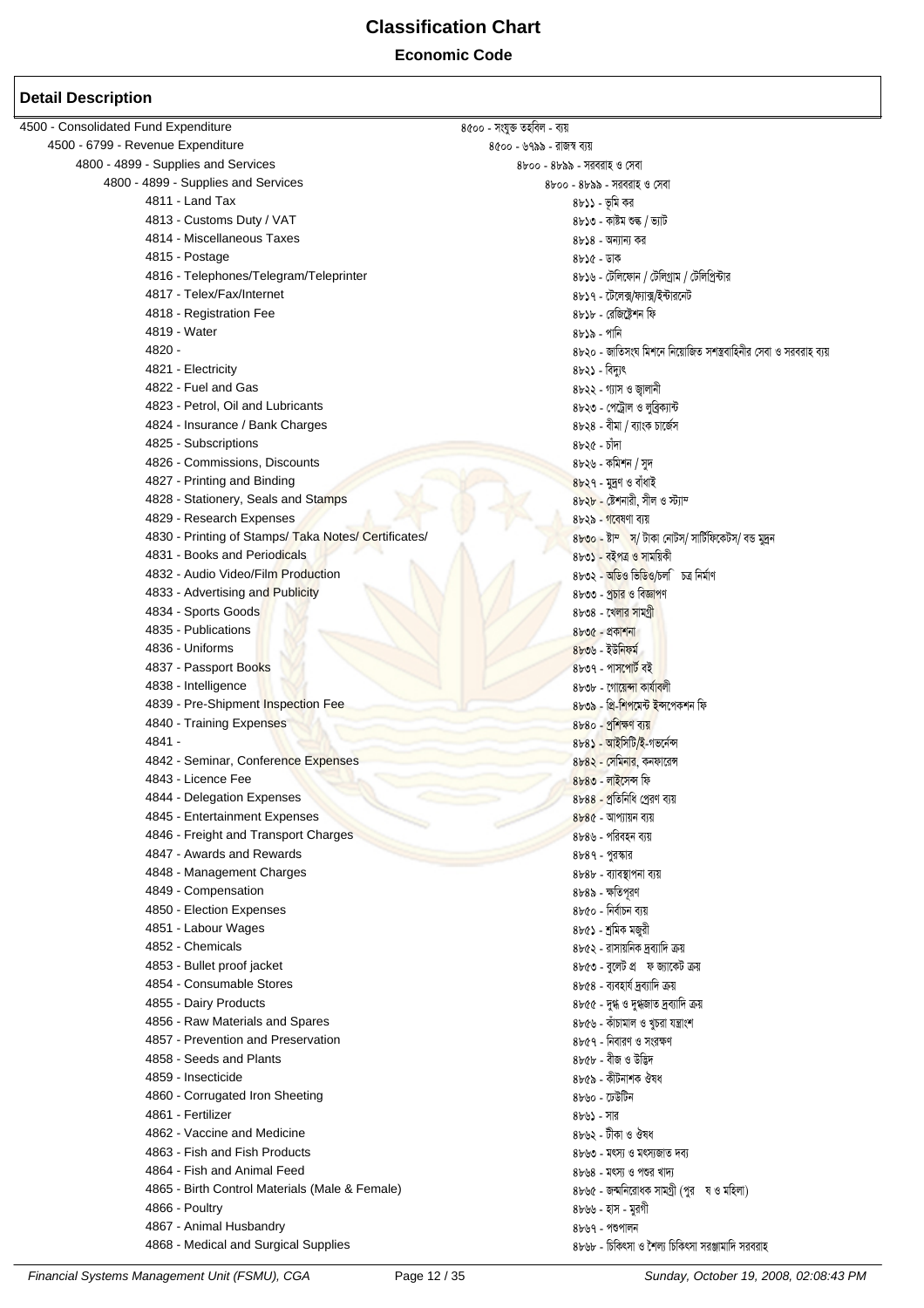**Economic Code** 

| 4500 - Consolidated Fund Expenditure              | ৪৫০০ - সংযুক্ত তহবিল - ব্যয়                                               |
|---------------------------------------------------|----------------------------------------------------------------------------|
| 4500 - 6799 - Revenue Expenditure                 | ৪৫০০ - ৬৭৯৯ - রাজস্ব ব্যয়                                                 |
| 4800 - 4899 - Supplies and Services               | ৪৮০০ - ৪৮৯৯ - সরবরাহ ও সেবা                                                |
| 4800 - 4899 - Supplies and Services               | 8৮০০ - ৪৮৯৯ - সরবরাহ ও সেবা                                                |
| 4869 - Medical Expenses                           | ৪৮৬৯ - চিকিৎসা ব্যয়                                                       |
| 4870 - Provisions and Foodstuff Procurement       | ৪৮৭০ - খাদ্য দ্রব্য সংগ্রহ                                                 |
| 4871 - Bedding                                    | ৪৮৭১ - বিছানাপত্র                                                          |
| 4872 - Diet                                       | $8b92 - 99$                                                                |
| 4873 - Rations                                    | ৪৮৭৩ - রেশন                                                                |
| 4874 - Consultancy                                | ৪৮৭৪ - কন্সালটেন্সী                                                        |
| 4875 - Cleaning and Washing                       | ৪৮৭৫ - পরিষ্কার পরি ছন্নতা                                                 |
| 4876 - IUD and Norplant (Clinical Family Planning | ৪৮৭৬ - বন্ধ্যাকরন আই.ইউ.ডি ও নরপ্প্যান্ট (ক্লিনিক্যাল পঃপঃ কর্মসূচী) ব্যয় |
| 4877 - R R Fund                                   | ৪৮৭৭ - আর আর ফান্ড                                                         |
| 4878 - Sattelite Clinic Organisation Expenditure  | ৪৮৭৮ - স্যাটেলাইট ক্লিনিক সংগঠন ব্যয়                                      |
| 4879 - Arms and Ammunition                        | ৪৮৭৯ - অন্ত্রশস্ত্র ও গোলাবার"দ                                            |
| 4880 - Supplies for Public Order and Safety       | ৪৮৮০ - জনশৃংখলা ও নিরাপত্তা                                                |
| 4881 - Hire of Security Services                  | ৪৮৮১ - নিরাপত্তা প্রহরী                                                    |
| 4882 - Legal Expenses                             | ৪৮৮২ - আইন সংক্ৰান্ত ব্যয়                                                 |
| 4883 - Honorarium/Fees/Remuneration               | ৪৮৮৩ - সম্মানী ভাতা/ফি/পারিশ্রমিক                                          |
| 4884 - Examination Fees and Expenses              | 8৮৮৪ - পরীক্ষা ফি/পরীক্ষা সংক্রান্ত ব্যয়                                  |
| 4885 - Testing Fee                                | 8৮৮৫ - টেষ্টিং ফিস্                                                        |
| 4886 - Survey                                     | $8b$ ৮৬ - সার্ভে                                                           |
| 4887 - Copying Charges                            | 8৮৮৭ - কপি/অনুলিপি ব্যয়                                                   |
| 4888 - Computer Consumables                       | 8bbb - কম্ উটার সামগ্রী                                                    |
| 4889 - Audit Fees                                 | ৪৮৮৯ - অডিট ফি                                                             |
| 4890 - Functions/Ceremonies                       |                                                                            |
| 4891 - Subsistence                                | 8৮৯০ - অনুষ্ঠান/উৎসবাদি                                                    |
|                                                   | $8b$ ৯১ - খোরাকী                                                           |
| 4892 - Royalties/Revenue Share                    | <u> ৪৮৯২ - রয়েলটি/রেভিনিউ</u> শেয়ার                                      |
| 4893 - Hiring Charges                             | ৪৮৯৩ - হায়ারিং চার্জ                                                      |
| 4894 - Parliament Session                         | 8৮৯৪ - সংসদ অধিবেশন                                                        |
| 4895 - Committee Meetings/Commission              | ৪৮৯৫ - কমিটি/মিটিং/কমিশন                                                   |
| 4896 - Mail Bag                                   | 8৮৯৬ - মেইল ব্যাগ                                                          |
| 4897 - Sanitation                                 | 8৮৯৭ - স্বাস্থ্য বিধান                                                     |
| 4898 - Special Expenditure                        | ৪৮৯৮ - বিশেষ ব্যয়                                                         |
| 4899 - Other Expenses                             | <u> 8৮৯৯ - অন্যান্য ব্যয়</u>                                              |
| 4900 - 4999 - Repairs, Maintenance and            | 8৯০০ - 8৯৯৯ - মেরামত, সংরক্ষণ ও পুনর্বাসন                                  |
| 4900 - 4999 - Repairs, Maintenance and            | ৪৯০০ - ৪৯৯৯ - মেরামত ও সংরক্ষন                                             |
| 4900 - Repair & Maintenance                       | ৪৯০০ - মেরামত ও সংরক্ষণ                                                    |
| 4901 - Motor Vehicles                             | ৪৯০১ - মোটর যানবাহন                                                        |
| 4906 - Furniture and Fixtures                     | ৪৯০৬ - আসবাবপত্র                                                           |
| 4907 -                                            | $8509 -$                                                                   |
| 4911 - Computers and Office Equipment             | ৪৯১১ - কম্টিটার ও অফিস সরঞ্জাম                                             |
| 4916 - Machineries & Equipment                    | ৪৯১৬ - যন্ত্রপাতি ও সরঞ্জাম                                                |
| 4920 -                                            | ৪৯২০ - জাতিসংঘ মিশনে নিয়োজিত সশস্ত্র বাহিনীর মেরামত ও সংরক্ষণ ব্যয়       |
| 4921 - Office Buildings                           | ৪৯২১ - অফিস ভবন                                                            |
| 4922 - POA Stores and Civil Works                 |                                                                            |
| 4923 - Government Structure                       | ৪৯২২ - পি ও-এ মালামাল ও পূর্তকাজ                                           |
|                                                   | ৪৯২৩ - সরকারী স্থাপনা                                                      |
| 4924 - Ballot Boxes                               | ৪৯২৪ - বাালট বাক্স নির্মাণ, সংরক্ষণ ও গুদামজাত করণ                         |
| 4926 - Residential Buildings                      | ৪৯২৬ - আবাসিক ভবন                                                          |
| 4927 - Educational Institutions                   | ৪৯২৭ - শিক্ষা প্ৰতিষ্ঠান                                                   |
| 4930 - Metereology Equipment                      | ৪৯৩০ - আবহাওয়া যন্ত্রপাতি                                                 |
| 4931 - Other Buildings and Structures             | ৪৯৩১ - অন্যান্য ভবন ও স্থাপনা                                              |
| 4932 - Engineering Equipment                      | ৪৯৩২ - ইঞ্জিনিয়ারিং যন্ত্রপাতি                                            |
| 4936 - Roads Bridges and Highways                 | ৪৯৩৬ - সড়ক, সেতু ও মহাসড়ক                                                |
| 4941 - Rural Roads and Culverts                   | ৪৯৪১ - পল্লী সড়ক ও কালভার্ট                                               |
| 4946 - Irrigation Structures                      | ৪৯৪৬ - সেচ অবকাঠামো                                                        |
| 4947 - Drainage Structure                         | ৪৯৪৭ - ড্রেনেজ কাঠামো                                                      |
| 4951 - Sanitation and Water Supply                | ৪৯৫১ - স্বাস্থ্য বিধান ও পানি সরবরাহ                                       |
| 4955 - Signal/Wireless Equipment                  | ৪৯৫৫ - সিগন্যাল/ওয়ারলেস সরঞ্জাম                                           |
| 4956 - Telecommuncations Equipment                | ৪৯৫৬ - টেলিযোগাযোগ সরঞ্জাম                                                 |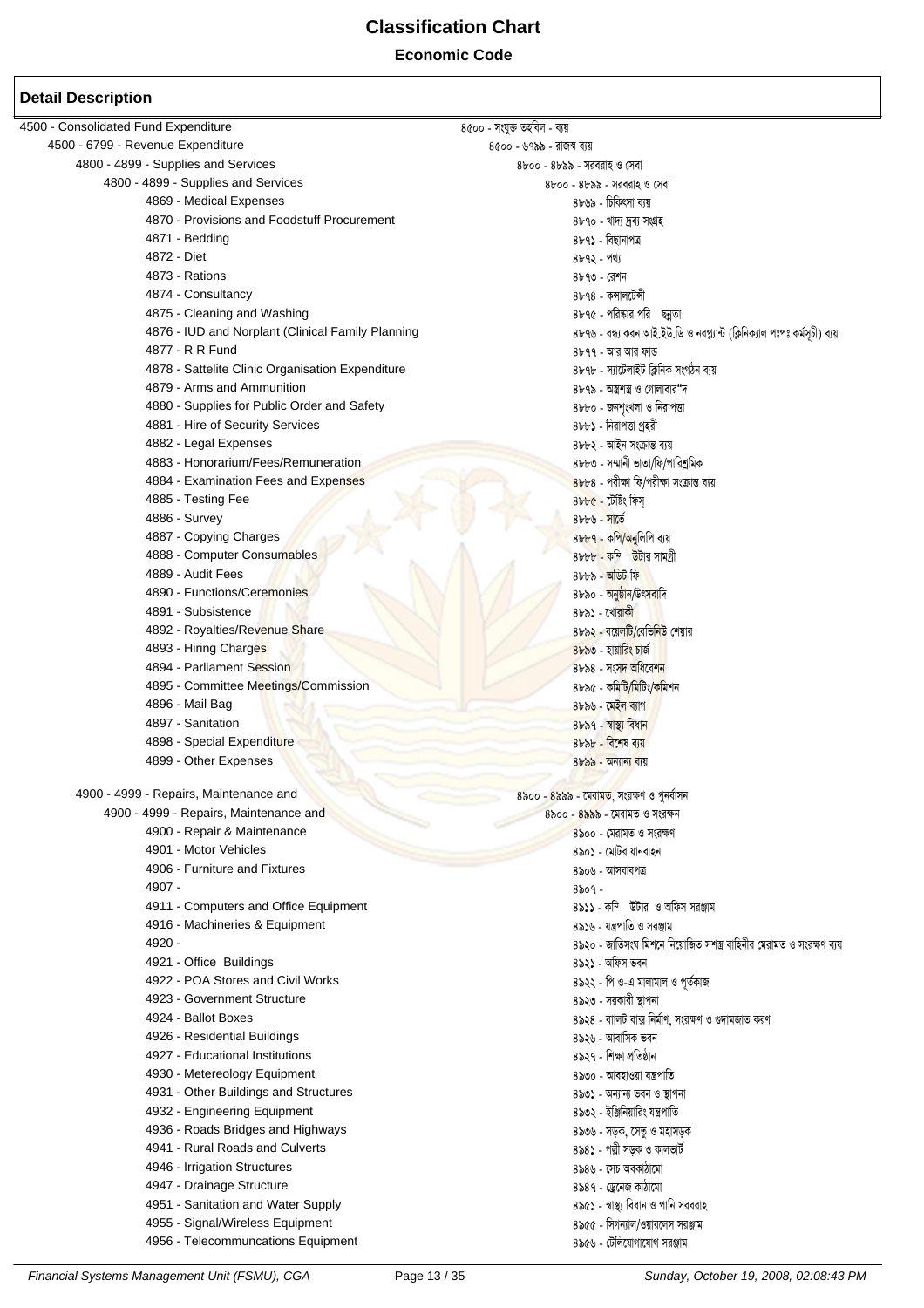| 4500 - Consolidated Fund Expenditure                        | ৪৫০০ - সংযুক্ত তহবিল - ব্যয়                                                                |
|-------------------------------------------------------------|---------------------------------------------------------------------------------------------|
| 4500 - 6799 - Revenue Expenditure                           | ৪৫০০ - ৬৭৯৯ - রাজস্ব ব্যয়                                                                  |
| 4900 - 4999 - Repairs, Maintenance and                      | ৪৯০০ - ৪৯৯৯ - মেরামত, সংরক্ষণ ও পুনর্বাসন                                                   |
| 4900 - 4999 - Repairs, Maintenance and                      | ৪৯০০ - ৪৯৯৯ - মেরামত ও সংরক্ষন                                                              |
| 4958 - Lines & Wires                                        | ৪৯৫৮ - লাইন ও তার                                                                           |
| 4959 - Mast & Aerials                                       | ৪৯৫৯ - খুটি ও এরিয়াল                                                                       |
| 4961 - Electrical Installations                             | ৪৯৬১ - বৈদ্যুতিক অবকাঠামো                                                                   |
| 4966 - Rolling Stock                                        | ৪৯৬৬ - রোলিং ষ্টক                                                                           |
| 4971 - Railway Installations                                | ৪৯৭১ - রেলওয়ে স্থাপনা                                                                      |
| 4976 - Water Transport                                      | ৪৯৭৬ - জলযান                                                                                |
| 4981 - Aircraft                                             | ৪৯৮১ - আকাশযান                                                                              |
| 4986 - Rehabilitation                                       | ৪৯৮৬ - পুনর দ্ধার                                                                           |
| 4991 - Other Repairs and Maintenance                        | ৪৯৯১ - অন্যান্য মেরামত ও সংরক্ষণ                                                            |
| 4993 - Pillar Construction and Maintenance                  | ৪৯৯৩ - পিলার নির্মাণ ও রক্ষণাবেক্ষন                                                         |
| 5000 - 5099 - Term Loan Interest Repayment                  | ৫০০০ - ৫০৯৯ - মেয়াদী ঋণের সুদ পরিশোধ                                                       |
| 5000 - 5099 - Term Loan Interest                            | ৫০০০ - ৫০৯৯ - মেয়াদী ঋণ এর সুদ                                                             |
| 5001 - Prize Bonds                                          | ৫০০১ - প্ৰাইজ বড                                                                            |
| 5002 - 5 Years Treasury Bond-2008 (10 & 20 Crore)           | ৫০০২ - ৫ বছর মেয়াদী ট্রেজারী বন্ড-২০০৮ (১০ এবং ২০ কোটি)                                    |
| 5003 - 5 Years Treasury Bond-2008 (9.3297 Crore)            | coon - ৫ বছর মেয়াদী ট্রেজারী বন্ড-২০০৮ (৯.৩২৯৭ কোটি)                                       |
| 5004 - 5 Years Treasury Bond-2008 (92.03 Lakh)              | ৫০০৪ - ৫ বছর মেয়াদী ট্রেজারী বন্ড-২০০৮ (৯২.০৩ লাখ)                                         |
| 5005 - Wage Earner Development Bonds                        | ৫০০৫ - ওয়েজ আর্নার ডেভেলপমেন্ট বন্ত                                                        |
| 5006 - Bangladesh Treasury Bond (BGTB) 3 years              | ৫০০৬ - বাংলাদেশ ট্রেজারি বন্ড (বিজিটিবি) ৩ বছর মেয়াদী এর সুদ                               |
| 5007 - 5-Year Treasury Bond-2008 (94.32 Crore, 5%)          | $\cos\theta$ - ৫-বছর মেয়াদী টেজারী বড-২০০৮ (৯৪.৩২ কোটি, ৫%)                                |
| 5008 - Bangladesh Treasury Bond (BGTB) 5 years              | ৫০০৮ <mark>- বাংলাদেশ ট্</mark> রেজারি বন্ড (বিজিটিবি) ৫ বছর মেয়াদী এর সুদ                 |
| 5009 - 5-Year Treasury Bond-2007 (2.86 Crore, 6%)           |                                                                                             |
| 5010 - National Bond                                        | $\alpha$ ০০৯ - $\alpha$ -বছর মেয়াদী ট্রেজারী বন্ড-২০০৭ (২.৮৬ কোটি, ৬%)                     |
| $5011 -$                                                    | ৫০১০ - ন্যাশ <mark>নাল বন্</mark> ড                                                         |
| 5012 - Bangladesh Treasury Bond (BGTB) 10 years             | ৫০ <b>১১ - ৫ বছর মেয়াদ<mark>ী কো</mark>হিনুর ব্যাটারী ম্যানুঃ কোং বেসরকারীকরণ ট্রেজারী</b> |
| $5013 -$                                                    | <mark>৫০১২</mark> - বাংলাদেশ টেজারি বন্ড (বিজিটিবি) ১০ বছর মেয়াদী এর সুদ                   |
| 5014 - Bangladesh Treasury Bond (BGTB) 15 years             | ৫০১৩ - ২-১৫ বছর মেয়াদী ট্রেজারী বন্ত (বিপিসি'র দায় পরিশোধ ৭৩২২.৫৪ কোটি)                   |
|                                                             | ৫০১৪ - বাংলাদেশ ট্রেজারি বন্ড (বিজিটিবি) ১৫ বছর মেয়াদী এর সুদ                              |
| 5015 - 1 year Treasury Bonds                                | ৫০১৫ - ১ ব <mark>ছর মেয়াদি ট্রে</mark> জারি বন্ড                                           |
| 5016 - Bangladesh Treasury Bond (BGTB) 20 years             | ৫০১৬ - বাংলাদেশ টেজারি বন্ড (বিজিটিবি) ২০ বছর মেয়াদী এর সুদ                                |
| 5020 - 2 year Treasury Bond                                 | ৫০২০ - ২ বছর মেয়াদি ট্রেজারি বন্ত                                                          |
| 5021 - 3-Year Sonali Bank Treasury Bond-2009 (1000          | ৫০২ <mark>১ - ৩ বছর মে</mark> য়াদী সোনালী ব্যাংক ট্রেজারী বন্ত - ২০০৯ (১০০০ কোটি টাকা)     |
| 5022 - Bangladesh Treasury Bond (BGTB) 25 years<br>$5023 -$ | ৫০২২ - বাংলাদেশ ট্রেজারি বন্ড (বিজিটিবি) ২৫ বছর মেয়াদী এর সুদ                              |
|                                                             | ৫০২৩ - ৩ বছর মেয়াদী ট্রেজারী বন্ড-২০১০ (বিএডিসি ভবন-প বালী ব্যাংক ৩৩.৬৫                    |
| 5024 - Interest of 3 Years Treasury Bond-1997               | ৫০২৪ - ৩ বছর মেয়াদী ট্রেজারী বন্ত-১৯৯৭এর সুদ                                               |
| 5025 - 3 year Treasury Bond<br>5026 - T & T Bond            | ৫০২৫ - ৩ বছর মেয়াদি ট্রেজারি বন্ড                                                          |
|                                                             | ৫০২৬ - টি এন্ড টি বন্ড                                                                      |
| 5027 - 3 year Treasury Bond -1998                           | ৫০২৭ - ৩ বছর মেয়াদি ট্রেজারি বন্ত - ১৯৯৮                                                   |
| 5028 - 3 Year Treasury Bond (B. S. R. S) - 2000             | ৫০২৮ - ৩বছর মেয়াদী ট্রেজারী বন্ত ( বি. এস. আর. এস ) - ২০০০                                 |
| 5029 - 3 year BSRS Bond                                     | ৫০২৯ - ৩ বছর মেয়াদি বি. এস. আর. এস বন্ড                                                    |
| 5030 - 10 Year Treasury Bond for Loss Financing - Jute      | ৫০৩০ - ঘাটতি অর্থায়নের জন্য ১০বছর মেয়াদী বন্ত, পাটখাত কর্মসূচী                            |
| 5031 - 3 year Treasury Bond for Export                      | ৫০৩১ - ৩ বছর মেয়াদি রপ্তানি ক্ষতিপূরণ বন্ত - পাটখাত                                        |
| 5032 - 10 Years Treasury Bond BSC                           | ৫০৩২ - ১০ বছর মেয়াদী বি এস সি বন্ত                                                         |
| 5033 - 3 year National Investment Bond                      | ৫০৩৩ - ৩ বছর মেয়াদি জাতীয় বিনিয়োগ বন্ত                                                   |
| 5034 - Interest of 3 Years Treasury Bond-2000               | ৫০৩৪ - ৩ বছর মেয়াদী ট্রেজারী বন্ড-২০০০এর সুদ                                               |
| 5035 - 3 year BADC Treasury Bond - 1998                     | ৫০৩৫ - ৩ বছর মেয়াদী বি. এ. ডি. সি ট্রেজারী বন্ড - ১৯৯৮                                     |
| 5036 - 3 Years Treasury Bond (B. T. M. C) - 2001            | ৫০৩৬ - ৩বছর মেয়াদী ট্রেজারী বন্ত ( বি. টি. এম. সি ) - ২০০১                                 |
| 5037 - 3 year BTMC Treasury Bond - 1998                     | ৫০৩৭ - ৩ বছর মেয়াদি বি. টি. এম. সি ট্রেজারি বন্ড - ১৯৯৮                                    |
| 5038 - 3 Year Treasury Bond (Biman) -1998                   | ৫০৩৮ - ৩ বছর মেয়াদী ট্রেজারি বন্ত ( বিমান ) - ১৯৯৮                                         |
| 5040 - 5 year Treasury Bond                                 | ৫০৪০ - ৫ বছর মেয়াদি ট্রেজারি বন্ড                                                          |
| 5041 - 5 Years Treasury Bond (Biman) - 2003                 | ৫০৪১ - ৫ বৎসর মেয়াদী ট্রেজারী বন্ত ( বিমান ) - ২০০৩                                        |
| 5042 - 5 Year Biman Treasury Bond - 2000                    | ৫০৪২ - ৫ বছর মেয়াদি বিমান ট্রেজারি বন্ড - ২০০০                                             |
| 5043 - 5 Years Treasury Bond (Biman)                        | ৫০৪৩ - ৫বছর মেয়াদী ট্রেজারী বন্ত ( বিমান ) - ২০০২                                          |
| $5044 -$                                                    | ৫০৪৪ - ৩ বছর মেয়াদী ট্রেজারী বন্ড-২০১১ (বিএডিসি ভবন-প বালী ব্যাংক ১৮.৫৯                    |
| 5045 - 7 year Treasury Bond                                 | ৫০৪৫ - ৭ বছর মেয়াদি ট্রেজারি বন্ড                                                          |
| 5046 - 10 year Treasury Bond - 2006                         | ৫০৪৬ - ১০ বছর মেয়াদি ট্রেজারি বন্ড ২০০৬                                                    |
| 5047 - 10 year Treasury Bond - 2006                         | ৫০৪৭ - ১০ বছর মেয়াদি ট্রেজারি বন্ড ২০০৬                                                    |
| 5048 - 10 year Treasury Bond - 2006                         | ৫০৪৮ - ১০ বছর মেয়াদি ট্রেজারি বন্ড ২০০৬                                                    |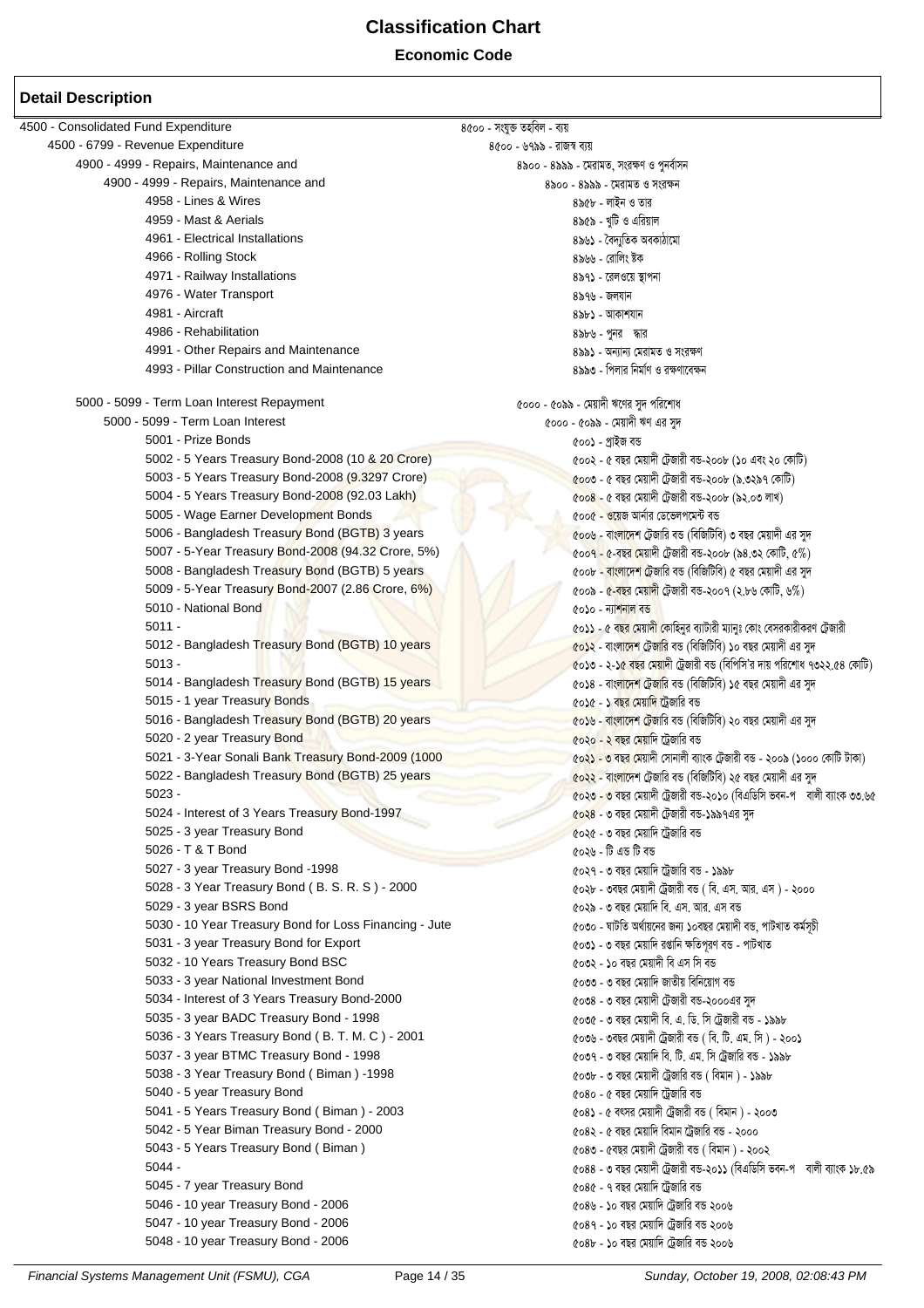**Economic Code**

| 4500 - Consolidated Fund Expenditure                          | ৪৫০০ - সংযুক্ত তহবিল - ব্যয়                                                                          |
|---------------------------------------------------------------|-------------------------------------------------------------------------------------------------------|
| 4500 - 6799 - Revenue Expenditure                             | ৪৫০০ - ৬৭৯৯ - রাজস্ব ব্যয়                                                                            |
| 5000 - 5099 - Term Loan Interest Repayment                    | ৫০০০ - ৫০৯৯ - মেয়াদী ঋণের সুদ পরিশোধ                                                                 |
| 5000 - 5099 - Term Loan Interest                              | ৫০০০ - ৫০৯৯ - মেয়াদী ঋণ এর সুদ                                                                       |
| 5049 - 10 Years Treasury Bond (B. S. C) - 2008                | $608$ ৯ - ১০ বৎসর মেয়াদী ট্রেজারী বন্ত (বি. এস. সি) - ২০০৮                                           |
| 5050 - 10 year Treasury Bond                                  | ৫০৫০ - ১০ বছর মেয়াদি ট্রেজারি বন্ড                                                                   |
| 5051 - 10 year Treasury Bond - 2005                           | ৫০৫১ - ১০ বছর মেয়াদি ট্রেজারি বন্ড ২০০৫                                                              |
| 5052 - Treasury Bond (1992 - 2002) @ 9%                       | ৫০৫২ - ট্রেজারি বন্ড ( ১৯৯২ - ২০০২ ) ৯% হারে                                                          |
| $5053 -$                                                      | ৫০৫৩ - ৫ বছর মেয়াদী ট্রেজারী বন্ড-২০১২ (কোহিনুর ব্যাটারী-১০.১১৬০ কোটি)                               |
| $5054 -$                                                      | ৫০৫৪ - ৫ বছর মেয়াদী ট্রেজারী বন্ড-২০১২ (বিএসএফআইসি ২০.৪৭৩৯ কোটি)                                     |
| 5055 - 15 year Treasury Bond                                  | ৫০৫৫ - ১৫ বছর মেয়াদি ট্রেজারি বন্ড                                                                   |
| 5056 - 15 year Special Treasury Bond - 2008                   | ৫০৫৬ - ১৫ বছর মেয়াদী বিশেষ ট্রেজারী বন্ড-২০০৮                                                        |
| 5057 - 15 year Treasury Bond for Recapitalisation of          | ৫০৫৭ - রাষ্ট্রীয় ব্যাংকসমূহের মূলধনের জন্য ১৫ বছর মেয়াদী বন্ড                                       |
| 5058 - BJMC Credit Bond                                       | ৫০৫৮ - বিজেএমসি ক্রেডিট বন্ড                                                                          |
| 5059 - 15 year Treasury Bond (BKB) - 2011                     | $\cos b$ - ১৫ বছর মেয়াদী ট্রেজারী বন্ড - (বি. কে. বি) - ২০১১                                         |
| 5060 - 10 Years Treasury Bond ( Jete Sector )                 | ৫০৬০ - ১০বছর মেয়াদী ট্রেজারী বন্ড ( পাটখাত)                                                          |
| 5061 - 20 year Jute Bond                                      | ৫০৬১ - ২০ বছর মেয়াদী পাট বন্ত                                                                        |
| 5062 - Corporation/Financial Institution Investment           | ৫০৬২ - কর্পোরেশন/আর্থিক প্রতিষ্ঠান বিনিয়োগ বন্ত                                                      |
| 5063 - 20 year BJC Bond                                       | ৫০৬৩ - ২০ বছর মেয়াদী বিজেসি বন্ত                                                                     |
| 5064 - Sick Industries Assistance Bond                        | co৬৪ - র গ্ন শিল্প সহায়তা বন্ড                                                                       |
| 5065 - 25 year Treasury Bond - 2019                           | ৫০৬৫ - ২৫ বছর মেয়াদী ট্রেজারী বন্ড - ২০১৯                                                            |
| 5067 - 25 year Treasury Bond - 2020                           | ৫০৬৭ - ২৫ বছর মেয়াদী ট্রেজারী বন্ত - ২০২০                                                            |
| 5068 - 25 Years Agriculture Credit Expenditure Bond -         | ৫০৬৮ - ২৫বছর মেয়াদী কৃষিঋণ মওকুফ বন্ড-রাজশাহী কৃষি উন্নয়ন ব্যাংকের সুদ                              |
| 5069 - 25 year Treasury Bond (Jute Sector) - 2018             | ৫০৬৯ - ২৫ বছর মেয়াদী ট্রেজারী বন্ত ( পাটখাত ) - ২০১৮                                                 |
| 5071 - Special Bond                                           | ৫০৭১ - বিশেষ বন্ <mark>ত</mark>                                                                       |
| 5072 - 5 Years Treasury Bond-2009 (53.2688 Crore)             | ৫০৭২ - ৫ বছর মেয়া <mark>দী</mark> ট্রেজারী বন্ড-২০০৯ (৫৩.২৬৮৮ কোটি)                                  |
| 5073 - Income Tax Bond                                        | ৫০৭৩ - ইনকাম ট্যাক্ <mark>স ব</mark> ন্ত                                                              |
| 5074 - Recapitalisation Bond - Interest of Bank               | <u>৫০৭৪ - মূলধন পু</u> ণর্গঠন বন্ত-ব্যাংকের সুদ                                                       |
| 5075 - Recapitalisation Bond - Interest of Corporation        | <mark>৫০৭৫</mark> - মূলধ <mark>ন পূ</mark> ণর্গঠ <mark>ন ব</mark> ন্ড-কর্পোরেশনের সুদ                 |
| 5076 - Cash Assistance to Banks for Write off Loan            | ৫০৭৬ - জেসা <mark>ক ক</mark> ৰ্মসূ <mark>চীর</mark> অধীনে লোকসান পূণভরনে বডের মাধ্যমে ব্যাংকে প্রদেয় |
| 5077 - 5 Years Non negotiable Bond (0.04 crore 5%)            | ৫০৭৭ - ৫ ব <mark>ছর মে</mark> য়াদ <mark>ী ন</mark> ন নেগোশিয়েবল বন্ড (০.০৪ কোটি ৫%) উত্তরা ব্যাংকের |
| 5078 - 5 Years Treasury Bond (0.4624 Crore)                   | <u>৫০৭৮ - ৫ বছর মেয়াদী টেজারী বন্ড (০.৪৬২৪ কোটি)</u>                                                 |
| 5079 - 5 Years Treasury Bond-2004                             | ৫০৭৯ - ৫ বছর মেয়াদী ট্রেজারী বন্ড-২০০৪                                                               |
| 5080 - 5 Years Treasury Bond-2005                             | ৫০৮০ - ৫ বছর মেয়াদী টেজারী বন্ড-২০০৫                                                                 |
| 5081 - 7 Year Treasury Bond for Payment of State              | ৫০৮১ - ৭ বছর মেয়াদী রাষ্ট্রায়ত্ত সংস্থার খেলাপী ঋণ পরিশোধ বন্ত                                      |
| 5083 - 5 Years Treasury Bond - 2004                           | ৫০৮৩ - ৫ বছর মেয়াদি ট্রেজারি বন্ড-২০০৪                                                               |
| 5084 - 10 Years (BJMC) Treasury Bond - 2006 (7%)              | $60b8 - 50$ বছর মেয়াদী (বিজেএমসি) ট্রেজারী বন্ড ২০০৬ (৭%)                                            |
| 5085 - 5 Years Treasury Bond (Compensation for                | cobc - ৫ বছর মেয়াদী ট্রেজারী বন্ড (কৃষি ঋণ মওকুফের ঘাটতি পূরণে) ২০০৫                                 |
| 5086 - 5 Years Treasury Bond-2005 (5%) Sick                   | $\alpha$ ০৮৬ - ৫ বছর মেয়াদী ট্রেজারী বন্ড ২০০৫ (৫%) র গ্ন শিল্প                                      |
| 5087 - 5 Years Treasury Bond-2005 (Tk 64.51 crore 7%          | $\omega$ ০৮৭ - ৫ বছর মেয়াদী ট্রেজারী বন্ড-২০০৫ (৬৪.৫১ কোটি ৭% সুদ)                                   |
| 5088 - 5 Years Treasury Bond-2005 (Tk 30.45 crore 7%          | $\omega$ ০৮৮ - ৫ বছর মেয়াদী ট্রেজারী বন্ড-২০০৫ (৩০.৪৫ কোটি ৭% সুদ)                                   |
| 5089 - 5 Years Treasury Bond-2006 (Tk 2,23,49000 7%           | ৫০৮৯ - ৫ বছর মেয়াদী ট্রেজারী বন্ড-২০০৬ (২,২৩,৪৯,০০০ টাকা ৭%)                                         |
| 5090 - 5 Years Treasury Bond-2006 (Tk 62.31 Lac 7%            | $\alpha$ ০৯০ - ৫ বছর মেয়াদী ট্রেজারী বন্ড-২০০৬ (৬২.৩১ লক্ষ ৭%)                                       |
| 5091 - 5 Years Treasury Bond-2005 (Sick Industries)           | $\cos$ ) - ৫ বছর মেয়াদী ট্রেজারী বন্ড-২০০৫ (র গুশিল্প) ২২.৪০ কোটি ৫%                                 |
| 5092 - 5 Years Treasury Bond-2005 (Sick Industries)           | $\cos 2 - c$ বছর মেয়াদী ট্রেজারী বন্ড-২০০৫ (র গ্ন শিল্প) ২৮.০৬ কোটি ৫%                               |
| 5093 - 5 Years Treasury Bond-2006 (Tk 75.66 crore 5%          | $\omega$ ১৩ - ৫ বছর মেয়াদী ট্রেজারী বন্ড-২০০৬ (৭৫.৬৬ কোটি ৫%)                                        |
| 5094 - 5 Years Treasury Bond-2006 (Tk 0.51 crore 5%           | $\cos 8$ - ৫ বছর মেয়াদী ট্রেজারী বন্ড-২০০৬ (০.৫১ কোটি ৫% সুদ)                                        |
| 5095 - 5 Years Tresury Bond-2005                              | ৫০৯৫ - ৫ বছর মেয়াদী ট্রেজারী বন্ড-২০০৫                                                               |
| 5096 - 5 Years Treasury Bond-2006 (Tk 70.22 crore,            | ৫০৯৬ - ৫ বছর মেয়াদী ট্রেজারী বন্ড-২০০৬ (৭০.২২ কোটি, ৬% সুদে)                                         |
| 5097 - 5 Years Treasury Bond - 2008 (7.5%)                    | $\alpha$ ০৯৭ - ৫ বছর মেয়াদী সরকারী ট্রেজারী বন্ড-২০০৮ $(9.6\%)$                                      |
| 5098 - 10 Years Treasury Bond - 2013 (8.5%)                   | $\alpha$ ০৯৮ - ১০ বছর মেয়াদী সরকারী ট্রেজারী বন্ড-২০১৩ (৮.৫%)                                        |
|                                                               |                                                                                                       |
| 5100 - 5199 - Floating Loan Interest                          | ৫১০০ - ৫১৯৯ - চলতি ঋণের সুদ পরিশোধ                                                                    |
| 5100 - 5199 - Floating Loan Interest<br>5101 - Ways and Means | ৫১০০ - ৫১৯৯ - চলতি ঋণ এর সুদ                                                                          |
|                                                               | ৫১০১ - ওয়েজ এন্ড মিনস্                                                                               |
| 5102 - Over Draft Current (OD Current)'s Interest             | ৫১০২ - ওভার ড্রাফট কারেন্ট (ওডি কারেন্ট) এর সুদ                                                       |
| 5104 - Over Draft Block (OD Block)'s Interest                 | ৫১০৪ - ওভার ড্রাফট ব্লক (ওডি ব্লক) এর সুদ                                                             |
| 5107 - Treasury Bill 28 day's Interest                        | ৫১০৭ - টেজারি বিল ২৮ দিন এর সুদ                                                                       |
| 5108 - Treasury Bill 91 day's Interest                        | ৫১০৮ - ট্রেজারি বিল ৯১ দিন এর সুদ                                                                     |
| 5109 - Treasury Bill 182 day's Interest                       | ৫১০৯ - ট্রেজারি বিল ১৮২ দিন এর সুদ                                                                    |
| 5110 - Treasury Bill 364 day's Interest                       | ৫১১০ - ট্রেজারি বিল ৩৬৪ দিন এর সুদ                                                                    |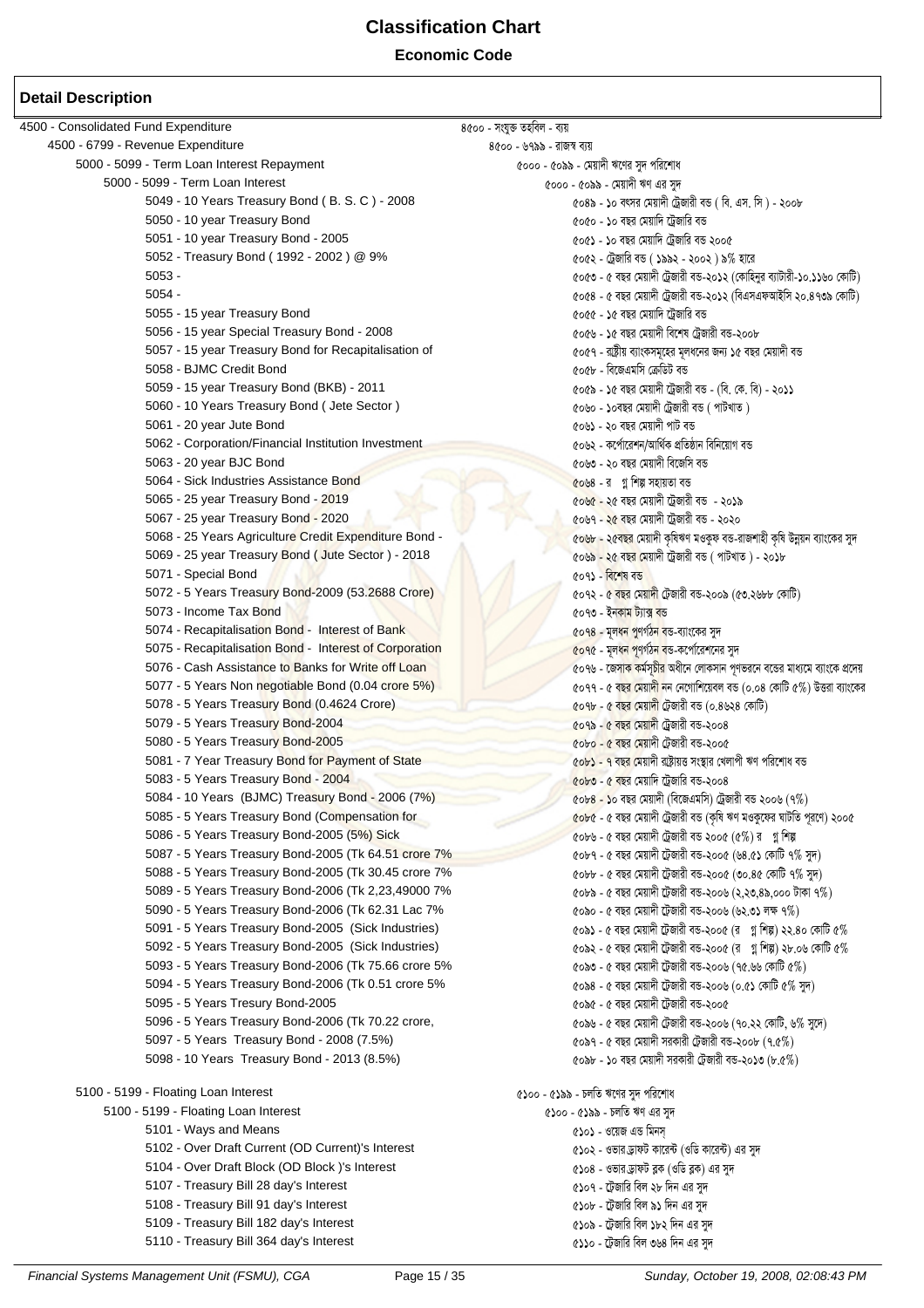| 4500 - Consolidated Fund Expenditure                | ৪৫০০ - সংযুক্ত তহবিল - ব্যয়                                            |
|-----------------------------------------------------|-------------------------------------------------------------------------|
| 4500 - 6799 - Revenue Expenditure                   | ৪৫০০ - ৬৭৯৯ - রাজস্ব ব্যয়                                              |
| 5100 - 5199 - Floating Loan Interest                | ৫১০০ - ৫১৯৯ - চলতি ঋণের সুদ পরিশোধ                                      |
| 5100 - 5199 - Floating Loan Interest                | ৫১০০ - ৫১৯৯ - চলতি ঋণ এর সুদ                                            |
| 5111 - Treasury Bills                               | ৫১১১ - ট্রেজারী বিল                                                     |
| 5121 - Promissory Notes -IDA                        | ৫১২১ - প্রমিসরী নোট - আই. ডি. এ                                         |
| 5131 - Promissory Notes -IBRD                       | ৫১৩১ - প্রমিসরী নোট - আই. বি. আর. ডি                                    |
| 5141 - Ad-hoc Treasury Bills                        | ৫১৪১ - এড হক ট্রেজারি বিল                                               |
| 5151 - Cash Credit Accommodation                    | ৫১৫১ - নগদ অগ্ৰিম সংস্থান                                               |
| 5161 - Others                                       | ৫১৬১ - অন্যান্য                                                         |
|                                                     |                                                                         |
| 5200 - 5299 - Interest on National Savings          | ৫২০০ - ৫২৯৯ - জাতীয় সঞ্চয়পত্রের সুদ পরিশোধ                            |
| 5200 - 5299 - Interest on National Savings          | ৫২০০ - ৫২৯৯ - জাতীয় সঞ্চয় পত্রের সুদ                                  |
| 5201 - Postal Savings Bank - Ordinary Deposits      | ৫২০১ - ডাকঘর সঞ্চয় ব্যাংক - সাধারণ জমা                                 |
| 5211 - Postal Savings Bank - Term Deposits          | ৫২১১ - ডাকঘর সঞ্চয় ব্যাংক - মেয়াদি জমা                                |
| 5212 - Interest on Deposit Savings Certificate      | ৫২১২ - জামানত সঞ্চয়পত্রের সুদ পরিশোধ                                   |
| 5213 - Bonus Deposits                               | ৫২১৩ - বোনাস জমার সুদ                                                   |
| 5215 - Bonus Savings Certificate                    | ৫২১৫ - বোনাস সঞ্চয়পত্ৰ                                                 |
| 5221 - Ten Year Bangladesh Sanchaypatra             | ৫২২১ - ১০ বছর মেয়াদি বাংলাদেশ সঞ্চয় পত্র                              |
| 5227 - 5 years Pensioner Savings Certificate        | ৫২২৭ - ৫ বছর মেয়াদী পেনশনার সঞ্চয় পত্র                                |
| 5231 - Five Year Bangladesh Sanchaypatra            | ৫২৩১ - ৫ বছর মেয়াদি বাংলাদেশ সঞ্চয় পত্র                               |
| 5241 - Three Year Bangladesh Sanchaypatra           | ৫২৪১ - <mark>৩ ব</mark> ছর মেয়াদি বাংলাদেশ সঞ্চয়পত্র                  |
| 5251 - Defence Savings Certificates                 | ৫২৫১ - প্ৰতিরক্ষা সঞ্চয় পত্ৰ                                           |
| 5252 - Bonus Certificate with 3 Months Profit       | ৫২৫২ - তিন মা <mark>স অ</mark> ন্তর মুনাফা ভিত্তিক সঞ্চয়পত্রের সুদ     |
| 5253 - Bonus Certificate with 6 Month Profit        | ৫২৫৩ <mark>- ছয় মাস অন্ত</mark> র মুনাফা ভিত্তিক সঞ্চয়পত্রের সুদ      |
| 5255 - Family Savings Certificates                  | ৫২৫৫ - <mark>পরিবার সঞ্চয় সা</mark> র্টিফিকেট                          |
| 5257 - Interest on Pension Savings Certificate      | ৫২৫৭ - পে <mark>নশনার সঞ্চয়</mark> পত্রের সুদ পরিশোধ                   |
| 5261 - Others                                       | ৫২৬১ - অন্যান্য                                                         |
| 5281 - Interest on Prize Bond                       | ৫২৮১ - প্রাইজ বন্ডের সু <mark>দ</mark>                                  |
| 5282 - Interest on Wage Earner Development Bond     | ৫২৮২ - ওয়ে <mark>জ আ</mark> র্নার <mark>ডে</mark> ভেলপমেন্ট বন্ডের সুদ |
| 5283 - Interest on National Bond                    | ৫২৮৩ - ন্যা <mark>শনাল বডের সু</mark> দ                                 |
| 5285 - Interest on US Dollar Premium Bond           | ৫২৮৫ - ইউ <mark>এস ডলার</mark> প্রিমিয়াম বন্ডের সুদ                    |
| 5287 - Interest on US Dollar Investment Bond        | ৫২৮৭ - ইউ এস ডলার ইনভেষ্টমেন্ট বন্ডের সুদ                               |
| 5300 - 5399 - Provident Fund Interest               | <u> ৫৩০০ - ৫৩৯৯ - ভবিষ্যৎ তহবিলের সুদ পরিশোধ</u>                        |
| 5300 - 5399 - Provident Fund Interest               | ৫৩০০ - ৫৩৯৯ - ভবিষ্যৎ তহবিলের উপর সুদ                                   |
| 5301 - General Provident Fund                       | ৫৩০১ - সাধারণ ভবিষ্য তহবিল                                              |
| 5302 - Interest on General Provident Fund - Railway | ৫৩০২ - সাধারণ ভবিষ্যৎ তহবিলের সুদ-রেলওয়ে                               |
| 5303 - Interest on General Provident Fund - Postal  | ৫৩০৩ - সাধারণ ভবিষ্যৎ তহবিলের সুদ-ডাক বিভাগ                             |
| 5304 - Interest on GPF-T&T                          | ৫৩০৪ - সাধারণ ভবিষ্যৎ তহবিলের সুদ-টি এন্ড টি                            |
| 5305 - Interest on General Provident Fund - Defence | ৫৩০৫ - সাধারন ভবিষ্য তহবিলের সুদ - প্রতিরক্ষা                           |
| 5310 - Interest on General Provident Fund - Others  | ৫৩১০ - সাধারণ ভবিষ্যৎ তহবিলের সুদ-অন্যান্য                              |
| 5311 - Contributory Provident Fund                  | ৫৩১১ - কন্ট্রিবিউটারী ভবিষ্য তহবিল                                      |
| 5400 - 5499 - Postal Life Insurance Interest        | ৫৪০০ - ৫৪৯৯ - ডাক জীবন বীমার সুদ পরিশোধ                                 |
| 5400 - 5499 - Postal Life Insurance Interest        | $(800 - (88) - 50)$ - ডাক জীবন বীমা (সুদ)                               |
| 5401 - Postal Life Insurance                        | ৫৪০১ - ডাক জীবন বীমা                                                    |
|                                                     |                                                                         |
| 5500 - 5599 - Other Interest                        | ৫৫০০ - ৫৫৯৯ - অন্যান্য সুদ পরিশোধ                                       |
| 5500 - 5599 - Other Interest                        | ৫৫০০ - ৫৫৯৯ - অন্যান্য সুদ                                              |
| $5500 -$                                            | ৫৫০০ - অন্যান্য সুদ পরিশোধ                                              |
| 5501 - Reserve Fund                                 | ৫৫০১ - সংরক্ষিত তহবিল                                                   |
| 5511 - Sinking Fund                                 | ৫৫১১ - প্ৰতিপূরক তহবিল                                                  |
| 5521 - Depreciation Fund                            | ৫৫২১ - অবচয় তহবিল                                                      |
| 5531 - Bank Loan on Food Account                    | ৫৫৩১ - ব্যাংক ঋণ - খাদ্য হিসাব                                          |
| 5535 - Return on Investment                         | ৫৫৩৫ - বিনিয়োগের উপর রিটার্ন                                           |
| 5541 - Management of Loans                          | ৫৫৪১ - ঋণ ব্যবস্থাপনা                                                   |
| 5542 - 5 Years Treasury Bond - 2008 (7.5%)          | $0.682$ - ৫ বছর মেয়াদী সরকারী ট্রেজারী বন্ত-২০০৮ $(9.6\%)$             |
| 5543 - 10 Years Treasury Bond - 2013 (8.5%)         | $0.68$ ৩ - ১০ বছর মেয়াদী সরকারী ট্রেজারী বন্ড-২০১৩ (৮.৫%)              |
| 5550 - Death Risk                                   | ৫৫৫০ - মৃত্যু ঝুঁকি                                                     |
| 5551 - Death Risk & Others                          | ৫৫৫১ - মৃত্যু ঝুকি ও অন্যান্য                                           |
|                                                     |                                                                         |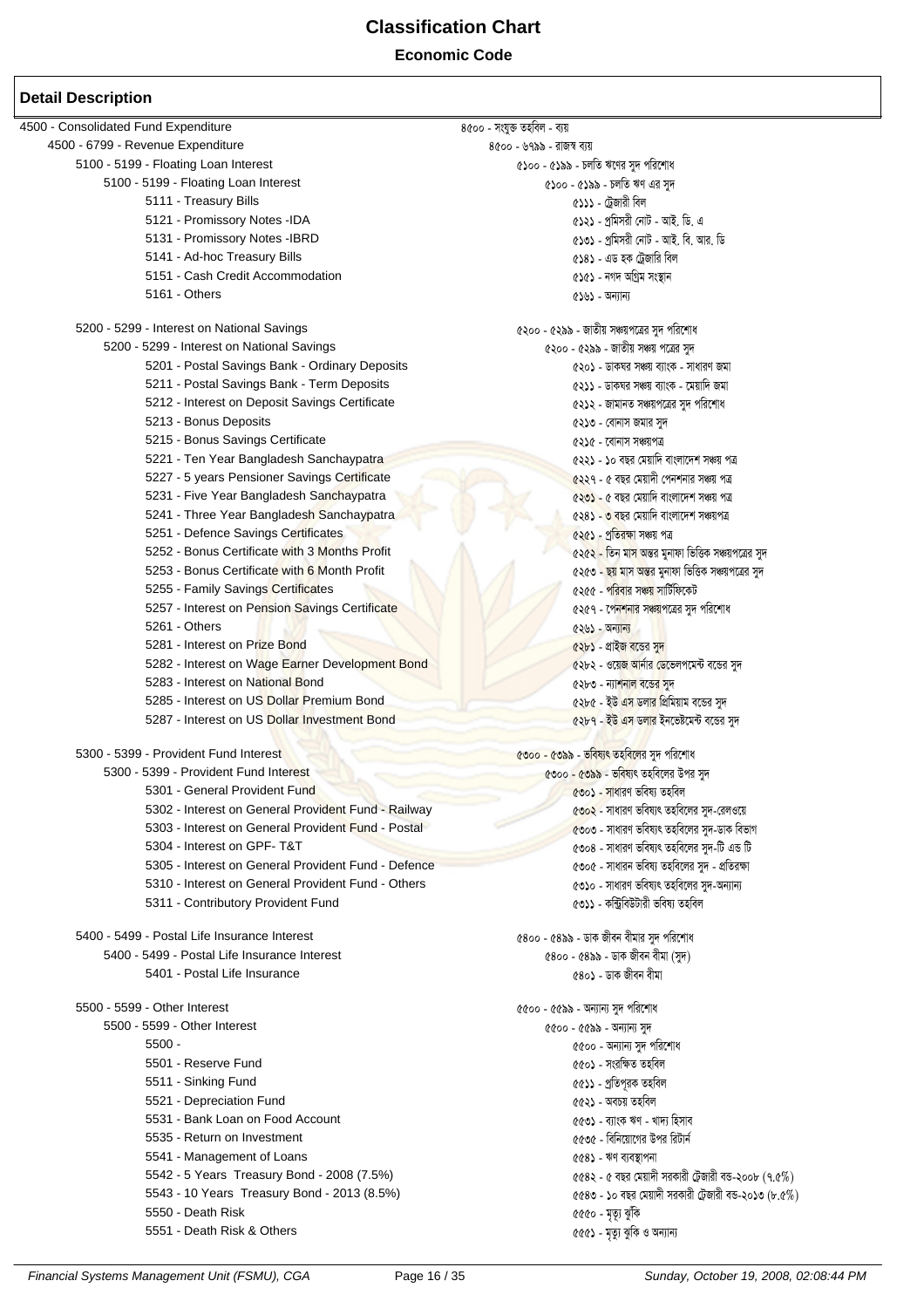**Economic Code** 

| 4500 - Consolidated Fund Expenditure                      | ৪৫০০ - সংযুক্ত তহবিল - ব্যয়                                                              |
|-----------------------------------------------------------|-------------------------------------------------------------------------------------------|
| 4500 - 6799 - Revenue Expenditure                         | ৪৫০০ - ৬৭৯৯ - রাজস্ব ব্যয়                                                                |
| 5600 - 5699 - Interest on Foreign Debt                    | ৫৬০০ - ৫৬৯৯ - বৈদেশিক ঋণের উপর সুদ                                                        |
| 5600 - 5699 - Interest on Foreign Debt                    | ৫৬০০ - ৫৬৯৯ - বৈদেশিক ঋণের উপর সুদ                                                        |
| 5600 - Interest on Foreing Debt.                          | ৫৬০০ - বৈদেশিক ঋণের উপর সুদ                                                               |
| 5601 - Food Loan                                          | ৫৬০১ - খাদ্য ঋণ                                                                           |
| 5611 - Project Loan                                       | ৫৬১১ - প্ৰকল্প ঋণ                                                                         |
| 5621 - Reimbursable Project Loan                          | ৫৬২১ - পুণর্তরণকৃত প্রকল্প ঋণ                                                             |
| 5631 - Direct Project Loan                                | ৫৬৩১ - সরাসরি প্রকল্প ঋণ                                                                  |
| 5641 - Non-ADP Project Loan                               | ৫৬৪১ - এ. ডি. পি বহির্ভূত প্রকল্প ঋণ                                                      |
| 5651 - Commodity Loan                                     | ৫৬৫১ - পণ্য ঋণ                                                                            |
| 5661 - Other Foreign Loans                                | ৫৬৬১ - অন্যান্য বৈদেশিক ঋণ                                                                |
| 5800 - 5899 - Subsidies                                   |                                                                                           |
|                                                           | ৫৮০০ - ৫৮৯৯ - ভৰ্তুকী ও অন্যান্য সাহায্য মঞ্জুরি                                          |
| 5800 - 5899 - Subsidies                                   | ৫৮০০ - ৫৮৯৯ - ভৰ্তৃকী                                                                     |
| 5801 - Food                                               | ৫৮০১ - খাদ্য                                                                              |
| 5803 - News Print                                         | ৫৮০৩ - নিউজ প্ৰিন্ট                                                                       |
| 5805 - Rural Electricification                            | ৫৮০৫ - পল্লী বিদ্যুতায়ন                                                                  |
| 5807 - Internal Water Transport                           | ৫৮০৭ - অভ্যন্তরীণ নৌ পরিবহন                                                               |
| 5808 - Hazz Flight Subsidy                                | <u>৫</u> ৮০৮ - হজু ফ্লাইট বাবদ ভৰ্তকী                                                     |
| 5809 - Steel and Engineering                              | ৫৮০৯ - ইম্ব ত ও প্ৰকৌশল                                                                   |
| 5811 - Agriculture                                        | $(b5) - 98$                                                                               |
| 5813 - Fuel                                               | <u> ৫৮১৩ - জ্বলানী</u>                                                                    |
| 5821 - Fertilizer                                         | ৫৮২১ - সার                                                                                |
| 5831 - Jute Goods                                         | ৫৮৩১ - পা <mark>ট</mark> জাত দ্ৰব্যাদি                                                    |
| 5835 - Export Subsidy                                     | ৫৮৩৫ - রপ্তানি ভর্তুকী                                                                    |
| 5840 - Exemption of Agriculture Credit                    | ৫৮৪০ - কৃষি ঋণ মওকুফ                                                                      |
| 5841 - Subsidies - Export Agricultural Commodities        | ৫৮৪১ - কৃষি <mark>পণ্য রপ্তাণী ভ</mark> র্তৃকী                                            |
| 5843 - Fertilizer, Agricultural Loan & Other Agricultural | <u> ৫৮৪৩ - সার ও অন্যান্য কৃ</u> ষি কার্যক্রম                                             |
| 5845 - Segregated Loan                                    | ৫৮৪৫ - পৃথক <mark>কৃত ঋণ</mark>                                                           |
| 5850 - Interest Exemption under FSRP                      | ৫৮৫০ - এফ <mark>. এস. আর.</mark> পি -এর অধীন সুদ মওকুফ                                    |
| 5855 - Other Subsidies                                    | $6666 -$ অন্যান্য                                                                         |
| 5856 - Payment to BKB for Outstanding loan disbursed      | <u>৫৮৫৬ - সরকারী গ্যারা</u> ন্টির বিপরীতে বাংলাদেশ কৃষি ব্যাংক কর্তৃক স্বাধীনতা পূর্বকালে |
| 5858 - Fertilizer Trade Gap                               | ৫৮৫৮ - সারের টেড-গ্যাপ                                                                    |
| 5860 - Subsidies - Agricultural Sectors                   | ৫৮৬০ - কৃষি খাতের জন্য ভর্তুকী                                                            |
|                                                           |                                                                                           |
| 5900 - 5999 - Grants in Aid                               | ৫৯০০ - ৫৯৯৯ - সাহায্য, মঞ্জুরি                                                            |
| 5900 - 5999 - Grants in Aid                               | ৫৯০০ - ৫৯৯৯ - সাহায্য, মঞ্জুরী                                                            |
| 5900 -                                                    | ৫৯০০ - সাহায্য, মঞ্জুরী                                                                   |
| 5901 - Grant in Aid - General                             | ৫৯০১ - সাধারণ মঞ্জুরী                                                                     |
| 5902 - Development Budget - General Grant                 | ৫৯০২ - উন্নয়ন বাজেট - সাধারণ মঞ্জুরী                                                     |
| 5903 - Salary Support                                     | ৫৯০৩ - বেতন বাবদ সহায়তা                                                                  |
| 5904 - Income Tax Grant                                   | ৫৯০৪ - আয়কর মঞ্জুরি                                                                      |
| 5905 - Uniform Grant                                      | ৫৯০৫ - পোশাক বাবদ মঞ্জুরী                                                                 |
| 5907 - House Grant                                        | ৫৯০৭ - গৃহ বাবদ মঞ্জুরী                                                                   |
| 5909 - House Rent Grant                                   | ৫৯০৯ - বাসা ভাড়া বাবদ মঞ্জুরী                                                            |
| 5911 - Medical Grant                                      | ৫৯১১ - চিকিৎসা বাবদ মঞ্জুরী                                                               |
| 5913 - Festival Bonus                                     | ৫৯১৩ - উৎসব মঞ্জুরী                                                                       |
| 5914 - Pension and Retirement Benefits Grant              | ৫৯১৪ - পেনশন মঞ্জুরী                                                                      |
| 5915 - Union Council Members Honourarium                  | ৫৯১৫ - ইউনিয়ন পরিষদ সদস্যদের সম্মানী                                                     |
| 5916 - Union Council Chairman's Honourarium               |                                                                                           |
|                                                           | ৫৯১৬ - চেয়ারম্যানদের সম্মানী                                                             |
| 5917 - Sports Grants                                      | ৫৯১৭ - খেলাধুলা মঞ্জুরী                                                                   |
| 5919 - Book Grant                                         | ৫৯১৯ - বই পুস্তক মঞ্জুরী                                                                  |
| 5921 - Research Grant                                     | ৫৯২১ - গবেষনা মঞ্জুরী                                                                     |
| 5922 - Grant for Training                                 | ৫৯২২ - প্ৰশিক্ষণ মঞ্জুরী                                                                  |
| 5923 - Cultural Grant                                     | ৫৯২৩ - সাংস্কৃতিক মঞ্জুরী                                                                 |
| 5925 - Welfare Grant                                      | ৫৯২৫ - কল্যাণ অনুদান                                                                      |
| 5927 - Burial Grant                                       | ৫৯২৭ - দাফন অনুদান                                                                        |
| 5929 - Car Grant                                          | ৫৯২৯ - গাড়ী বাবদ মঞ্জুরী                                                                 |
| 5930 - Machinery Grant                                    | ৫৯৩০ - যন্ত্রপাতি ও অন্যান্য সরঞ্জাম ক্রয় মঞ্জুরী                                        |
| 5931 - Salary Support to Non-Government Teacher           | ৫৯৩১ - বেসরকারি শিক্ষকদের বেতন সহায়তা                                                    |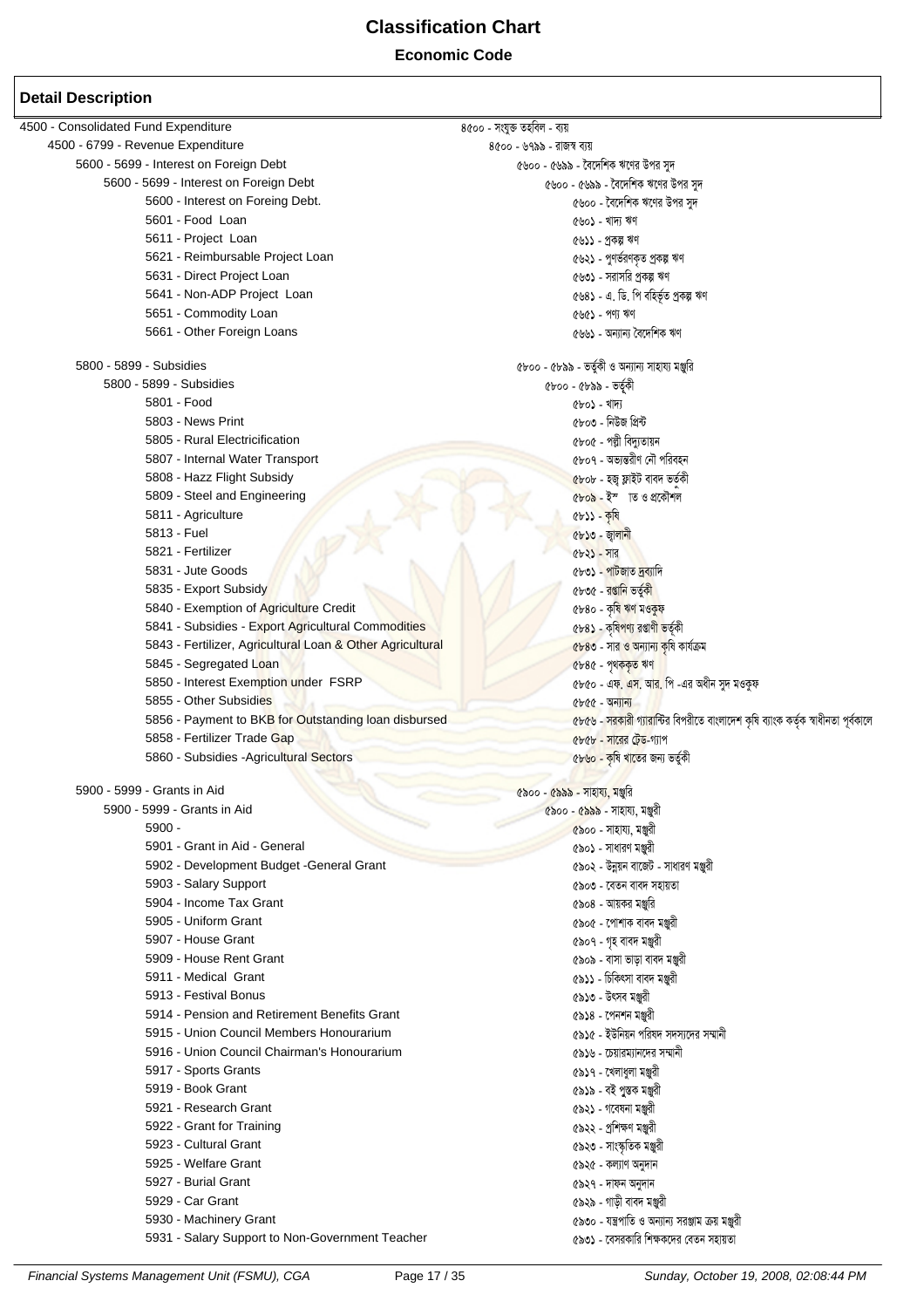**Economic Code** 

| 4500 - Consolidated Fund Expenditure                  | 8৫০০ - সংযুক্ত তহবিল - ব্যয়                            |
|-------------------------------------------------------|---------------------------------------------------------|
| 4500 - 6799 - Revenue Expenditure                     | ৪৫০০ - ৬৭৯৯ - রাজস্ব ব্যয়                              |
| 5900 - 5999 - Grants in Aid                           | ৫৯০০ - ৫৯৯৯ - সাহায্য, মঞ্জুরি                          |
| 5900 - 5999 - Grants in Aid                           | ৫৯০০ - ৫৯৯৯ - সাহায্য, মঞ্জুরী                          |
| 5933 - Non-Government Educational Institutions        | ৫৯৩৩ - বেসরকারী শিক্ষা প্রতিষ্ঠান অনুদান                |
| 5935 - Film Production                                | ৫৯৩৫ - চল <b>ি চত্ৰ নিৰ্মাণ অনুদা</b> ন                 |
| 5937 - Grants for Religious Purposes                  | ৫৯৩৭ - ধর্মীয় উদ্দ্যেশে মঞ্জুরী                        |
| 5938 - Grants for Non Government Orphanages           | ৫৯৩৮ - বেসরকারী এতিম খানায় মঞ্জুরী                     |
| 5939 - Government Employees Benevolent Fund           | ৫৯৩৯ - কৰ্মচারী কল্যান তহবিল                            |
| 5941 - Group Insurance Grant                          | ৫৯৪১ - যৌথ বীমা                                         |
| 5942 - Project Grant                                  | ৫৯৪২ - প্রকল্প মঞ্জুরি                                  |
| 5943 - Vulnerable Group Development (VGD)             | ৫৯৪৩ - ভি. জি. ডি                                       |
| 5944 - Vunerable Group Feeding                        | ৫৯৪৪ - ভি জি এফ                                         |
| 5945 - Test Relief (TR)                               | ৫৯৪৫ - টি. আর                                           |
| 5947 - Gratuitous Relief (GR)                         | ৫৯৪৭ - জি. আর                                           |
| 5949 - Relief and Charities                           | ৫৯৪৯ - ত্রাণ ও দান                                      |
| 5951 - Donations, Gifts, Presents                     | ৫৯৫১ - উপহার ও দান                                      |
| 5953 - Discertionery Grants                           |                                                         |
|                                                       | ৫৯৫৩ - সে ছাধীন মঞ্জুরী                                 |
| 5955 - Grants to Employees for Medical Treatment      | ৫৯৫৫ - কর্মচারীদের চিকিৎসা বাবদ মঞ্জুরী                 |
| 5957 - Flood                                          | $6869 - 361$                                            |
| 5959 - Drought                                        | ৫৯৫৯ - অনাবৃষ্টি                                        |
| 5961 - Electricity Expenses                           | ৫৯৬১ - <mark>বিদ্যুৎ</mark> /বৈদ্যুতিক কাজ বাবদ মঞ্জুরী |
| 5962 - Water Grants                                   | ৫৯৬২ - পানি মঞ্জুরী                                     |
| 5963 - Stipend / Scholarship                          | ৫৯৬৩ - বৃত্তি/স্ক <mark>লার</mark> শীপ                  |
| 5965 - Special Grant                                  | ৫৯৬৫ - <mark>বিশেষ অনুদা</mark> ন                       |
| 5967 - Welfare Fund                                   | ৫৯৬৭ - কল্যাণ তহ <mark>বিল</mark>                       |
| 5969 - Trust Fund                                     | ৫৯৬৯ - ট্ৰাষ্ট ফান্ড                                    |
| 5971 - Agriculture Rehabilitation Grant               | <mark>৫৯৭১ - কৃষি পূণৰ্বাসন মঞ্জু</mark> রী             |
| 5972 - Rehabilitation grants for Fisheries            | <mark>৫৯৭২ - মৎস খাতে পূণৰ্বা</mark> সন মঞ্জুরী         |
| 5973 - Flood Rehabilitation Grant                     | ৫৯৭৩ - বন্যা <mark>পূণৰ্বাসন মঞ্জু</mark> রী            |
| 5974 - Repair Grant                                   | ৫৯৭৪ - মেরামত মঞ্জুরি                                   |
| 5975 - Cyclone Rehabilitation Grant                   | <u>৫৯৭৫ - ঘূর্ণীঝড় পূণর্বাস</u> ন মঞ্জুরী              |
| 5976 - Rural Road Construction Grants                 | ৫৯৭৬ - পল্লী সড়ক নিৰ্মাণ মঞ্জুরী                       |
| 5977 - Others                                         | ৫৯৭৭ - অন্যান্য মঞ্জুরী                                 |
| 5978 - Rehabilitation Grants for Livestock            | ৫৯ <mark>৭৮ - পশুপালন</mark> খাতে পূণৰ্বাসন মঞ্জুরী     |
| 5980 - Grants in Revolving Fund                       | ৫৯৮০ - রিভলভিং ফান্ডে পূনর্ভরণ                          |
| 5981 - Annuity                                        | ৫৯৮১ - এ্যানুইটি                                        |
| 5985 - Miscellaneous                                  | ৫৯৮৫ - বিবিধ                                            |
| 5990 - Micro-Credit Grant                             | ৫৯৯০ - ক্ষুদ্র ঋণ মঞ্জুরী                               |
| 5991 - Maintaining Life Fund Deficit                  | ৫৯৯১ - লাইফ ফান্ড ঘাটতি                                 |
| 5992 - TR Cash                                        | ৫৯৯২ - টিআর নগদায়ন                                     |
| 5999 - Education Grants for Disabled                  | ৫৯৯৯ - প্রতিবন্ধীদের জন্য শিক্ষা মঞ্জুরী                |
|                                                       |                                                         |
| 6100 - 6199 - Contributions to International          | ৬১০০ - ৬১৯৯ - আন্তর্জাতিক প্রতিষ্ঠানের চাঁদা            |
| 6100 - 6199 - Contributions to International          | ৬১০০ - ৬১৯৯ - আন্তর্জাতিক প্রতিষ্ঠানের চাঁদা            |
| 6101 - Subscriptions to International Organisation    | ৬১০১ - আন্তর্জাতিক প্রতিষ্ঠানের চাঁদা                   |
| 6111 - Contributions to Foreign Governments           | ৬১১১ - বৈদেশিক সরকারের চাঁদা                            |
|                                                       |                                                         |
| 6200 - 6299 - Write-Off of Loans and Advances         | ৬২০০ - ৬২৯৯ - ঋণ ও অগ্রিম মওকুফ                         |
| 6200 - 6299 - Write-Off of Loans and Advances         | ৬২০০ - ৬২৯৯ - ঋণ ও অগ্রিম মওকুফ                         |
| 6201 - Write Off of Loans and Advances                | ৬২০১ - ঋণ ও অগ্রিম মওকুফ                                |
| 6211 - Write Off of Government Property               | ৬২১১ - সরকারী সম্ভি                                     |
| 6221 - Others                                         | ৬২২১ - অন্যান্য                                         |
|                                                       |                                                         |
| 6300 - 6399 - Pensions and Gratuities                 | ৬৩০০ - ৬৩৯৯ - অবসর ভাতা ও  আনুতোষিক                     |
| 6300 - 6399 - Pensions and Gratuities                 | ৬৩০০ - ৬৩৯৯ - অবসর ভাতা ও আনুতোষিক                      |
| 6301 - Pensions and Family Pensions                   | ৬৩০১ - অবসর ভাতা ও পারিবারিক অবসর ভাতা                  |
| 6302 - Festival Allowance to Pensioner's              | ৬৩০২ - অবসর ভাতাভোগীদের উৎসব ভাতা                       |
| 6311 - Gratuities                                     | ৬৩১১ - আনুতোষিক                                         |
| 6321 - Pension for Meritorious and Praiseworthy Deeds | ৬৩২১ - প্রশংসাযোগ্য ও কৃতিত্বপূর্ণ কাজের জন্য অবসর ভাতা |
| 6323 - Medal for                                      | ৬৩২৩ - প্রসংশাযোগ্য ও কৃতিত্ত্বপূর্ণ কাজের জন্য পদক     |
| 6331 - Other Pensions and Gratuities                  |                                                         |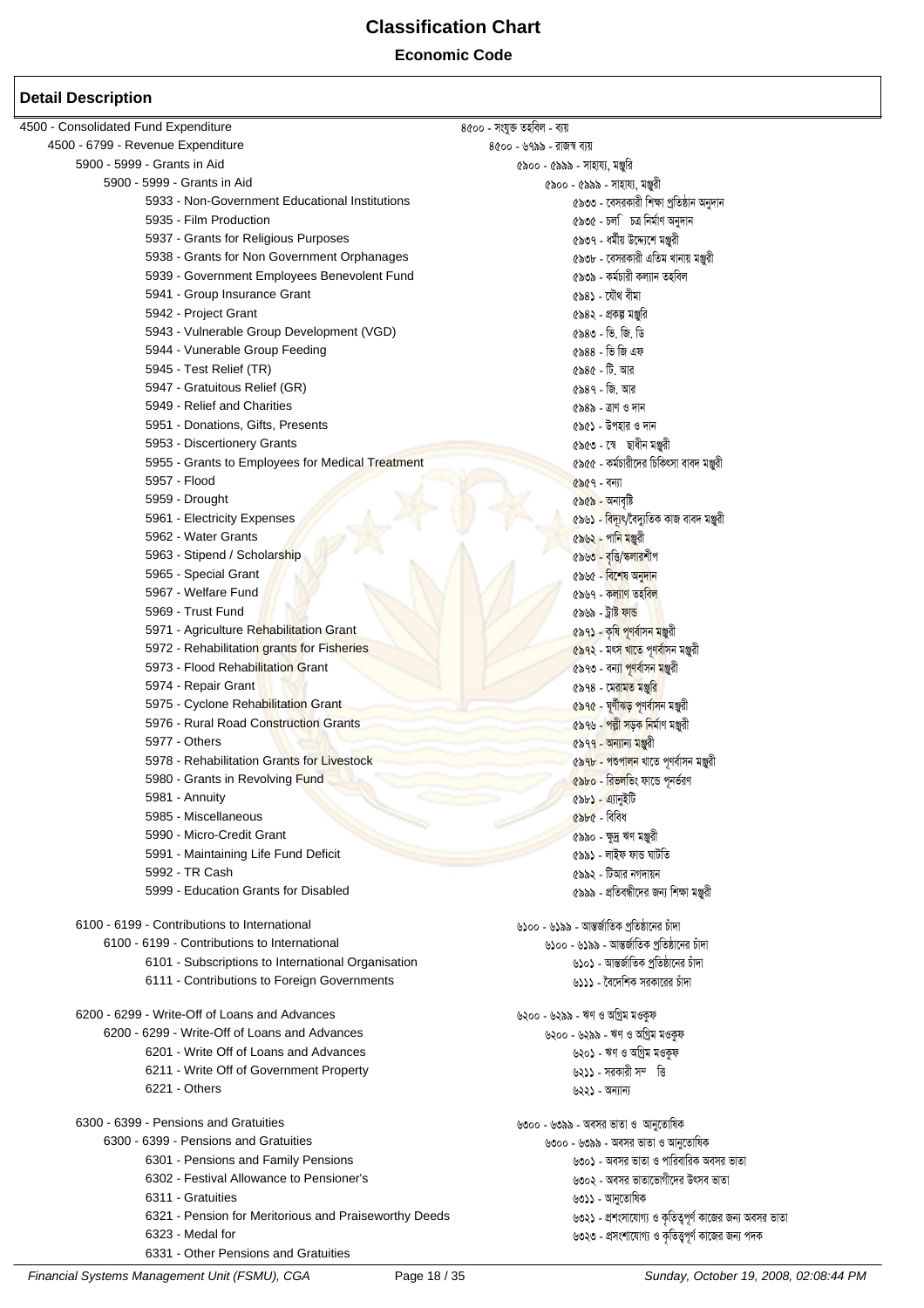**Economic Code**

| 4500 - Consolidated Fund Expenditure                 | ৪৫০০ - সংযুক্ত তহবিল - ব্যয়                                |
|------------------------------------------------------|-------------------------------------------------------------|
| 4500 - 6799 - Revenue Expenditure                    | ৪৫০০ - ৬৭৯৯ - রাজস্ব ব্যয়                                  |
| 6300 - 6399 - Pensions and Gratuities                | ৬৩০০ - ৬৩৯৯ - অবসর ভাতা ও  আনুতোষিক                         |
| 6300 - 6399 - Pensions and Gratuities                | ৬৩০০ - ৬৩৯৯ - অবসর ভাতা ও আনুতোষিক                          |
| 6341 - Medical Allowance to Pensioners               | ৬৩৪১ - অবসর ভাতাভোগীদের চিকিৎসা সুবিধা                      |
| $6342 -$                                             | ৬৩৪২ - পেনশনভোগী সামরিক ব্যক্তিবর্গের জন্য রেশন ভাতা        |
| 6345 - Commutation of Pension                        | ৬৩৪৫ - অবসর ভাতা (কমুটেশন)                                  |
| 6351 - Others                                        | ৬৩৫১ - অন্যান্য                                             |
| 6400 - 6499 - State Trading                          | ৬৪০০ - ৬৪৯৯ - রাষ্টীয় বানিজ্য                              |
| 6400 - 6499 - State Trading                          | ৬৪০০ - ৬৪৯৯ - রাষ্ট্রীয় বানিজ্য                            |
| 6401 - Purchase of Wheat - Current Year              | ৬৪০১ - গম ক্রয় - চলতি বছর                                  |
| 6406 - Purchase of Rice - Current Year               | ৬৪০৬ - চাল ক্ৰয় - চলতি বছর                                 |
| 6411 - Purchase of Edible Oil - Current Year         | ৬৪১১ - ভোজ্য তেল ক্রয় - চলতি বছর                           |
| 6416 - Purchase of Wheat - Previous Year             | ৬৪১৬ - গম ক্রয় - পূর্ববর্তী বছর                            |
| 6421 - Purchase of Rice - Previous Year              | ৬৪২১ - চাল ক্ৰয় - পূৰ্ববৰ্তী বছর                           |
| 6426 - Purchase of Edible Oil - Previous Year        | ৬৪২৬ - ভোজ্য তেল ক্ৰয় - পূৰ্ববৰ্তী বছর                     |
| 6428 - Purchase of Corn                              | ৬৪২৮ - ভুট্ৰা ক্ৰয়                                         |
| 6431 - Other Food Purchases                          | ৬৪৩১ - অন্যান্য খাদ্য দ্রব্য ক্রয়                          |
| 6436 - Freight                                       | ৬৪৩৬ - বহন ভাডা                                             |
| 6438 - Import Freight-Arrear paid                    | <mark>৬৪৩৮ - আমদানির বহন ভাড়া - বকেয়া</mark>              |
| 6441 - Local Transportation                          | ৬৪৪১ - স্থানীয় পরিবহন ব্যয়                                |
| 6446 - Handling Charges                              | ৬৪৪৬ - মাল খালাস ও সরানো খরচ                                |
| 6451 - Purchase of Gunny Bags                        | ৬৪৫১ - বস্তা ক্রয়                                          |
| 6456 - Interest on Bank Loan                         | ৬৪৫৬ - <mark>বা</mark> ্তক ঋণের সুদ                         |
| 6457 - Miscellenious Expenditure                     | ৬৪৫৭ - বিবিধ ব্যয়                                          |
| 6459 - Food Related Other Expenditure                | ৬৪৫৯ - খাদ্য সম্বিতি অন্যান্য ব্যয়                         |
| 6461 - Purchase of Coal                              | ৬৪৬১ - কয়লা ক্রয়                                          |
| 6466 - Purchase of Jute                              | <u>৬৪৬৬ - পাট ক্রয়</u>                                     |
| 6471 - Others                                        | $989$ - অন্যান্য                                            |
| 6473 - Refund of encashment Bank Guaranty            | ৬৪৭৩ - নগ <mark>দায়কৃত</mark> ব্যাংক গ্যারান্টির অর্থ ফেরত |
| 6500 - 6599 - Transfer, Adjustment & Others          | ৬৫০০ - ৬৫৯৯ - ট্রান্সফার, সমন্বয় ও অন্যান্য                |
| 6500 - 6599 - Transfer, Adjustment & Others          | ৬৫০০ - ৬৫৯৯ - স্থানান্তর, সমন্বয় ও অন্যান্য                |
| 6501 - Adjustment with R R Fund                      | ৬৫০ <mark>১ - আর আর ফা</mark> ন্ডের সহিত সমন্বয়            |
| 6503 - Depreciation Fund Contribution                | ৬৫০৩ - অবচয় তহবিল চাঁদা                                    |
| 6505 - Audit Charges                                 | ৬৫০৫ - নিরীক্ষা ফিস                                         |
| 6507 - Credit to Work Expense                        | ৬৫০৭ - ব্যায়ের খাতে জমা                                    |
| 6515 - Railway Development Fund                      | ৬৫১৫ - রেলওয়ে উন্নয়ন তহবিল                                |
| 6521 - L A Case No.41/64-65                          | ৬৫২১ - এল এ কেইস নং৪১/৬৪-৬৫ এর দায় পরিশোধ                  |
| 6522 - L A Case No.5/72-73                           | ৬৫২২ - এল এ কেইস নং৫/৭২-৭৩ এর দায় পরিশোধ                   |
| 6523 - Refund of Rent                                | ৬৫২৩ - ভাড়া ফেরত                                           |
| 6525 - Refund of Paidup Fine                         | ৬৫২৫ - আদায়কৃত জরিমানা ফেরত                                |
| 6527 - Refund of Tax/ Duty/ Sur Charge deduct        | ৬৫২৭ - কর্তনকৃত অতিরিক্ত কর/ডিউটি/সারচার্জ ও প্রত্যাপন      |
| 6529 - Refund Over Payment                           | ৬৫২৯ - অতিরিক্ত জমাকৃত অর্থ ফেরত                            |
| 6531 - Refund of wrong Deposit                       | ৬৫৩১ - ভূলখাতে জমাকৃত অৰ্থ ফেরত                             |
| 6533 - Refund as per Court Decree                    | ৬৫৩৩ - আদালতের রায় অনুযায়ী অর্থ প্রত্যাপন                 |
| 6535 - Mirpur 1 No. Abandoned House No. 1-F/5-18     | ৬৫৩৫ - মিরপুর ১ নম্বরস্থ পরিত্যক্ত বাড়ি নং-১-এফ/৫-১৮       |
| 6536 - Discharge of Guarantee Obligation             | ৬৫৩৬ - গ্যারান্টিজনিত দায় পরিশোধ                           |
| 6599 - Offset of Trading Revenue                     | ৬৫৯৯ - অফসেট অব ট্রেডিং রেভিনিউ                             |
| 6600 - 6699 - Block Allocations for Repair           | ৬৬০০ - ৬৬৯৯ - মেরামত বাবদ থোক বরাদ                          |
| 6600 - 6699 - Block Allocations                      | ৬৬০০ - ৬৬৯৯ - থোক বরাদ                                      |
| 6601 - Completed Development Projects                | ৬৬০১ - সমাপ্ত উন্নয়ন প্ৰকল্প                               |
| 6602 - Special Programme                             | ৬৬০২ - বিশেষ কৰ্মসূচী                                       |
| 6605 - Special Operation                             | ৬৬০৫ - বিশেষ অপারেশন                                        |
| 6607 - Preparation of Voters List                    | ৬৬০৭ - ভোটার তালিকা প্রনয়ণ                                 |
| 6611 - Haj                                           | ৬৬১১ - হজ                                                   |
| 6612 - SAARC Speakers Conference                     | ৬৬১২ - সার্ক স্পি কারস্ সম্মেলন                             |
| 6613 - Book Purchase for Educational Institute       | ৬৬১৩ - শিক্ষা প্রতিষ্ঠানের জন্য বই-পুস্তক ক্রয়             |
| 6615 - Scientific Equipment Purchase for Educational | ৬৬১৫ - শিক্ষা প্রতিষ্ঠানের জন্য বৈজ্ঞানিক যন্ত্রপাতি ক্রয়  |
| 6616 - Junior Scholarship Examination                |                                                             |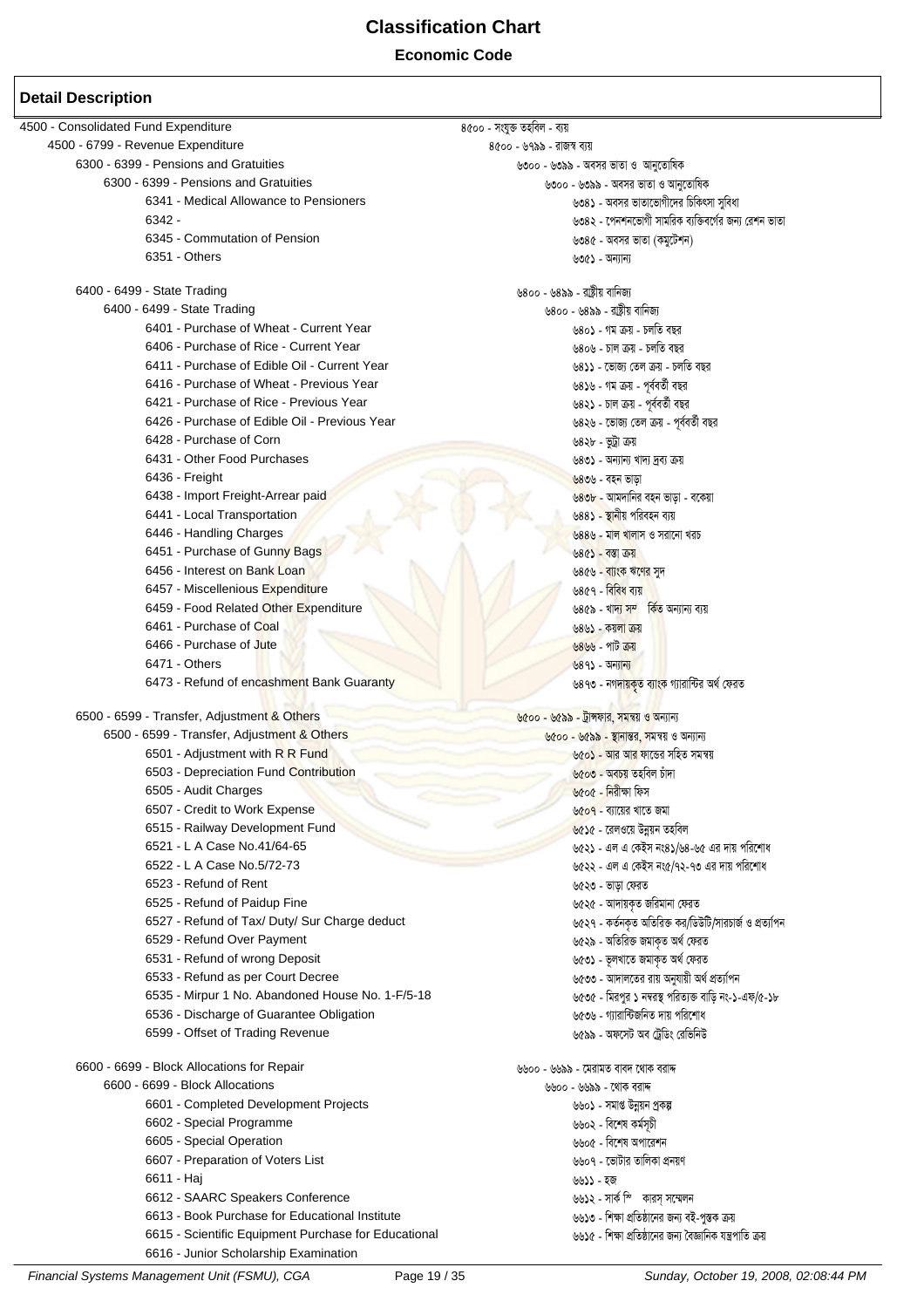#### **Economic Code**

| 4500 - Consolidated Fund Expenditure                  | ৪৫০০ - সংযুক্ত তহবিল - ব্যয়                                        |
|-------------------------------------------------------|---------------------------------------------------------------------|
| 4500 - 6799 - Revenue Expenditure                     | ৪৫০০ - ৬৭৯৯ - রাজস্ব ব্যয়                                          |
| 6600 - 6699 - Block Allocations for Repair            | ৬৬০০ - ৬৬৯৯ - মেরামত বাবদ থোক বরাদ                                  |
| 6600 - 6699 - Block Allocations                       | ৬৬০০ - ৬৬৯৯ - থোক বরাদ                                              |
| 6617 - Education Week                                 | ৬৬১৭ - শিক্ষা সপ্তাহ                                                |
| 6621 - Medical Surgical Requisites                    | ৬৬২১ - চিকিৎসা ও শৈল্য চিকিৎসা দ্রব্যাদি (এম,এস,আর)                 |
| 6622 - Lump for Oxygen                                | ৬৬২২ - অক্সিজেন বাবদ থোক                                            |
| 6631 - Renewal and Reserve Fund                       | ৬৬৩১ - নবায়ন ও সংরক্ষিত ফান্ড                                      |
| 6632 - Utility Services Charge                        | ৬৬৩২ - ইউটিলিটি সার্ভিসেস চার্জ                                     |
| 6633 - New Recruitment                                | ৬৬৩৩ - নতুন নিয়োগ                                                  |
| 6634 - Manpower Rationalization                       | ৬৬৩৪ - জনবল সুষমকরন                                                 |
| 6635 - Transfer to Suspense Account                   | ৬৬৩৫ - অনিশ্চিত খাতে স্থানান্তর                                     |
| 6641 - Non-Recurring                                  | ৬৬৪১ - অনাবৰ্তক                                                     |
| 6643 - Repairs and Maintenance Government Schools     | ৬৬৪৩ - মেরামত ও সংরক্ষণ থোক - সরকারী বিদ্যালয় ও মহাবিদ্যালয়       |
| 6645 - Repairs and Maintenance Non-Government         | ৬৬৪৫ - মেরামত ও সংরক্ষণ থোক - বেসরকারী বিদ্যালয় ও মহাবিদ্যালয়     |
| 6647 - Repairs and Maintenance Technical Institutions | ৬৬৪৭ - মেরামত ও সংরক্ষণ থোক - কারিগরী শিক্ষা প্রতিষ্ঠান             |
| 6649 - Military Wanted for Relief Works               | ৬৬৪৯ - ত্রাণ কাজে সেনাবাহিনী নিয়োগ                                 |
| 6650 - Demonstration Plot                             | ৬৬৫০ - প্ৰদৰ্শনী প্লট                                               |
|                                                       |                                                                     |
| 6651 - Unexpected                                     | ৬৬৫১ - অপ্ৰত্যাশিত                                                  |
| 6661 - Food for Works                                 | <mark>৬৬৬১ - কাজের বিনিময়ে খাদ্য</mark>                            |
| 6671 - Welfare Fund                                   | ৬ <mark>৬৭১ -</mark> কল্যাণ তহবিল                                   |
| 6675 - Anti Smuggling Operation                       | ৬৬৭৫ - <mark>চোরাচালান প্রতিরোধ</mark>                              |
| 6681 - Unallocated Block Allocation                   | ৬৬৮১ - থোক বরাদ                                                     |
| 6683 - Compensation in Lieu of Duty Drawback          | ৬৬৮৩ - ডিউটি <mark>ড্রব্যা</mark> ক এর পরিবর্তে ক্ষতিপূরণ বাবদ থোক  |
| 6685 - Refund of Tax Deducted                         | ৬৬৮৫ - কর প্রত্যপণ                                                  |
| 6687 - Pay Scale Implementation                       | ৬৬৮৭ - <mark>বেতন স্কেল বা</mark> স্তবায়ন                          |
| 6691 - Defence Expenditure                            | ৬৬৯১ - প্রতিরক্ষা বাব <mark>দ খ</mark> রচ                           |
| 6693 - Special Relief Works                           | ৬৬৯৩ - বিশেষ ত্রাণ কার্য্য                                          |
| 6699 - Armed forces aid to Civil Adminstration        | <mark>৬৬৯৯</mark> - বেসামরিক প্রশাসনকে সহায়তার জন্য সশস্ত্র বাহিনী |
|                                                       |                                                                     |
| 6700 - 6799 - Revenue - General                       | ৬৭০০ - ৬৭৯৯ - উন্নয়ন রাজস্ব - সাধারণ                               |
| 6700 - 6799 - Revenue - General                       | <u> ৬৭০০ - ৬৭৯৯ - উন্নয়ন রাজস্ব -</u> সাধারণ                       |
| 6701 - Revenue Expenditure                            | ৬৭০১ - রাজস্ব ব্যয়                                                 |
| 6799 - Revenue General                                | <mark>৬৭৯৯ - উন্নয়ণ রাজস্ব</mark> সাধারণ                           |
|                                                       |                                                                     |
| 6800 - 7999 - Capital Expenditure                     | ৬৮০০ - ৭৯৯৯ - মূলধন ব্যয়                                           |
| 6800 - 6899 - Acquisition of Assets                   | <u> ৬৮০০ - ৬৮৯৯ - সম্পদ সংগ্ৰহ</u>                                  |
| 6800 - 6899 - Acquisition of Assets                   | <u> ৬৮০০ - ৬৮৯৯ - সম্বাদ সংগ্ৰহ / ক্ৰয়</u>                         |
| 6801 - Office Buildings                               | ৬৮০১ - অফিস ভবন                                                     |
| 6803 - Residential Buildings                          | ৬৮০৩ - আবাসিক ভবন                                                   |
| 6805 - Other Buildings                                | ৬৮০৫ - অন্যান্য ভবন                                                 |
| 6807 - Motor Vehicles                                 | ৬৮০৭ - মোটর যান                                                     |
| 6809 - Water Transport                                | ৬৮০৯ - জলযান                                                        |
| 6811 - Aircraft                                       | ৬৮১১ - আকাশযান                                                      |
| 6812 - Camera and Accessories                         | ৬৮১২ - ষ্টুডিও ক্যামেরা                                             |
| 6813 - Machinery and Other Equipment                  | ৬৮১৩ - যন্ত্রপাতি ও অন্যান্য সরঞ্জাম                                |
| 6814 - Engineering Equipment                          | ৬৮১৪ - প্রকৌশল যন্ত্রপাতি                                           |
|                                                       |                                                                     |
| 6815 - Computers and Accessories                      | ৬৮১৫ - কম্ম্ভিটার ও যন্ত্রাংশ                                       |
| 6816 -                                                | ৬৮১৬ - আর্টিকেল ইন ইউজ (এ-ইন-ইউ)                                    |
| 6817 - Computer Softwares                             | ৬৮১৭ - কম্পি উটার সফটওয়্যার                                        |
| 6819 - Office Equipment                               | ৬৮১৯ - অফিস সরঞ্জাম                                                 |
| 6820 - Teaching and Learning Material                 | ৬৮২০ - শিক্ষা উপকরণ                                                 |
| 6821 - Furniture and Fixtures                         | ৬৮২১ - আসবাবপত্র                                                    |
| 6822 - Labratory Equipments / Material                | ৬৮২২ - ল্যাবরেটরী যন্ত্রপাতি/সামগ্রী                                |
| 6823 - Telecommunication Equipment                    | ৬৮২৩ - টেলিযোগাযোগ সরঞ্জাম                                          |
| 6824 - Ballot Box (Procurement)                       | ৬৮২৪ - ব্যালট বক্স (সংগ্ৰহ)                                         |
| 6825 - Radio Equipment                                | ৬৮২৫ - বেতার সরঞ্জাম                                                |
| 6826 - Military Hardware                              | ৬৮২৬ - মিলিটারী সরঞ্জাম - স্থগিত ব্যয়                              |
| 6827 - Electrical Equipment                           | ৬৮২৭ - বৈদ্যুতিক সরঞ্জাম                                            |
| 6828 - Military Equipment                             | ৬৮২৮ - মিলিটারি হার্ডওয়ার                                          |
| 6829 - Rolling Stock                                  | ৬৮২৯ - রোলিং ষ্টক                                                   |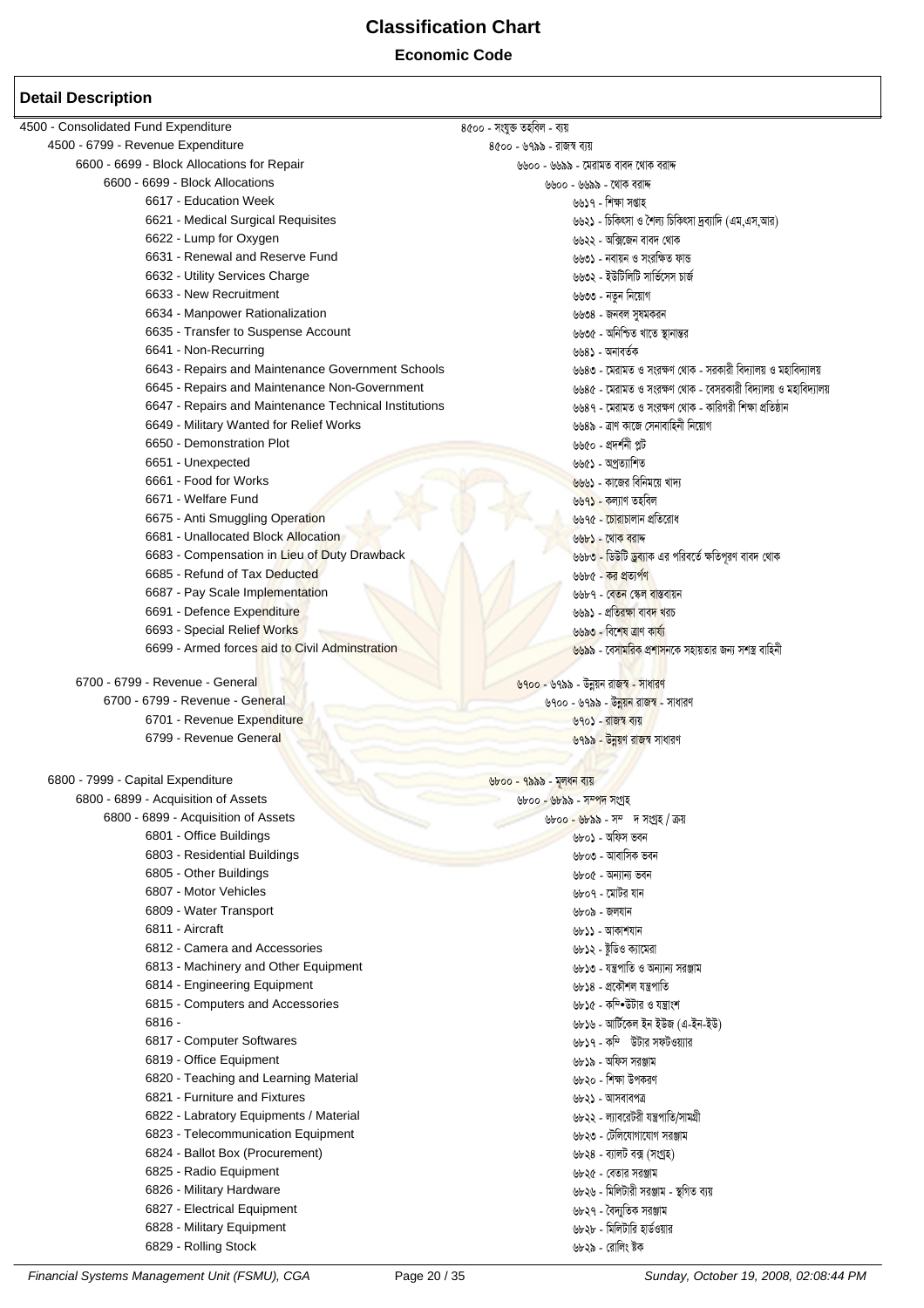#### **Economic Code**

| 4500 - Consolidated Fund Expenditure                | 8৫০০ - সংযুক্ত তহবিল - ব্যয়                                                  |
|-----------------------------------------------------|-------------------------------------------------------------------------------|
| 6800 - 7999 - Capital Expenditure                   | ৬৮০০ - ৭৯৯৯ - মূলধন ব্যয়                                                     |
| 6800 - 6899 - Acquisition of Assets                 | ৬৮০০ - ৬৮৯৯ - সম্পদ সংগ্ৰহ                                                    |
| 6800 - 6899 - Acquisition of Assets                 | ৬৮০০ - ৬৮৯৯ - সম্দে সংগ্ৰহ / ক্ৰয়                                            |
| 6830 - Metereological Equipment                     | ৬৮৩০ - আবহাওয়া সরঞ্জাম                                                       |
| 6831 - Rail Installations                           | ৬৮৩১ - রেলওয়ে অবকাঠামো সমূহ                                                  |
| 6833 - Roads and Highways                           | ৬৮৩৩ - সড়ক ও মহাসড়ক                                                         |
| 6834 - Military Hardware (Arrears)                  | ৬৮৩৪ - মিলিটারী হার্ডওয়ার (বকেয়া)                                           |
| 6835 - Bridges                                      | ৬৮৩৫ - সেতৃ                                                                   |
| 6837 - Rural Roads and Culverts                     | ৬৮৩৭ - পল্লী সড়ক ও কালভার্ট                                                  |
| 6839 - Irrigation Structures                        | ৬৮৩৯ - সেচ অবকাঠামো                                                           |
| 6841 - Drainage Structures                          | ৬৮৪১ - পানি নিস্কাশন অবকাঠামো                                                 |
| 6843 - Sanitation and Water Supply                  | ৬৮৪৩ - স্বাস্থ্য পরিচর্যা ও পানি সরবরাহ                                       |
| 6845 - Afforestation                                | ৬৮৪৫ - বনায়ন                                                                 |
| 6847 - Monuments                                    | ৬৮৪৭ - স্মৃতিসৌধ                                                              |
| 6849 - Museum Artefacts, Paintings, Archives, Films | ৬৮৪৯ - যাদুঘর নৃতাত্ত্বিক সামগ্রী, আর্কাইভ, ফিল্ম ইত্যাদি                     |
| 6850 - Tubewell & Equipment                         | ৬৮৫০ - নলকূপ ও যন্ত্ৰাংশ                                                      |
| 6851 - Others                                       | ৬৮৫১ - অন্যান্য                                                               |
| 6852 - Bullet Proof Jecket                          | ৬৮৫২ - বুলেট প্রুফ জ্যাকেট ক্রয়                                              |
| 6853 - Firefighting Equipments                      | <mark>৬৮৫৩ - অগ্নিনির্বাপক সরঞ্জাম</mark>                                     |
| 6855 - Mobile Instrument                            | ৬৮৫৫ - ভ্ৰাম্যমাণ যন্ত্ৰপাতি                                                  |
| 6865 - Tents & Equipments                           | ৬৮৬৫ - তাবু ও অন্যান্য সরঞ্জাম                                                |
| $6867 -$                                            | ৬৮৬৭ - জাতিসংঘ মিশনে নিয়োজিত "সশস্ত্র বাহিনীর" যানবাহন, যন্ত্রপাতিও সরঞ্জাম  |
| 6868 - Arms, Motor Vehicle and Equipment for Police | ৬৮৬৮ - জাতিসংঘ মিশনে নিয়োজিত পুলিশ বাহিনীর জন্য অস্ত্র, যানবাহন ও সরঞ্জামাদি |
| 6869 - Aircooler                                    | ৬৮৬৯ - শীতাতপ নিয়ন্ত্ৰণ যন্ত্ৰ                                               |
|                                                     |                                                                               |
| 6900 - 6999 - Acquisition / Purchase and Landed     | <u> ৬৯০০ - ৬৯৯৯ - ভূমি ও অন্যান্য সম্পত্তি সংগ্ৰহ</u>                         |
| 6900 - 6999 - Acquisition / Purchase of Land &      | ৬৯০০ - ৬৯৯৯ - ভূমি <mark>ও অন্যান্য</mark> সম্ভি সংগ্ৰহ                       |
| 6901 - Acquisition / Purchase of Land               | <mark>৬৯০১</mark> - ভূমি অধিগ্ৰহণ/ক্ৰয়                                       |
| 6911 - Forest                                       | ৬৯১১ - বন                                                                     |
| 6921 - Inland Water Body                            | ৬৯২১ - অভ্যন্তরী <mark>ণ জলাশ</mark> য়                                       |
| 6931 - Sub-Soil Deposits                            | <u>৬৯৩১ - ভূগভঁস্থ সম্দ</u>                                                   |
| 6941 - Others                                       | ৬৯৪১ - অন্যান্য                                                               |
| 7000 - 7099 - Construction and Works                | <u> ৭০০০ - ৭০৯৯ - নিৰ্মাণ ও পূৰ্ত</u>                                         |
| 7000 - 7099 - Construction and Works                | <u> ৭০০০ - ৭০৯৯ - নিৰ্মাণ ও পূৰ্ত</u>                                         |
| 7000 - Construction & Works                         | <u> ৭০০০ - নিৰ্মাণ ও পূৰ্ত</u>                                                |
| 7001 - Land Development                             | <u>৭০০১ - ভূমি উন্নয়ন</u>                                                    |
| 7006 - Office Buildings                             | $900$ ৬ - অফিস ভবন                                                            |
| 7011 - Residential Buldings                         | ৭০১১ - বাস ভবন                                                                |
| 7016 - Other Buildings and Structures               | ৭০১৬ - অন্যান্য ভবন ও অবকাঠামো                                                |
| 7021 - Roads and Highways                           | ৭০২১ - সড়ক ও মহাসড়ক                                                         |
| 7026 - Bridges                                      | ৭০২৬ - সেতু                                                                   |
| 7031 - Rural Roads and Culverts                     | ৭০৩১ - পল্লী সড়ক ও কালভার্ট                                                  |
| 7036 - Irrigation Structures                        | ৭০৩৬ - সেচ অবকাঠামো                                                           |
| 7041 - Drainage Structures                          | ৭০৪১ - পানি নিস্কাশন অবকাঠামো                                                 |
| 7046 - Sanitation and Water Supply                  | ৭০৪৬ - স্বাস্থ্য পরিচর্যা ও পানি সরবরাহ                                       |
| 7047 - Sinking of Tubewell                          | ৭০৪৭ - নলকূপ স্থাপন                                                           |
| 7051 - Telecommunication                            | ৭০৫১ - টেলিযোগাযোগ                                                            |
| 7053 - Lines & Wires                                | ৭০৫৩ - লাইন ও তার                                                             |
| 7054 - Mast and Aerials                             | ৭০৫৪ - খুটি ও এরিয়াল                                                         |
| 7055 - Small Capital Works                          | ৭০৫৫ - স্মল ক্যাপিটাল ব্যয়                                                   |
| 7056 - Electrical Installation                      | ৭০৫৬ - বৈদ্যুতিক স্থাপনা                                                      |
| 7061 - Rail Installations                           | ৭০৬১ - রেলওয়ে অবকাঠামো সমূহ                                                  |
| 7066 - Mineral Exploration                          | ৭০৬৬ - খনিজ অনুসন্ধান                                                         |
| 7071 - Mines and Mineral Extraction                 | ৭০৭১ - খনিজ সম্দ আহরণ                                                         |
| 7076 - Excavation Religious Sites and Monuments     | ৭০৭৬ - স্মৃতিসৌধ ও ধৰ্মীয় স্থান সমূহ খনন                                     |
| 7081 - Others                                       | ৭০৮১ - অন্যান্য                                                               |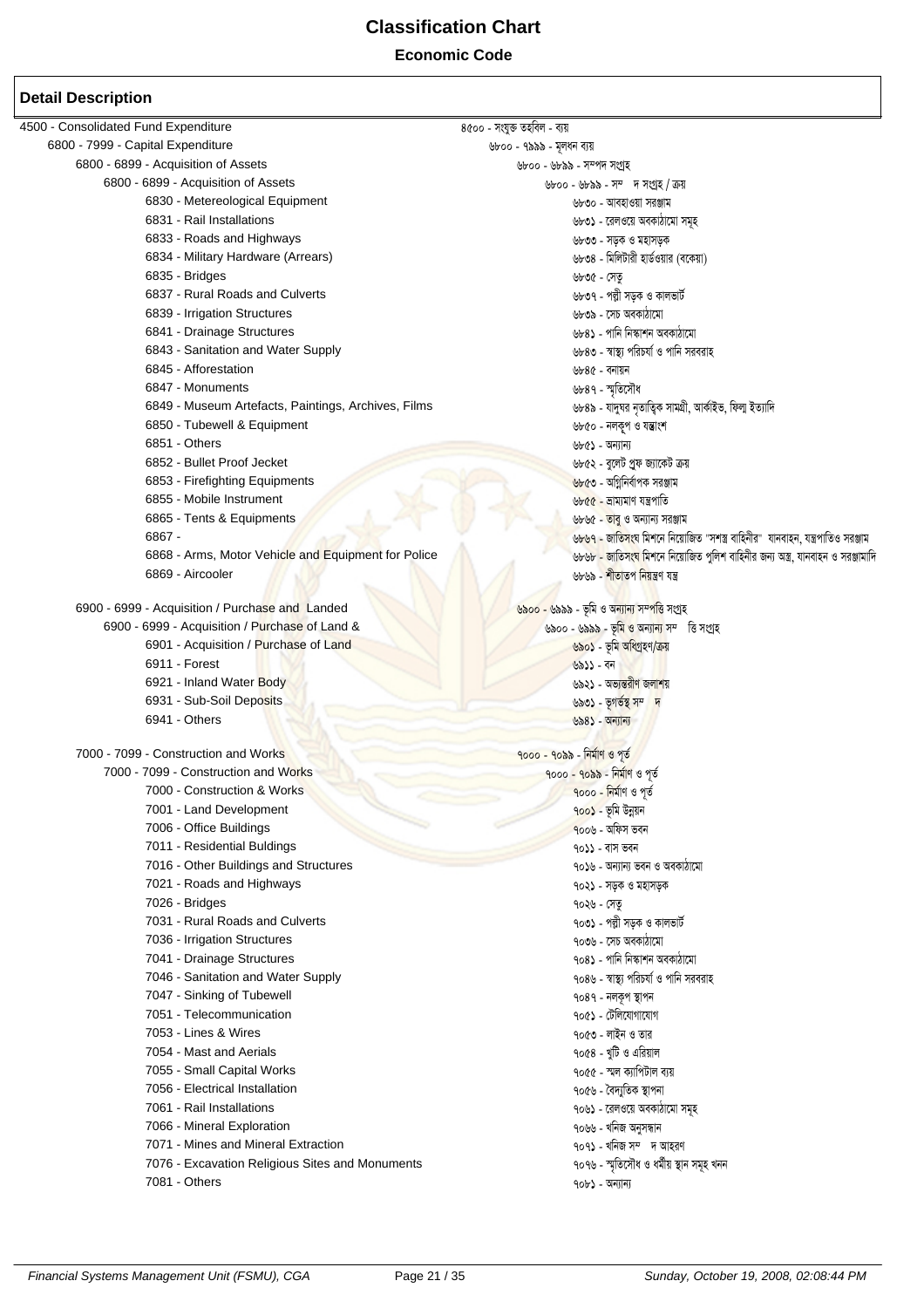#### **Economic Code**

| 4500 - Consolidated Fund Expenditure                  | ৪৫০০ - সংযুক্ত তহবিল - ব্যয়                                                   |
|-------------------------------------------------------|--------------------------------------------------------------------------------|
| 6800 - 7999 - Capital Expenditure                     | ৬৮০০ - ৭৯৯৯ - মূলধন ব্যয়                                                      |
| 7100 - 7199 - Investments in Shares and Equities      | ৭১০০ - ৭১৯৯ - শেয়ার ও ইক্যুয়িটিতে বিনিয়োগ                                   |
| 7100 - 7199 - Investments in Shares and Equities      | ৭১০০ - ৭১৯৯ - শেয়ার ও ইক্যুয়িটিতে বিনিয়োগ                                   |
| 7101 - Share Capital                                  | ৭১০১ - শেয়ার মূলধন                                                            |
| 7102 - Development Budget - Equity                    | ৭১০২ - উন্নয়ন বাজেট - ইক্যুইটি                                                |
| 7111 - Equity                                         | ৭১১১ - ইক্যুয়িটি                                                              |
| 7113 - Investment for Recapitalisation of Bank        | ৭১১৩ - ব্যংকের মূলধন পূনর্গঠনে বিনিয়োগ                                        |
| 7114 - Investment for Recapitalisation of State owned | ৭১১৪ - রাষ্ট্রায়ত্ত্ব কর্পোরেশনের মূলধন পূনর্গঠনে বিনিয়োগ                    |
| 7115 - Jesac                                          | ৭১১৫ - জেসাক কর্মসূচীর অধীনে লোকসান পূনর্ভরনে ব্যাংককে প্রদেয় সহায়তা         |
| 7116 - Sick Industries                                | ৭১১৬ - র"গ্লশিল্প পূনর্বাসন কর্মসূচীর আওতায় লোকসান পূনর্ভরনে ব্যাংককে প্রদেয় |
| 7117 - Compensation Payable to BKB Against            | ৭১১৭ - ১৯৯১ সনে মওকুফকৃত কৃষি ঋণ বাবদ বাংলাদেশ কৃষি ব্যাংককে প্রদেয়           |
| 7121 - International Financial Institutions           | ৭১২১ - আন্তৰ্জাতিক আৰ্থিক প্ৰতিষ্ঠান                                           |
| 7123 - Conversion of Cash Loan into Equity            | ৭১২৩ - নগদ ঋণকে ইক্যুয়িটিতে রূপান্তর                                          |
| 7124 - Conversion of Bank Loan into Equity - BADC     | ৭১২৪ - ব্যাংক ঋণকে ইকুইটিতে রূপান্তর - বি এ ডি সি ঋণ                           |
| 7125 - Conversion of Bank Loan into Equity            | ৭১২৫ - ব্যাংক ঋণকে ইকুইটিতে রূপান্তর - শিপিং কর্পোরেশন ঋণ                      |
| 7127 - Conversion of Foreign Loan into Equity         | ৭১২৭ - বৈদেশিক ঋণকে ইক্যুয়িটিতে রূপান্তর                                      |
| 7131 - Non-ADP Projects                               | ৭১৩১ - বাৰ্ষিক উন্নয়ন কৰ্মসুচী বহিৰ্ভূত প্ৰকল্প                               |
| 7141 - Other Investments                              | ৭১৪১ - অন্যান্য বিনিয়োগ                                                       |
| $7150 -$                                              | 9380-                                                                          |
| 7199 - Adjustment                                     | ৭ <b>১৯৯ - সম</b> ন্বয়                                                        |
|                                                       |                                                                                |
| 7200 - 7299 - Capital Grants                          | ৭২০০ - ৭২৯৯ - মূলধন মঞ্জুরি                                                    |
| 7200 - 7299 - Capital Grants                          | ৭২০০ - ৭২৯৯ - মূলধ <mark>ন মঞ্জু</mark> রী                                     |
| 7201 - Financial Institutions                         | ৭২০১ - আৰ্থিক প্ৰতিষ্ঠান                                                       |
| 7202 - Development Budget - Capital Grant             | ৭২০২ - উ <mark>ন্নয়ন</mark> বাজে <mark>ট</mark> - মূলধন মঞ্জুরী               |
| 7206 - Non-Financial Institutions                     | ৭২০৬ - আৰ্থি <mark>ক খাত বহি</mark> ৰ্ভূত প্ৰতিষ্ঠান                           |
| 7211 - T & T                                          | ৭২১১ - টেলি <u>গ্ৰাফ</u> ও টেলিফোন                                             |
| 7216 - Railway                                        | $9256 - 69967$                                                                 |
| 7221 - Post Office                                    | ৭২২১ - ডাক বিভাগ                                                               |
| 7226 - District Councils                              | ৭২২৬ - জিলা পরিষদ                                                              |
| 7231 - City Corporations                              | ৭২৩১ - সিটি কর্পোরেশন                                                          |
| 7236 - Pourshavas                                     | ৭২৩৬ - পৌরসভা                                                                  |
| 7241 - Other Local Bodies                             | <mark>৭২৪১ - অন্যান্য স্থানী</mark> য় প্ৰতিষ্ঠান                              |
| 7246 - Non-government Education Institutions          | ৭২৪৬ - বেসরকারী শিক্ষা প্রতিষ্ঠান                                              |
| 7251 - Other Non-government Institutions              | ৭২৫১ - অন্যান্য বেসরকারী শিক্ষা প্রতিষ্ঠান                                     |
| 7256 - Others                                         | $9266 -$ অন্যান্য                                                              |
|                                                       |                                                                                |
| 7300 - 7399 - Loans                                   | <u> ৭৩০০ - ৭৩৯৯ - ঋণ ও অগ্রিম</u>                                              |
| 7300 - 7399 - Loans                                   | <u> ৭৩০০ - ৭৩৯৯ - ঋণ ও অগ্রিম</u>                                              |
| 7300 - Loans                                          | ৭৩০০ - অগ্রিম                                                                  |
| 7301 - Cash Loans for Development                     | ৭৩০১ - উন্নয়ন খাতে নগদ ঋণ                                                     |
| 7302 - Development Budget - Loan                      | ৭৩০২ - উন্নয়ন বাজেট -ঋণ                                                       |
| 7311 - Cash Loans Non-Development                     | ৭৩১১ - অনুন্নয়ন খাতে নগদ ঋণ                                                   |
| 7313 - Loan for payment of State Owned Corporation    | ৭৩১৩ - রাষ্ট্রায়ত্ত্ব সংস্থার ব্যাংক ঋণ পরিশোধার্থে ঋণ                        |
| 7315 - Liability repayment against bond               | ৭৩১৫ - বন্ডের বিপরীতে দায় পরিশোধ                                              |
| 7321 - On-lent Foreign Loans                          | ৭৩২১ - বৈদেশিক ঋণ                                                              |
| 7331 - Interest Free Loan                             | ৭৩৩১ - সুদ মুক্ত ঋণ                                                            |
| 7335 - Agriculture Loan                               | ৭৩৩৫ - কৃষি ঋণ                                                                 |
| 7337 - Loans to Local Bodies                          | ৭৩৩৭ - স্থানীয় সংস্থাকে দেয় ঋণ                                               |
| 7339 - Co-operative Loan                              | ৭৩৩৯ - সমবায় ঋণ                                                               |
| 7340 -                                                | ৭৩৪০ - ব্যাংকের অনুকূলে বন্ড ইস্যু                                             |
| 7351 - Other Loan                                     | ৭৩৫১ - অন্যান্য ঋণ                                                             |
|                                                       |                                                                                |
| 7400 - 7499 - Advances to Government Employees        | ৭৪০০ - ৭৪৯৯ - সরকারি কর্মচারীদের জন্য ঋণ                                       |
| 7400 - 7499 - Advances to Government Employees        | ৭৪০০ - ৭৪৯৯ - সরকারী কর্মচারীদের জন্য ঋণ ও অগ্রিম                              |
| 7401 - House Building Advances                        | ৭৪০১ - গৃহ নিৰ্মাণ অগ্ৰিম                                                      |
| 7403 - Computer Advance                               | ৭৪০৩ - কম্টটার অগ্রিম                                                          |
| 7411 - Motor Car Advances                             | ৭৪১১ - মোটর গাড়ি অগ্রিম                                                       |
| 7421 - Motor Cycle Advances                           | ৭৪২১ - মোটর সাইকেল অগ্রিম                                                      |
| 7431 - Bicycle Advances                               | ৭৪৩১ - বাই-সাইকেল অগ্রিম                                                       |
| 7441 - Other Advances                                 |                                                                                |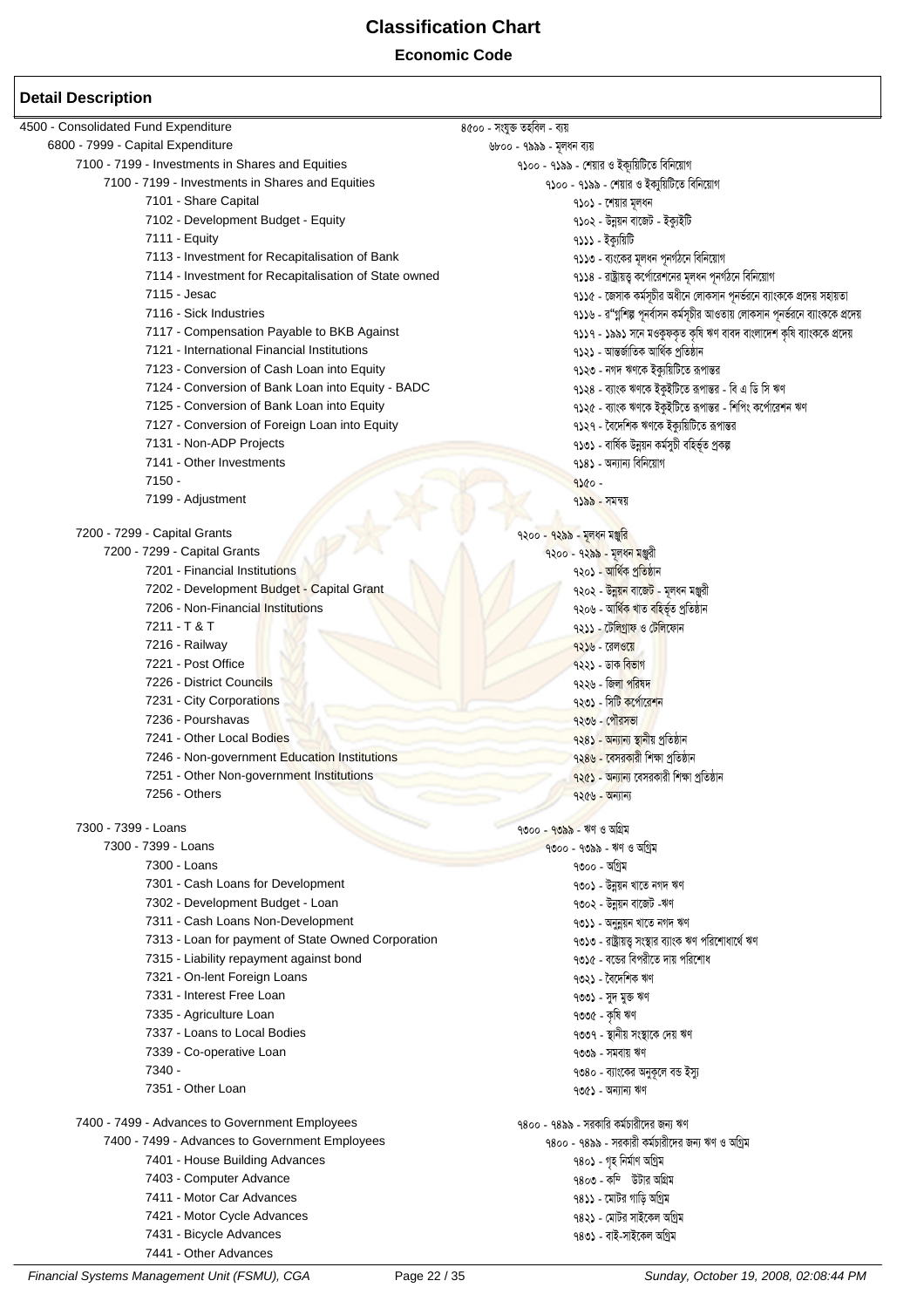**Economic Code**

#### **Detail Description**

4500 - Consolidated Fund Expenditure  $\frac{8\ell}{10}$  - সংযুক্ত তহবিল - ব্যয় 6800 - 7999 - Capital Expenditure *6800 - 1888 - মূলধন* ব্যয় 7400 - 7499 - Advances to Government Employees 7400 - 7499 - miKvwi Kg©Pvix‡`i Rb¨ FY 7400 - 7499 - Advances to Government Employees 7445 - Lump Allocation বিভিন্ন কৰে কৰা হৈছিল। ১৯৭১ চনত ১৯৭১ চনত ১৯৪৫ - খেকি বরাদ 7500 - 7599 - Term Loan Repayments 7500 - 7599 - †gqv`x FY cwi‡kva 9৫০০ - ৭৫৯৯ - মেয়াদী ঋণ - আসল পরিশোধ 7500 - Tern Loan Repayment বিষয়ে সামৰ বিষয়ে কৰা হৈছিল। স্থানী কাম প্ৰতিত কামী কৰি পৰিশোধ 7501 - Prize Bonds স্থানীয় স্থানীয় স্থানীয় স্থানীয় স্থানীয় স্থানীয় স্থানীয় স্থানীয় স্থানীয় স্থানীয় স 7502 - 5 Years Treasury Bond-2005 (Sick Industries) ৭৫০২ - ৫ বছর মেয়াদী টেজারী বন্ড- ২০০৫ (২৮.০৬৫২ কোটি টাকা) 7503 - 5 Years Treasury Bond-2006 (Tk 75.66 crore 5% 7503 × 5 equal + 6 equal to fax + 5 equal to 10. 6567 ) ( 7504 - 5 Years Treasury Bond-2006 (Tk 0.51 crore 5% সামার্ক কেন্দ্র হেবেই নেক্ট নেয়াদী টেজারী বড- ২০০৬ (০.৫১৪৫ কোটি টাকা) 7505 - Wage Earner Development Bonds 7505 - I‡qR Avb©vi †W‡fjc‡g›U eÛ 7506 - Bangladesh Treasury Bond (BGTB) 3 years 7507 - 5 Year Treasury Bond-2006 7507 - 5 eQi †gqv`x †U«Rvix eÛ-2006 7508 - Bangladesh Treasury Bond (BGTB) 5 years 7508 - কার্ড কেন্ট কর্ম হাইলিটার (বিজিটিবি) ৫ বছর মেয়াদী  $7509$  -  $\alpha$  by the state of the state of the minimum of the minimum of the minimum of the minimum of the minimum of the minimum of the minimum of the minimum of the minimum of the minimum of the minimum of the minimum  $\frac{1}{2}$  - Distributional Bond 1510 - b¨vkbv eे b¨vkbv eे b¨vkbv eे b¨vkbv eे b¨vkbv eे b¨vkbvi eÑ 7511 - 10 Years (BJMC) Treasury Bond-2006  $\overline{\phantom{a}}$  (ex) - ১০ বছর মেয়াদী (বিজেএমসি) টেজারী বত-২০০৬ 7512 - Bangladesh Treasury Bond (BGTB) 10 years স্থানী স্থানী স্থানী স্থানী স্থানী স্থানী স্থানী স্থানী স্থানী<br>7514 - Bangladesh Treasury Bond (BGTB) 15 years স্থানী স্থানী স্থানী স্থানী স্থানী স্থানী স্থানী স্থানী স্থান 7514 - Bangladesh Treasury Bond (BGTB) 15 years 7515 - 1 year Treasury Bonds স্থানী স্থানী স্থানী স্থানী স্থানী স্থানী স্থানী স্থানী স্থানী স্থানী স্থানী স্থা 7516 - Bangladesh Treasury Bond (BGTB) 20 years 7516 - প্রাক্ট কেলেক্ট কেন্দ্র দেখা দিলে কেন্দ্র দেখা হয়। স্ট 7517 - 5 Years Treasury Bond-2006 (94.32 Crore Taka) (বিষ্ণা কর্ম নাও প্রাণ্ড) ৭৫১৭ - ৫ বছর মেয়াদী টেজারী বড-২০০৬ (১৪.৩২ কোটি টাকা) 7518 - 5 Years Treasury Bond-2006 (30.00 Crore Taka)  $\frac{1}{2}$  বং $\frac{1}{2}$  ৭৫১৮ - ৫ বছর মেয়াদী টেজারী বঙ্গ-১০৬ (৩০.০০ কোটি টাকা) 7519 - 5 Years Treasury Bond-2006 (2.86 Crore Taka) বিষয়া স্বাৰ্থ কেন্দ্ৰৰ মেয়াৰী টেজায়ী বক্ত-২০০৬ (২.৮৬ কোটি টাকা) 7520 - 3 year Treasury Bond and a second the second technology of the second and a second for a second for the<br>7521 - Exemption of Agriculture Credit 25 year term - The Second Credit and a second technology of the second <mark>৭৫২১</mark> - ২৫ ব<mark>ছর</mark> মেয়াদি কৃষি ঋণ মওকুফ বন্ত - রাজশাহী কৃষি উন্নয়ণ<br>৭৫২২ - বাংলাদেশ টেজারি বন্ড (বিজিটিবি) ২৫ বছর মেয়াদী 7522 - Bangladesh Treasury Bond (BGTB) 25 years 7524 - 5 Year Biman Treasury Bond - 2003 বিষয়ে এক প্রাণ করে ১০০৩ বিষয়ে করে বিষয়ে করে বিষয়ে এক প্রাণ করে ১ 7525 - 3 year Treasury Bond - T&T 7525 - 3 eQi †gqv`x ‡UªRvix eÛ 7526 - T & T Bond 7527 - 3 year Treasury Bond -1998 সালে সাক্ষরতার সাক্ষরতার সাক্ষরতার করে নারা করে নারা করে নারা করে। ১৯৯৮ 7528 - 3 year Treasury Bond 1997 7528 - 3 eQi †gqv`x †UªRvix eÛ 1997 7529 - 3 Years Treasury Bond ( B S R S ) সাহিত্য সাহিত্য সাহিত্য সাহিত্য সাহিত্য কৰে বিয়োগী ট্ৰেজাৱী বহু ( বি. এস. আর. এস )<br>7530 - 3 Year Treasury Bond-2000 <mark>৭৫৩০ - ৩ ব</mark>ছর মেয়াদী ট্রেজারী বন্ত, ২০০০ 7531 - 3 year Treasury Bond for Export 1 2002 - 2 বছৰ মেয়াদী রঞ্জানী ক্ষতিপূর্ণ বড়- পটি খাত  $7532$  - 10 Year Treasury Bond - BSC 7532 - 10 বছর মেয়াদী বিএসসি বড 7533 - 3 year National Investment Bond (স্ত্রান্ট ক্রিয়েগ ফুর আর্থানী জাতীয় বিনিয়োগ বড় 7534 - 5 Year Biman Treasury Bond - 2004 সালে সাক্ষরতার সাক্ষরতার হার কেন্দ্র কেন্দ্র কেন্দ্র কেন্দ্র করে। সেও 7535 - 3 year BADC Treasury Bond - 1998 সালে সালে সালে সেন্ট ব্যক্ত । এক এক এক এক এক এক এক এক এক এক এক এক এক 7536 - 10 Year Treasury Bond for Loss Financing - Jute 7536 - NvUwZ A\_©vq‡bi Rb¨ 10 eQi †gqv`x eÛ, cvU LvZ Kg©mPx ৭৫৩৭ - ৩ বছর মেয়াদী বি. টি. এম. সি ট্রেজারী বন্ড - ১৯৯৮ 7538 - 3 Years Treasury Bond (Biman) - 1998 সালে সালে সালে প্রাথম । একাজ কর্ম কর্মী টেজারী বঙ (বিমান)-১৯৯৮ 7539 - 3 Years Treasury Bond (BTMC) - 2001 7539 - 3 eQi †gqv`x †U«Rvix eÛ (wewUGgwm)-2001 7540 - 5 year Treasury Bond 7540 - 5 eQi †gqv`x ‡UªRvix eÛ ৭৫৪১ - ৩ বছর মেয়াদী ট্রেজারী বন্ত (বিএসআরএস)-২০০০ 7542 - 5 Year Biman Treasury Bond - 2000 সালে সালে সালে সেয়ে সেয়ে কেন্দ্র কায়াদি বিমান ট্রেজারি বঙ - ২০০০ 7543 - 5 Years Treasury Bond ( Biman ) স্থান স্থান স্থান স্থান । স্থান স্থান স্থান ক্ষেত্ৰ ক্ষেত্ৰ ক্ষেত্ৰ ক্ষেত্ৰ ক্ষেত্ৰ ক্ষেত্ৰ ক্ষেত্ৰ ক্ষেত্ৰ ক্ষেত্ৰ ক্ষেত্ৰ ক্ষেত্ৰ ক্ষেত্ৰ ক্ষেত্ৰ ক্ষেত্ৰ ক্ষেত্ৰ ক্ষেত্ৰ ক্ষেত্ৰ ক্ 7545 - 7 year Treasury Bond সাহায্য কৰা হৈছে স্থানীয় আৰু স্থাপন কৰি আৰু স্থাপন কৰি আৰু স্থাপন কৰি আৰু স্থাপন  $7546$  - 10 Years Treasury Bond - 2006 of 25.56 Crore  $\frac{1}{36}$  are  $\frac{1}{36}$   $\frac{1}{36}$  কিন্তু কাটি টাকার ১০বছর মেয়াদী টেজারী বড-২০০৬ 7547 - 10 Years Treasury Bond - 2006 of 81.64 Crore 7547 - 81.64 ‡KvwU UvKvi 10eQi †gqv`x †U«Rvix eÛ-2006 7548 - 10 Years Treasury Bond - 2006 of 88.78 Crore 7548 - 88.78 ‡KvwU UvKvi 10eQi †gqv`x †U«Rvix eÛ-2006 7549 - 10 Years Treasury Bond (BSC) - 2008 7550 - 10 year Treasury Bond স্থাপন বিষয়ে কাম স্থাপন কৰে বিষয়ে হৈছিল। স্থাপন কৰে প্ৰয়োগী ট্ৰেজী বড 7551 - 10 Years Treasury Bond - 2005 of 26.46 Crore সামৰ বিষয়ে কেন্দ্ৰৰ সংগ্ৰহ কৰা প্ৰেক্টে টাকাৰ ১০ৰছৰ মেয়াদী টেজাৰী বঙ-২০০৫ 7552 - Treasury Bond 1992 @ 9% 7552 - ইতিমধ্যে করা হয়ে । স্পর্কের করা হয়ে । স্পর্কের করা হয়ে । স্পর্কের করা 7555 - 15 year Treasury Bond স্থাপন কৰা হৈছিল কৰা হৈছিল। স্থাপন কৰা হৈছিল কৰা হৈছিল কৰা হৈছিল। স্থাপন কৰা হৈছি 7556 - Payment of Bonds & Other Loans (2008) 2008 2014 12:356 - कुछ उ बनाना अर्थ भवित्याथ 7557 - 15 year Treasury Bond for Recapitalisation of 7557 - 1557 - 15 equation of the Page (ময়াদী বড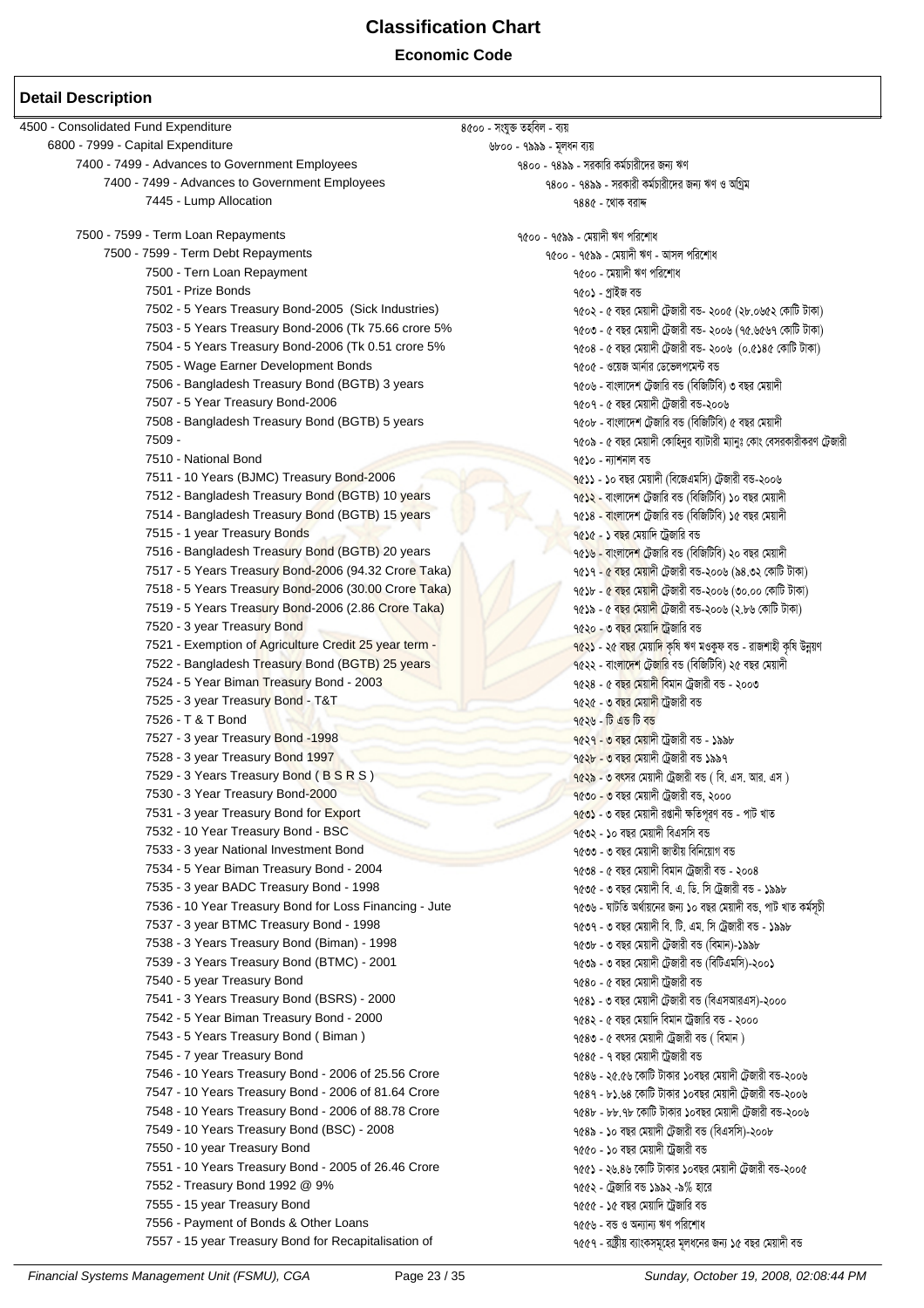**Economic Code**

#### **Detail Description**

 $4500$  - Consolidated Fund Expenditure  $8000 - 8000 - 8000$  - সংযুক্ত তহৰিল - ব্যয় 6800 - 7999 - Capital Expenditure *6800 - 1888 - মূলধন* ব্যয় 7500 - 7599 - Term Loan Repayments *Property and the series of a series* and the series of a series of a series of  $\alpha$  $7500$  -  $7599$  - Term Debt Repayments  $7500$  -  $96$ ৯ - মেয়াদী ঋণ - আসল পরিশোধ - সামের সামের সামের সামের সামের সামের সামের সামের সামের সামের সামের সামের সামের সামের সামের সামের সামের সামের সামের সামের সামের সামের সামের <u>৭৫৫৮ - বিজেএমসি ক্ৰেডিট বন্</u>ত 7559 - 15 year Treasury Bond (BKB) - 2011 - সাম সামাজিক বিষয়ে কাৰ্য হৈ বছৰ মেয়াদী ট্ৰেজাৱী বঙ (বি. কে. বি) - ২০১১  $7560$  - Treasury Bond - RAKUB  $\frac{1}{2}$  -  $\frac{1}{2}$  স্কুল সংগ্ৰামী বিভিন্ন কৰি আছিল কৰি আছিল। কিন্তু আছিল কাৰ্যালয়ৰ সংস্থা 7561 - 20 year Jute Bond স্থানী স্থানী স্থানী স্থানী স্থানী স্থানী স্থানী স্থানী স্থানী স্থানী স্থানী স্থানী স 7562 - Corporation/Financial Institution Investment 7562 - K‡c©v‡ikb/Avw\_©K cªwZôvb wewb‡qvM eÛ ৭৫৬৩ - ২০ বছর মেয়াদী বি. জে. সি বন্ত 7564 - 25 year Treasury Bond 2018 7564 - 25 eQi †gqv`x †UªRvix eÛ 2018 7565 - 25 year Treasury Bond - 2019<br>7566 -৭৫৬৬ - **১**০ বছর মেয়াদী বি.এস.সি ট্রেজারী বন্ত-২০০৮  $7567$  - 25 year Treasury Bond - 2020  $\frac{1}{20}$  and  $\frac{1}{20}$  and  $\frac{1}{20}$  and  $\frac{1}{20}$  and  $\frac{1}{20}$  and  $\frac{1}{20}$  and  $\frac{1}{20}$  and  $\frac{1}{20}$  and  $\frac{1}{20}$  and  $\frac{1}{20}$  and  $\frac{1}{20}$  and  $\frac{1}{20}$  and  $\$ 7568 - Sick Industires Assistance Bond স্থাপন কৰা আৰু স্থাপন কৰা হৈছিল। স্থাপন কৰা প্ৰথম কৰা প্ৰতিষ্ঠা কৰা স্থ 7569 - 25 year Treasury Bond - Jute Sector 7569 - 25 eQi †gqv`x ‡UªRvix eÛ - cvU LvZ 9৫৭০ - ১০ বছর মেয়াদী ট্রেজারী বন্ত-২০০৮ (কৃষি ঋণের সুদ মওকুফ ও 7571 - Special Bond স্থাপন কৰা আৰু স্থাপন কৰা আৰু স্থাপন কৰিবলৈ স্থাপন কৰিছে। স্থাপন কৰা আৰু স্থাপন কৰা আৰু স্ 7572 - 5 eQi † 1990 - 5 eQi †gava †gava †gava †gava †gava †gava †gava †gava †gava †gava †gava †gava †gava †gava †g 7573 - Income Tax Bond থাকা স্থানীয় বড় কৰে আৰু স্থানীয় বড় 7574 - Recapitalisation Bond - Bank সাথায়। সাথায় বিধেয়ক বিধেয়ক বিধেয়ক বিধেয়ক বিধেয়ক বিধেয়ক বিধেয়ক বিধ 7575 - Recapitalisation Bond - Corporation 7575 - βρίσκεψα της Αγγίας της Αγγίας της Αγγίας της Αγγίας της Αγγ<br>7576 - Cash Assistance to Banks for Write off Loan <mark>৭৫৭৬ - জেসাক</mark> কর্মসচীর অধীনে লোকসান পণর্ভরনে বন্ডের মাধ্যমে ব্যাংকে প্রদেয় 7577 - 5 Years Treasury Bond (Biman) 2002 2003 - বিশ্বে দেখা বিশ্বে । এক প্রথম শেষ দেখা বিষয়ে । ১০০২ 7578 - 3 eQuentity en and the state of the state of the state of the state of the state of the state of the state of the state of the state of the state of the state of the state of the state of the state of the state o 7579 - 7579 - সামৰ বাবে শিক্ষা কৰি আৰু সামৰ বাবে শিক্ষা কৰি আৰু সামৰ বাবে শিক্ষা কৰি আৰু সামৰ বাবে শিক্ষা কৰি আ 7580 - Other Bonds and Financial Instruments 1980 - কেন্দ্র সংগঠনত কর্ণা কর্ণা কর্ণা কর্ণা কর্ণা কর্ণা কর্ণা ক 7581 - 5 year Treasury Bond-2006 (2.2349 crore) সাধীন স্থাপন স্থাপন স্থাপন করা হৈছে মেয়াদী ট্রজারী বড-২০০৬ (২.২৩৪৯ কোটি) 7582 - 5 Years Treasury Bond-2006 (.6231 crore) সাহিত্য সাহায্য কৰে বিষয়ে কৰা নাই কৰা নাই কৰা নাই কৰা নাই কৰা 7586 - 3 Years Treasury Bond : Biman-2003 (Tk. 1000 7686 - 6 বছর মেয়াদী টেজারী (বিমান) - ২০০৩ (১০০ কোটি) 7587 - 9% Bangladesh Govt. Loan-2002 (Tk.63.75 7587 - 9% evsjv‡`k Mft †jvb-2002 (63.75 †KvwU) 7588 - 5 Years Treasury Bond - 2005 7588 - 5 eQi †gqv`x †U«Rvix eÛ-2005 7589 - 5 Years Treasury Bond - 2008 (7.5%) 7589 - 5 eQi †gqv`x miKvix †U«Rvix eÛ-2008 (7.5%)  $\frac{96}{80}$  -  $\frac{1}{20}$  বছর মেয়াদী সরকারী ট্রেজারী বন্ড-২০১৩ (৮.৫%) 7592 - 3 Years T&T Treasury Bond- 2006 (7%) যে সাহিত্য কৰা হৈছে। সেই স্বাস্থ্য প্ৰকাশ কৰা হৈছে বিষয়াৰী টি এন্ড টি টেজায়ী বহু-২০০৬ (৭%) 7593 - 5 Years Treasury Bond 2004 (Tk. 103.36 crore) 2008 সংখ্যা কর্মক ১৯৯৩ - ৫ বছর মেয়াদী টেজারী বড-২০০৪ (১০৩.৩৬ কোটি) 7594 - 5 Years Treasury Bond 2004 (Tk. 165.33 crore) 2004 - 1 বং ১৯৪ - ৫ বছর মেয়াদী টেজারী বড-২০০৪ (১৬৫.৩৩ কোটি) 7595 - 10 Years Treasury Bond-2005 of Tk.26.46 crore  $q_8$ ৰ (১৯৪৬ - ১০ বছর মেয়াদী টেজারী বড- ২০০৫ (২৬.৪৬ কোটি টাকা) 7596 - 10 Years Treasury Bond-2005 of Tk.1.91 crore  $\frac{1}{\sqrt{2}}$  ৭৫৯৬ - ১০ বছর মেয়াদী টেজারী বড- ২০০৫ (১.৯১ কোটি টাকা) 7597 - 5 Years Treasury Bond-2005 (Tk 64.51 crore) 7597 - 5 eQi †gqv`x †U«Rvix eÛ - 2005 (64.51 †KvwU UvKv) 7598 - 5 Years Treasury Bond : Biman-2005 (Tk. 30.45 7598 - 5 eQi †gqv`x †U«Rvix eÛ (wegvb)- 2005 (30.45 †KvwU UvKv) ৭৫৯৯ - ৫ বছর মেয়াদী ট্রেজারী বন্ড- ২০০৫ (২২.৪০৫৯ কোটি টাকা) 7600 - 7699 - Floating Loan Repayments *Property and the series of the series* and the series of the series of th 7600 - 7699 - Floating Debt Repayments স্থানী স্থান কৰা স্থান কৰা স্থান কৰিব প্ৰথম কৰা স্থান কৰি বিশোধ 7600 - Floating Loan Repayment Maria Andrea Physics and Albert Andrea Physics and Albert Andrea Physics and A 7601 - Ways and Means Advances বিষয়ে স্থান কৰা হৈছে। স্থান কথা স্থান কৰিবলৈ স্থান কৰিবলৈ স্থান কৰি স্থান কৰি 7602 - Over Draft Current (OD Current) স্বাধীন বিষয়ে স্বাধীন স্বাধীন স্বাধীন কৰিব প্ৰতি কৰিব পৰিয়ালী (বুলি কাৰেন) 7604 - Over Draft Block (OD Block ) 7604 - Ifvi W«vdU e−K (IwW e−K) 7606 - Treasury Bills 7607 - Treasury Bill 28 days স্থানীয় স্থানীয় স্থানীয় স্থানীয় স্থানীয় স্থানীয় স্থানীয় স্থানীয় স্থানীয় 7608 - Treasury Bill 91 days স্থান স্থান স্থান স্থান স্থান স্থান স্থান স্থান স্থান স্থান স্থান স্থান স্থান স্থা 7609 - Treasury Bill 182 days 7609 - ‡U«Rvwi wej 182 w`b 7610 - Treasury Bill 364 days 7610 - ‡U«Rvwi wej 364 w`b 7611 - Promissory Notes - IBRD 7612 - Treasury Bill 2 Years সামার্চ করেন। কার্যাল করেন। একাং সামার্চ করেন। করেন। করেন। করেন। করেন। করেন। করে  $7613$  - Treasury Bill 5 Years 7613 -  $\frac{1}{100}$  ,  $\frac{1}{100}$  ,  $\frac{1}{100}$  ,  $\frac{1}{100}$  ,  $\frac{1}{100}$  ,  $\frac{1}{100}$  ,  $\frac{1}{100}$  ,  $\frac{1}{100}$  ,  $\frac{1}{100}$  ,  $\frac{1}{100}$  ,  $\frac{1}{100}$  ,  $\frac{1}{100}$  ,  $\frac{1}{100}$  , 7616 - Promissory Notes - IDA 7616 - বিষয়ে বিষয়ে কাৰ্য কৰি বিষয়ে প্ৰথম কৰা হয়। স্থানী দিয়ে এক 7621 - Ad-hoc Treasury Bills ক্ষেত্ৰত কৰা হয়। ১৯৭১ - এডক ট্ৰেজারী বিল 7626 - Cash Credit Accommodation 7626 - bM` AwMª‡gi ms¯'vb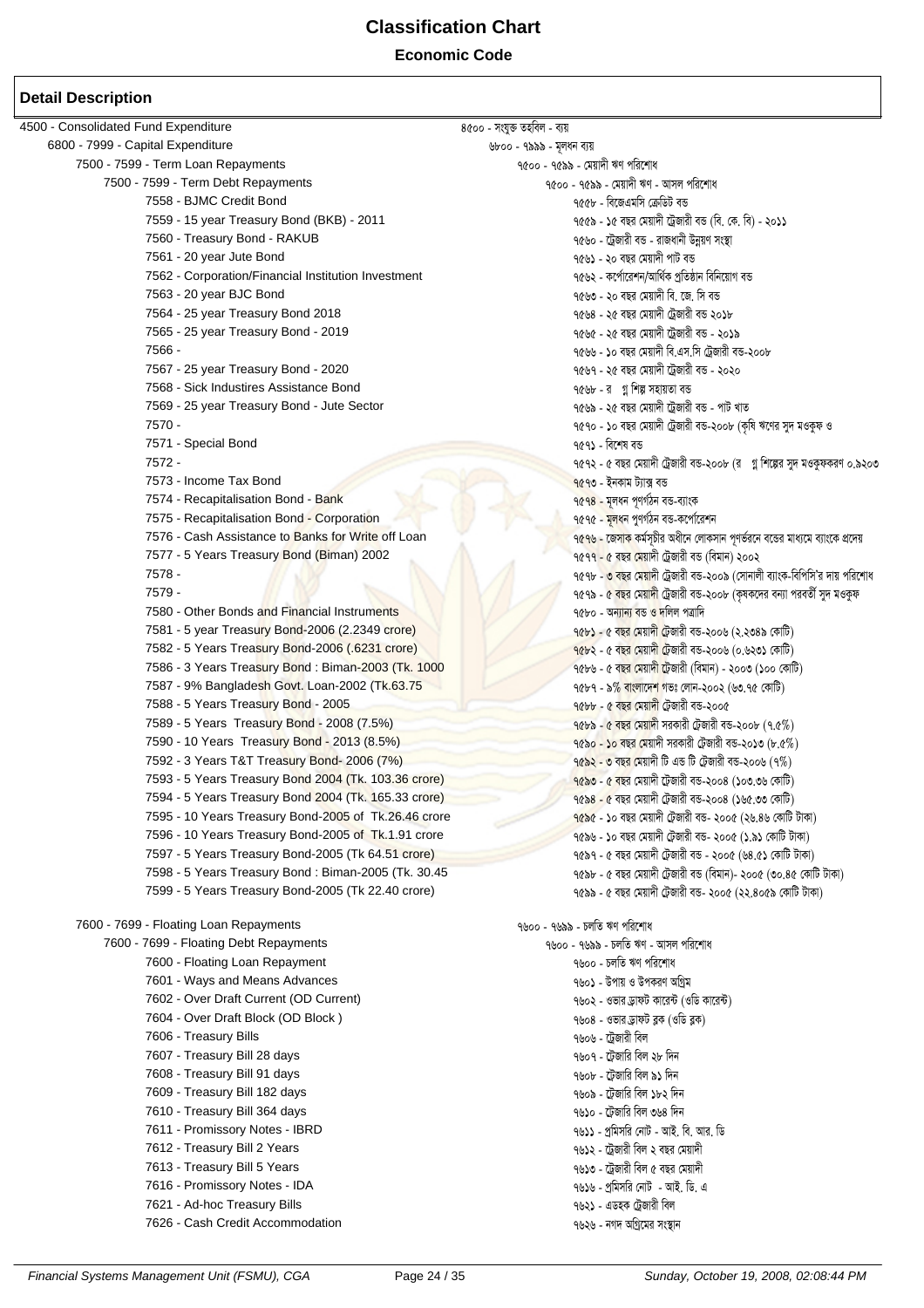**Economic Code**

| ৪৫০০ - সংযুক্ত তহবিল - ব্যয়                                            |
|-------------------------------------------------------------------------|
| ৬৮০০ - ৭৯৯৯ - মূলধন ব্যয়                                               |
| ৭৭০০ - ৭৭৯৯ - বৈদেশিক ঋণ পরিশোধ                                         |
| ৭৭০০ - ৭৭৯৯ - বৈদেশিক ঋণ পরিশোধ                                         |
| ৭৭০০ - বৈদেশিক ঋণ পরিশোধ                                                |
| ৭৭০১ - খাদ্য ঋণ                                                         |
| ৭৭১১ - প্ৰকল্প ঋণ                                                       |
| ৭৭২১ - পুনর্ভরণ প্রকল্প ঋণ                                              |
| ৭৭৩১ - সরাসরি প্রকল্প ঋণ                                                |
| ৭৭৪১ - বাৰ্ষিক উন্নয়ন কৰ্মসূচী বহিৰ্ভূত প্ৰকল্প ঋণ                     |
| $996$ - পণ্য ঋণ                                                         |
| ৭৭৫৫ - ভারতীয় ঋণ                                                       |
| ৭৭৬১ - অন্যান্য বৈদেশিক ঋণ                                              |
| ৭৮০০ - ৭৮৯৯ - আই. এম. এফ -এর সাথে সমন্বয়                               |
| ৭৮০০ - ৭৮৯৯ - আই. এম. এফ -এর সহিত লেনদেন                                |
| ৭৮০১ - টাকার মূল্যমান সমন্বয়-প্রমিসরি নোটে দেয়                        |
| ৭৮০৫ - টাকার মূল্যায়ন সমন্বয় - নগদে                                   |
| ৭৮০৭ - বৰ্ধিত কোটা প্ৰমিসরি নোটে প্ৰদান                                 |
| <u>৭৮০৯ - বৰ্ধিত কোটা নগদ বৈদেশিক মুদ্ৰায় দেয়</u>                     |
| <mark>৭৯</mark> ০০ - ৭৯৯৯ - উ <mark>ন্নয়ন আ</mark> মদানি শুল্ক ও ভ্যাট |
| ৭৯০০ - ৭৯৫৯ - উন্নয়ণ আমদানী শুল্ক ও ভ্যাট                              |
| ৭৯০ <b>১ - আমদানী শুল্ক</b> ও ভ্যাট                                     |
| ৭৯৬০ - ৭৯৬৯ <mark>- স্থানান্তর, সম</mark> ন্বয় ও অন্যান্য (মূলধন)      |
| ৭৯৬৯ - স্থানান্তর, সমন্বয় ও অন্যান্য (মূলধন)                           |
| ৭৯৮০ - ৭৯৯৯ - মূ <mark>লধন থোক ও</mark> বিবিধ মূলধন ব্যয়               |
| ৭৯৮১ - বিবিধ মূলধন ব্যয়                                                |
| ৭৯৮২ - মূলধন থোক                                                        |
| ৭৯৮৩ - জনব <mark>ল সুষমকরন</mark>                                       |
| ৭৯৮৫ - পরা <mark>মর্শ</mark> ক                                          |
|                                                                         |
| <mark>৭৯৯৯ - উন্নয়ণমূলক সা</mark> ধারণ ব্যয়                           |
|                                                                         |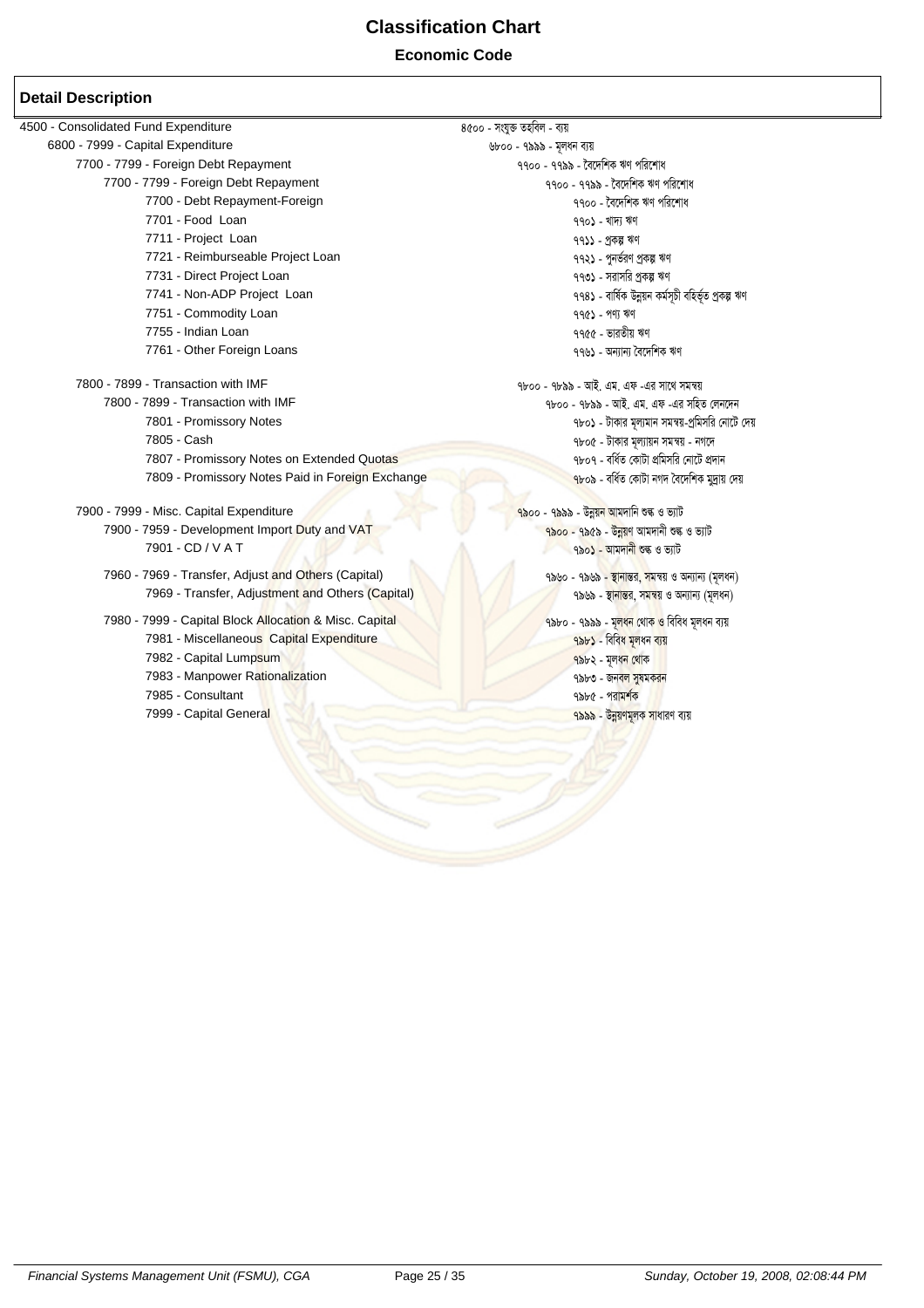#### **Economic Code**

| 8000 - Public Accounts Receipts                      | ৮০০০ - প্ৰজাতন্ত্ৰের হিসাব - প্ৰাপ্তি                          |
|------------------------------------------------------|----------------------------------------------------------------|
| 8000 - 8999 - Public Account Receipts                | ৮০০০ - ৮৯৯৯ - প্রজাতন্ত্রের সরকারী হিসাব - প্রাপ্তি            |
| 8000 - 8099 - National Savings Schemes               | ৮০০০ - ৮০৯৯ - জাতীয় সঞ্চয় প্রকল্পসমুহ                        |
| 8001 - 8020 - Saving Certificates                    | ৮০০১ - ৮০২০ - সঞ্চয় পত্ৰসমূহ                                  |
| 8001 - Bonus Savings Certificates                    | ৮০০১ - বোনাস সঞ্চয় পত্ৰ                                       |
| 8002 - Bangladesh Savings Certificate                | ৮০০২ - বাংলাদেশ সঞ্চয় পত্ৰ                                    |
| 8003 - Family Savings Certificatge                   | ৮০০৩ - পরিবার সঞ্চয় পত্র                                      |
| 8006 - Defence Savings Certificates                  | ৮০০৬ - প্ৰতিরক্ষা সঞ্চয় পত্ৰ                                  |
| 8007 - Savings Certificate with 6 Months Profit      | ৮০০৭ - ছয় মাস অন্তর মুনাফা ভিত্তিক সঞ্চয় পত্র                |
| 8008 - Savings Certificate with 3 Months Profit      | ৮০০৮ - তিন মাস অন্তর মুনাফা ভিত্তিক সঞ্চয় পত্র                |
| 8011 - 3 Years Savings Certificates                  | ৮০১১ - ৩ বৎসর মেয়াদী বাংলাদেশ সঞ্চয় পত্র                     |
| 8012 - 3 Years Deposit Savings Certificate           | ৮০১২ - ৩ বছর মেয়াদী জামানত সঞ্চয়পত্র                         |
| 8016 - 5 Years Savings Certificates                  | ৮০১৬ - ৫ বৎসর মেয়াদী বাংলাদেশ সঞ্চয় পত্র                     |
| 8018 - Deposit of pension Saving Certificate Sale    | ৮০১৮ - পেনশন সঞ্চয়পত্ৰ বিক্ৰয়লদ্ধ অৰ্থ জমা                   |
| 8021 - 8040 - Postal Saving                          | ৮০২১ - ৮০৪০ - ডাকঘর সঞ্চয় ব্যাংকে জমা                         |
| 8021 - Savings Bank Ordinary Deposit                 | ৮০২১ - ডাকঘর সঞ্চয় ব্যাংকে জমা - সাধারণ জমা হিসাব             |
| 8026 - Fixed and Term Deposit                        | ৮০২৬ - ডাকঘর সঞ্চয় ব্যাংকে জমা - মেয়াদী জমা হিসাব            |
|                                                      |                                                                |
| 8031 - Bonus Deposit                                 | ৮০৩১ - ডাকঘর সঞ্চয় ব্যাংকে জমা -  বোনাস  জমা হিসাব            |
| 8041 - 8050 - Postal Life Insurance and Annuity      | ৮০৪১ - ৮০৫০ - ডাক জীবন বীমা ও অ্যানুইটি                        |
| 8041 - Postal Life Insurance and Annuity Scheme      | ৮০৪ <b>১</b> - ডাক জীবন বীমা ও অ্যানুইটি                       |
| 8051 - 8060 - Saving Bonds                           | <u> ৮০৫১ - ৮০৬০ - সঞ্চয় বন্ডসমূহ</u>                          |
| 8051 - Prizebond                                     | ৮০৫১ - প্ৰাইজবন্ড                                              |
| 8055 - Wage Owner Development Bond                   | ৮০৫৫ - ওয়েজ আনার ডেভেলপমেন্ট বন্ত                             |
| 8057 - 3 Years National Investment Bond              | ৮০৫৭ - <mark>৩ বছর মেয়াদী</mark> জাতীয় বিনিয়োগ বন্ত         |
| 8058 - US Dollar Premium Bond                        | ৮০৫৮ - ইউ <mark>এ</mark> স ডলার প্রিমিয়াম বন্ত                |
| 8059 - US Dollar Investment Bond                     | ৮০৫৯ - ইউ <mark>এস ডলার ই</mark> নভেষ্টমেন্ট বন্ত              |
|                                                      |                                                                |
| 8100 - 8199 - State Provident Funds                  | ৮১০০ - ৮১৯৯ - রাষ্টীয় প্রভিডেন্ট ফান্ড                        |
| 8100 - 8199 - State Provident Funds                  | <mark>৮১০০</mark> - ৮১৯৯ - রাষ্ট্রীয় <u>প্র</u> তিডেন্ট ফান্ড |
| 8101 - General Provident Fund - Civil                | ৮১০১ - সাধা <mark>রন প্রভিডেন্ট</mark> ফান্ড - বেসামরিক        |
| 8106 - General Provident Fund - Defence              | <mark>৮১০৬ - সাধারন প্রভিডে</mark> ন্ট ফান্ড - প্রতিরক্ষা      |
| 8111 - General Provident Fund - Railway              | ৮১১১ - সাধারন প্রভিডেন্ট ফান্ড - রেলওয়ে                       |
| 8116 - General Provident Fund - Postal Department    | <mark>৮১১৬ - সাধারন প্রভি</mark> ডেন্ট ফান্ড  - ডাক বিভাগীয়   |
| 8121 - General Provident Fund - T & T                | ৮১২১ - সাধার <mark>ন প্র</mark> ভিডেন্ট ফান্ড  - টি এন্ড টি    |
| 8126 - General Provident Fund - Others               | ৮১২৬ - সাধারন প্রভিডেন্ট ফান্ড - অন্যান্য                      |
| 8131 - Contributory Provident Fund                   | ৮১৩১ - কন্ট্রিবিউটরি প্রভিডেন্ট ফান্ড                          |
| 8200 - 8299 - Renewal, Reserve & Depreciation        | ৮২০০ - ৮২৯৯ - রিনিউয়াল, রিজার্ভ ও ডিপ্রেসিয়েসন ফান্ড         |
| 8201 - 8230 - Renewal, Reserve and Depreciation      | ৮২০১ - ৮২৩০ - রিনিউয়াল, রিজার্ভ ও ডেপ্রিসিয়েসন ফান্ড         |
| 8201 - Railway Depreciation Reserve Fund             | ৮২০১ - অবচয়ের জন্য সংরক্ষিত তহবিল - রেলপথ                     |
| 8206 - Railway Development Fund                      | ৮২০৬ - উন্নয়ন তহবিল - রেলপথ                                   |
| 8211 - Renewal and Reserve Fund T & T                | ৮২১১ - রিনিউয়াল এন্ড রিজার্ভ ফান্ড  - টি এন্ড টি              |
| 8214 - Depreciation Reserve Fund - Securety Printing | ৮২১৪ - অবচয়ের জন্য সংরক্ষিত তহবিল - সিকিউরিটি প্রিন্টিং প্রেস |
| 8215 - Depreciation Reserve Fund - B G Press         | ৮২১৫ - অবচয়ের সংরক্ষিত তহবিল - বি জি প্রেস                    |
| 8216 - Post Office Renewal Reserve Fund              | ৮২১৬ - রিনিউয়াল এন্ড রিজার্ভ ফান্ড  - পোষ্ট অফিস              |
| 8217 - Depreciation Reserve Fund-Government Printing | ৮২১৭ - অবচয়ের সংরক্ষিত তহবিল - সরকারী মুদ্রণালয়              |
| 8218 - Cultural Heritage Fund                        | ৮২১৮ - সাংস্কৃতিক ঐতিহ্য তহবিল                                 |
| 8219 - Depreciation Reserve Fund-Government Flour    | ৮২১৯ - অবচয়ের সংরক্ষিত তহবিল - সরকারী আটাকল                   |
| 8220 - Renewal and Reserve Fund-Dairy Farm           | ৮২২০ - রিনিউয়াল এন্ড রিজার্ভ ফান্ড - ডেইরী ফার্ম              |
| 8221 - Others                                        | ৮২২১ - অন্যান্য                                                |
|                                                      |                                                                |
| 8231 - 8250 - Welfare Funds                          | ৮২৩১ - ৮২৫০ - কল্যাণ তহবিল                                     |
| 8231 - T&T Welfare Fund                              | ৮২৩১ - তার ও টেলিফোন কল্যান তহবিল                              |
| 8236 - Postal Department Welfare Fund                | ৮২৩৬ - ডাক বিভাগীয় কল্যান তহবিল                               |
| 8241 - Government Employees Benevolent Fund          | ৮২৪১ - সরকারি কর্মচারী কল্যাণ তহবিল                            |
| 8246 - Government Employees Group Insurance Fund     | ৮২৪৬ - সরকারি কর্মচারী গোষ্ঠী বীমা তহবিল                       |
| 8248 - Defence Welfare Fund                          | ৮২৪৮ - প্ৰতিরক্ষা কল্যাণ তহবিল                                 |
| 8251 - 8260 - Relief Fund                            | ৮২৫১ - ৮২৬০ - ত্রাণ তহবিল                                      |
| 8251 - Prime Ministers Relief Fund                   | ৮২৫১ - প্ৰধানমন্ত্ৰীর ত্রান তহবিল                              |
|                                                      |                                                                |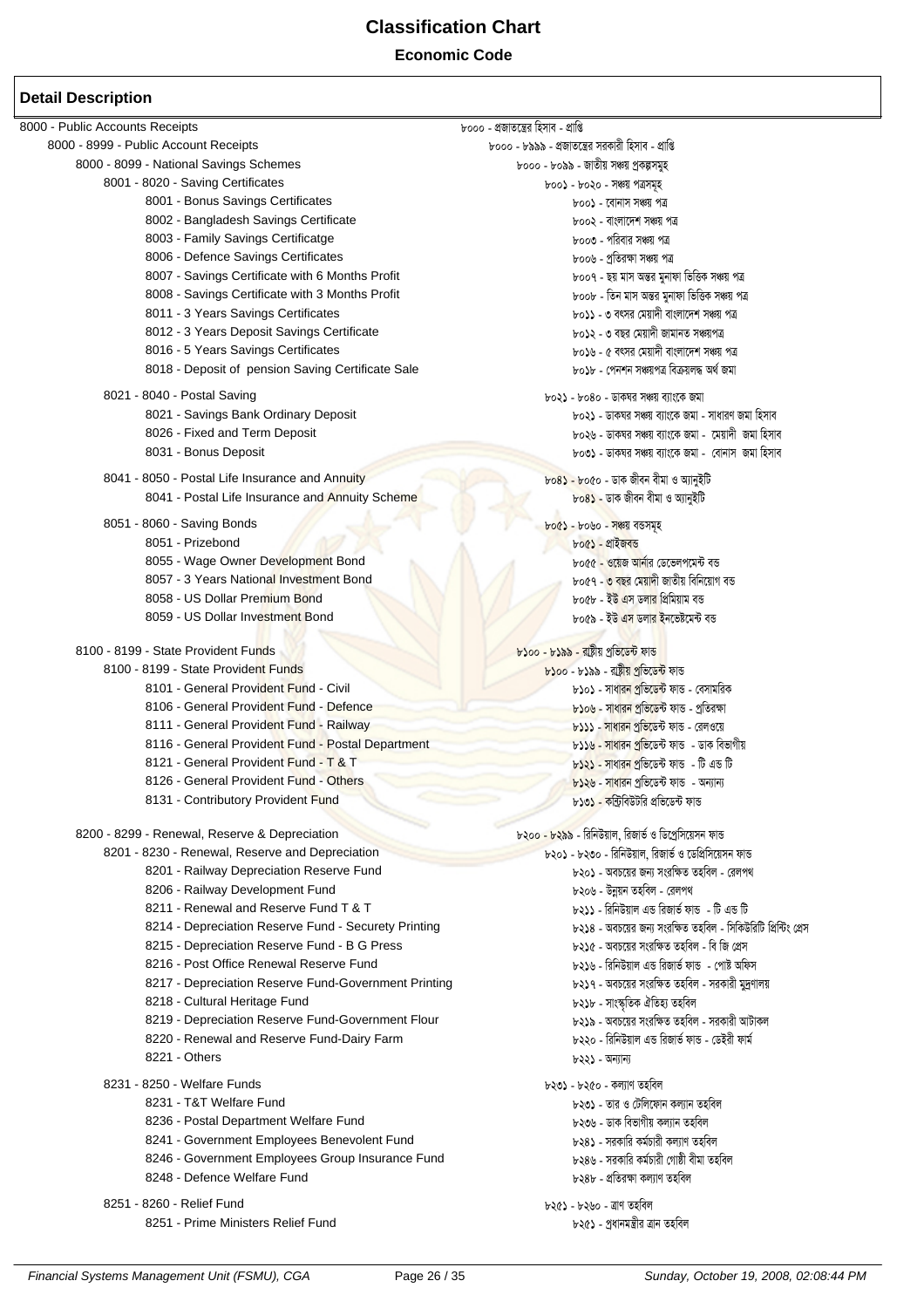### **Economic Code**

| 8000 - Public Accounts Receipts                       | ৮০০০ - প্ৰজাতন্ত্ৰের হিসাব - প্ৰাপ্তি                                         |
|-------------------------------------------------------|-------------------------------------------------------------------------------|
| 8000 - 8999 - Public Account Receipts                 | ৮০০০ - ৮৯৯৯ - প্রজাতন্ত্রের সরকারী হিসাব - প্রাপ্তি                           |
| 8300 - 8499 - Deposit Accounts                        | ৮৩০০ - ৮৪৯৯ - জমার হিসাব                                                      |
| 8301 - 8310 - Advance Income Tax Deposit              | ৮৩০১ - ৮৩১০ - অগ্রিম আয়কর জমা                                                |
| 8301 - Advance Income Tax Deposit                     | ৮৩০১ - অগ্রিম আয়কর প্রদান                                                    |
| 8311 - 8340 - Deposit of Local Funds                  | ৮৩১১ - ৮৩৪০ - স্থানীয় তহবিলের জমা                                            |
| 8311 - Divisional Funds Deposit                       | ৮৩১১ - বিভাগীয় তহবিল                                                         |
| 8316 - District Funds Deposit                         | ৮৩১৬ - জেলা তহবিল                                                             |
| 8321 - Municipal Funds Deposit                        | ৮৩২১ - পৌর তহবিল                                                              |
| 8326 - Upazilla Funds Deposit                         | ৮৩২৬ - উপজেলা তহবিল                                                           |
| 8327 - Town Fund                                      | ৮৩২৭ - শহর তহবিল                                                              |
| 8331 - Other Local Funds Deposit                      | ৮৩৩১ - অন্যান্য স্থানীয় তহবিল                                                |
| 8341 - 8380 - Departmental and Judicial Deposits      | ৮৩৪১ - ৮৩৮০ - বিভাগীয় ও বিচার বিভাগীয় জমা                                   |
| 8341 - Revenue Deposits                               | ৮৩৪১ - রাজস্ব জমা                                                             |
| 8346 - Civil Courts Deposits                          | ৮৩৪৬ - দেওয়ানী আদালতের জমা                                                   |
| 8351 - Criminal Courts Deposit                        | ৮৩৫১ - ফৌজদারী আদালতের জমা                                                    |
| 8353 - CD VAT Deposit                                 | ৮৩৫৩ - শুল্ক জমা                                                              |
| 8356 - Forest Deposits                                | ৮৩৫৬ - বন বিভাগীয় জমা                                                        |
| 8357 - Postal Department Deposit                      | <mark>৮৩৫৭ - ডাক বিভাগীয় জমা</mark>                                          |
| 8358 - Railway Deposit                                |                                                                               |
| 8359 - T & T Deposit                                  | ৮৩৫৮ - রেলওয়ে জমা<br>৮৩৫৯ - টি এন্ড টি জমা                                   |
| 8360 - Supplies and Inspection Departmental Deposits  | ৮৩৬০ - সরবরাহ ও পরিদর্শন বিভাগীয় জমা                                         |
|                                                       |                                                                               |
| 8361 - Public Works Deposit                           | ৮৩৬১ - গণপূৰ্ত বিভাগীয় জমা                                                   |
| 8366 - Public Health Engineering Deposits             | ৮৩৬৬ - জনস্বাস্থ্য বিভাগীয় জমা                                               |
| 8371 - Local Rate Deposit                             | ৮৩৭১ - স্থা <mark>নীয়</mark> রেট জমা                                         |
| 8376 - Ships Captain Deposits                         | ৮৩৭৬ - জাহাজ কাপ্তানের জমা                                                    |
| 8377 - Deposits for Armed Forces                      | <u>৮৩৭৭ - সামরিক বাহিনীর জমা</u>                                              |
| 8381 - 8420 - Deposits against Supplies and Works     | <u> ৮৩৮১ - ৮৪২০ - সরবরাহ ও কাজের জন্য জমা</u>                                 |
| 8381 - Letter of Credit                               | ৮৩৮১ - ঋণপত্র বাবদ জমা                                                        |
| 8382 - Subscription to International Organization and | ৮৩৮২ - আ <mark>ন্তৰ্জাতিক প্ৰতি</mark> ষ্ঠানের চাঁদা ও অন্যান্য বিশেষ সমন্বয় |
| 8386 - Customs Duty and VAT                           | ৮৩৮৬ - শুল্ক ও ভ্যাট জমা                                                      |
| 8391 - Contractor and Supplier Security Deposit       | ৮৩৯১ - ঠিকাদার ও সরবরাহকারীর সিকিউরিটি জমা                                    |
| 8396 - Coal Deposit                                   | ৮৩৯৬ - কয়লা বাবদ জমা                                                         |
| 8401 - Works of Public and Private Bodies             | ৮৪০ <b>১ - সরকারি সংস্থা বা বেসরকারি ব্যক্তিদের কাজের জন্য জমা</b>            |
| 8406 - Reservation of Government Right                | ৮৪০৬ - সরকারী অধিকার সংরক্ষণ                                                  |
| 8411 - Liquidated Damages                             | ৮৪১১ - দেনাদায় সংক্রান্ত                                                     |
| 8418 - Miscellaneous Deposit                          | $b83b$ - বিবিধ জমা                                                            |
| 8421 - 8430 - Personal Ledger Account Deposit         | ৮৪২১ - ৮৪৩০ - ব্যক্তিগত খতিয়ান হিসাব জমা                                     |
| 8421 - Personal Ledger Account Deposit                | ৮৪২১ - ব্যক্তিগত খতিয়ান হিসাব জমা                                            |
| 8423 - Deposit and Payment of Lease amount of         | ৮৪২৩ - অর্পিত সম্ভির ইজারা লব্ধ অর্থ জমা প্রদান এবং ব্যয় সম্কিত              |
| 8431 - 8460 - Food Aid Deposit Account                | ৮৪৩১ - ৮৪৬০ - খাদ্য সাহায্য বাবদ জমার হিসাব                                   |
| 8431 - US Food Aid Title II                           | ৮৪৩১ - খাদ্য সাহায্য যুক্তরাষ্ট্র - টাইটেল - ২                                |
| 8436 - US Food Aid Title III                          | ৮৪৩৬ - খাদ্য সাহায্য যুক্তরাষ্ট্র - টাইটেল - ৩                                |
| 8441 - German Food Aid                                | ৮৪৪১ - খাদ্য সাহায্য - জাৰ্মানী                                               |
| 8443 - UK Food Aid                                    | ৮৪৪৩ - খাদ্য সাহায্য - লন্ডন                                                  |
| 8446 - EEC Food Aid                                   | ৮৪৪৬ - খাদ্য সাহায্য - ই. ই. সি                                               |
| 8448 - Australian Food Aid                            | ৮৪৪৮ - খাদ্য সাহায্য - অষ্ট্ৰেলিয়া                                           |
| 8451 - Canadian Food Aid                              | ৮৪৫১ - খাদ্য সাহায্য  - কানাডা                                                |
| 8452 - Return of Fund Deposited in Bank               | ৮৪৫২ - ব্যাংকে জমাকৃত অৰ্থ ফেরত                                               |
| 8454 - Japanese Food Aid                              | ৮৪৫৪ - খাদ্য সাহায্য - জাপান                                                  |
| 8455 - Japanese Debt Relief Grant                     | ৮৪৫৫ - জাপানী ঋণ মওকুফ                                                        |
| 8456 - Accumulated Surplus - Food Account             | ৮৪৫৬ - পূর্ববর্তী বৎসরের খাদ্য হিসাবের উদ্বত্ত                                |
| 8457 - World Food Programme                           | ৮৪৫৭ - বিশ্ব খাদ্য কৰ্মসূচী                                                   |
| 8458 - SIFAD                                          | ৮৪৫৮ - সিফাদ                                                                  |
| 8459 - Others                                         | ৮৪৫৯ - অন্যান্য                                                               |
| 8461 - 8470 - Commodity Aid Deposit Account           |                                                                               |
| 8461 - Commodity Aid Deposit Account                  | ৮৪৬১ - ৮৪৭০ - পণ্য সাহায্য জমার হিসাব<br>৮৪৬১ - পণ্য সাহায্য জমার হিসাব       |
|                                                       |                                                                               |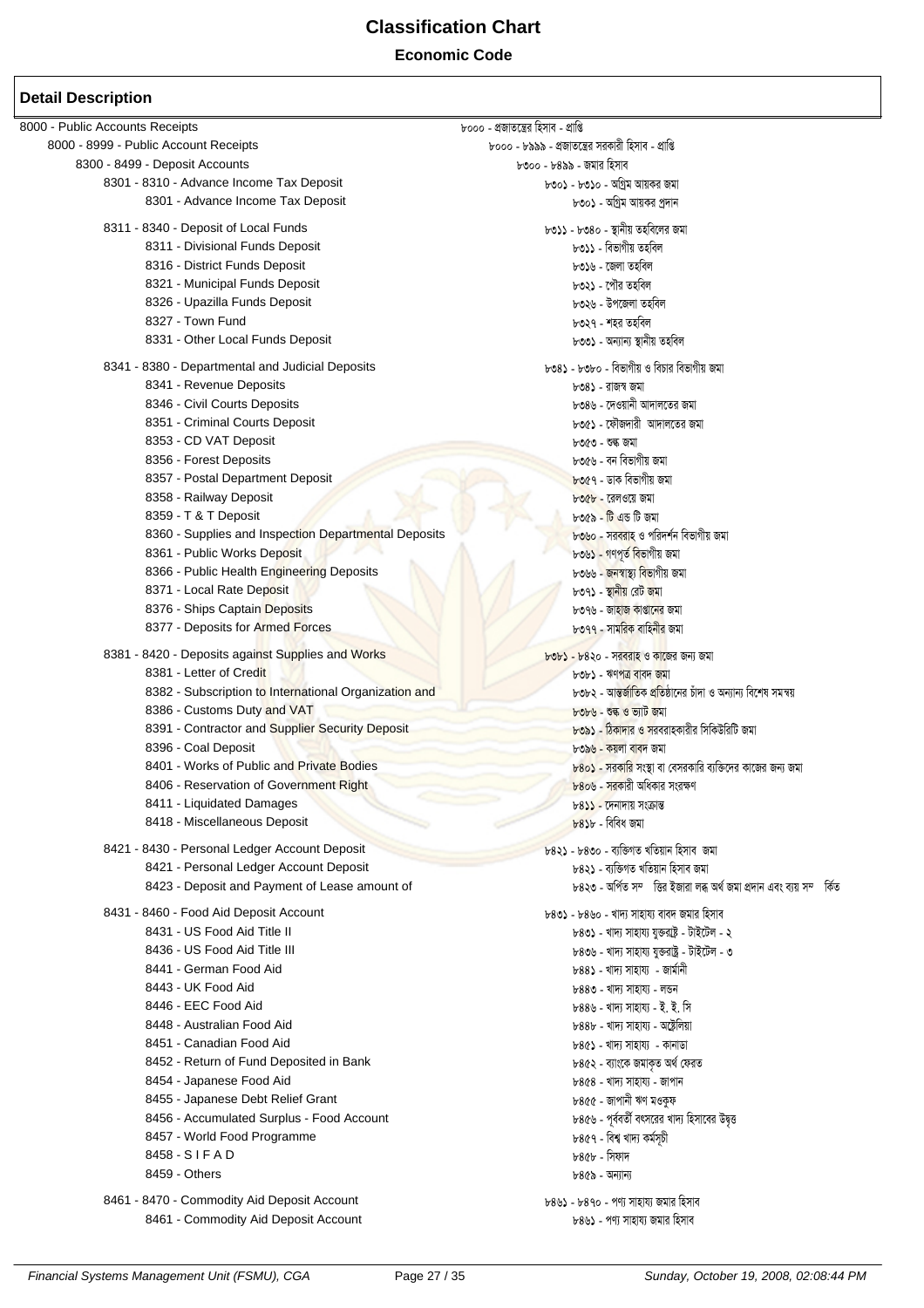#### **Economic Code**

| 8000 - Public Accounts Receipts                    | ৮০০০ - প্ৰজাতন্ত্ৰের হিসাব - প্ৰাপ্তি                                 |
|----------------------------------------------------|-----------------------------------------------------------------------|
| 8000 - 8999 - Public Account Receipts              | ৮০০০ - ৮৯৯৯ - প্রজাতন্ত্রের সরকারী হিসাব - প্রাপ্তি                   |
| 8300 - 8499 - Deposit Accounts                     | ৮৩০০ - ৮৪৯৯ - জমার হিসাব                                              |
| 8471 - 8499 - Other Deposit Accounts               | ৮৪৭১ - ৮৪৯৯ - অন্যান্য জমার হিসাব                                     |
| 8471 - Deposit of Rent Controller                  | ৮৪৭১ - ভাড়া নিয়ন্ত্রকের পক্ষে জমা                                   |
| 8473 - Election Deposit                            | ৮৪৭৩ - নিৰ্বাচন সংক্ৰান্ত জমা                                         |
| 8475 - Zakat Fund                                  | ৮৪৭৫ - জাকাত তহবিল                                                    |
| 8477 - Cashiers Security Deposit                   | ৮৪৭৭ - ক্যাশিয়ার সিকিউরিটি জমা                                       |
| 8479 - Pre-Liberation Assets and Liabilities       | ৮৪৭৯ - প্রাক-স্বাধীনতা সম্দ ও দায়দেনা                                |
| 8481 - Security Deposits of Food Purchasing Agent  | ৮৪৮১ - খাদ্যক্রয় এজেন্টদের সিকিউরিটি জমা                             |
| 8483 - Tobacco Cess Fund Deposits                  | ৮৪৮৩ - তামাক সেস তহবিলে জমা                                           |
| 8485 - Sugarcane Cess Fund Deposits                | ৮৪৮৫ - ইক্ষু সেস তহবিলে জমা                                           |
| 8487 - Deposit on Account of Alcohol and Narcotics | ৮৪৮৭ - মদ গাজা ও ভাং বাবদ জমা                                         |
| 8489 - Foreign Affairs Deposit                     | ৮৪৮৯ - বৈদেশিক বিষয়ক জমা                                             |
| 8490 - Unclaimed Deposit in the General Provident  | ৮৪৯০ - ভবিষ্য তহবিলের দাবীদারহীন জমা                                  |
| 8491 - Deposit Connected with Prize Money          | ৮৪৯১ - প্ৰাইজ মানি সংক্ৰান্ত জমা                                      |
| 8493 - Others                                      | ৮৪৯৩ - অন্যান্য জমা                                                   |
|                                                    |                                                                       |
| 8500 - 8599 - Current Assets                       | $b$ ৫০০ - ৮৫৯৯ - চলতি সম্পদ                                           |
| 8501 - 8510 - Permanent Advances                   | ৮৫০১ - ৮৫১০ - স্থায়ী অগ্রিম                                          |
| 8501 - Drawing and Disbursement Officer's Advance  | ৮৫০ <b>১</b> - আয়ন ও ব্যয়ন অফিসার কর্তৃক গৃহীত  অগ্রিম              |
|                                                    |                                                                       |
| 8511 - 8530 - Advances Repayable                   | ৮৫১১ - ৮৫৩০ - পরিশোধযোগ্য অগ্রিম                                      |
| 8511 - Objection Book Advance                      | ৮৫ <mark>১১ - অগ্ৰিম খা</mark> তে আপত্তি                              |
| 8516 - PWD Advance                                 | ৮৫১৬ <mark>- পূৰ্ত কাৰ্য বা</mark> বদ অগ্ৰিম                          |
| 8521 - Forest Advance                              | ৮৫২১ - <mark>বন অগ্</mark> ৰিম                                        |
| 8526 - Railway Advance                             | ৮৫২৬ - রেলওয়ে অগ্রিম                                                 |
| 8527 - Advances to Imprest Holders                 | ৮৫২৭ - ইম <mark>প্ৰেষ্ট হোল্ডারদে</mark> র প্রদত্ত অগ্রিম             |
| 8529 - Others                                      | ৮৫২৯ - অন্যান্য                                                       |
|                                                    |                                                                       |
| 8531 - 8550 - Accounts with Foreign Governments    | <mark>৮৫৩১ - ৮</mark> ৫৫০ - বৈ <mark>দেশিক সরকা</mark> রের সাথে হিসাব |
| 8531 - Account with Government of Myanmar          | ৮৫৩১ - মায়া <mark>নমার</mark> সর <mark>কা</mark> রের সাথে হিসাব      |
| 8536 - Account with Government of India            | ৮৫৩৬ - ভার <mark>ত সরকারের</mark> সাথে হিসাব                          |
| 8541 - Account with Government of Pakistan         | ৮৫৪১ - পাকিস্তান সরকারের সাথে হিসাব                                   |
| 8551 - 8560 - Account with Bangladesh Bank         | <u> ৮৫৫১ - ৮৫৬০ - বাংলাদেশ ব্যাংকের সাথে হিসাব</u>                    |
| 8551 - Account with Bangladesh Bank                | ৮৫৫১ - বাংলা <mark>দেশ</mark> ব্যাংকের সাথে হিসাব                     |
|                                                    |                                                                       |
| 8600 - 8699 - Current Liabilities                  | <u> ৮৬০০ - ৮৬৯৯ - চলতি দায়দেনা</u>                                   |
| 8601 - 8630 - Cheques and Bills                    | ৮৬০১ - ৮৬৩০ - চেক এবং বিলসমূহ                                         |
| 8601 - Pre-Audit Cheques (Civil)                   | ৮৬০১ - পূর্বনিরীক্ষিত চেকসমূহ (সিভিল)                                 |
| 8606 - Pre-Audit Cheques (Railway)                 | ৮৬০৬ - পূর্বনিরীক্ষিত চেকসমুহ ( রেলওয়ে)                              |
| 8611 - Chief Accounts Officers Cheques             | ৮৬১১ - প্রধান হিসাব রক্ষণ কর্মকর্তার চেকসমুহ                          |
| 8616 - DAO Cheques                                 | ৮৬১৬ - জেলা হিসাব রক্ষণ কর্মকর্তার চেকসমুহ                            |
| 8621 - TAO Cheques                                 | ৮৬২১ - উপজেলা হিসাব রক্ষণ কর্মকর্তার চেকসমুহ                          |
| 8623 - Radio Cheque                                | ৮৬২৩ - রেডিও চেক                                                      |
| 8625 - Jatio Sangsad Cheque                        | ৮৬২৫ - জাতীয় সংসদ চেক                                                |
| 8626 - Other Cheques and Bills                     | ৮৬২৬ - অন্যান্য চেক ও বিল সমূহ                                        |
|                                                    |                                                                       |
| 8631 - 8650 - Taka and Coinage                     | ৮৬৩১ - ৮৬৫০ - টাকা ও মুদ্রা                                           |
| 8631 - One Taka Note                               | ৮৬৩১ - এক টাকার নোট                                                   |
| 8636 - Two Taka Note                               | ৮৬৩৬ - দুই টাকার নোট                                                  |
| 8641 - Coinage                                     | ৮৬৪১ - মূদ্রা                                                         |
| 8651 - 8670 -                                      | $-090 - 690$                                                          |
| 8651 - T & T Board                                 | ৮৬৫১ - তার ও টেলিফোন বোর্ড                                            |
| 8653 - Public Works                                | ৮৬৫৩ - গণপূৰ্ত বিভাগ                                                  |
| 8655 - Housing and Settlement                      | ৮৬৫৫ - গৃহ সংস্থান                                                    |
| 8657 - Roads and Highways                          | ৮৬৫৭ - সড়ক ও জনপথ                                                    |
| 8659 - Public Health Engineering                   | ৮৬৫৯ - জনস্বাস্থ্য প্ৰকৌশল বিভাগ                                      |
| 8661 - Forest                                      | ৮৬৬১ - বন বিভাগ                                                       |
|                                                    |                                                                       |
| 8663 - Redio Cheques                               | ৮৬৬৩ - রেডিও চেকস                                                     |
| 8667 - Exchange Account                            | ৮৬৬৭ - বিনিময় হিসাব                                                  |
|                                                    |                                                                       |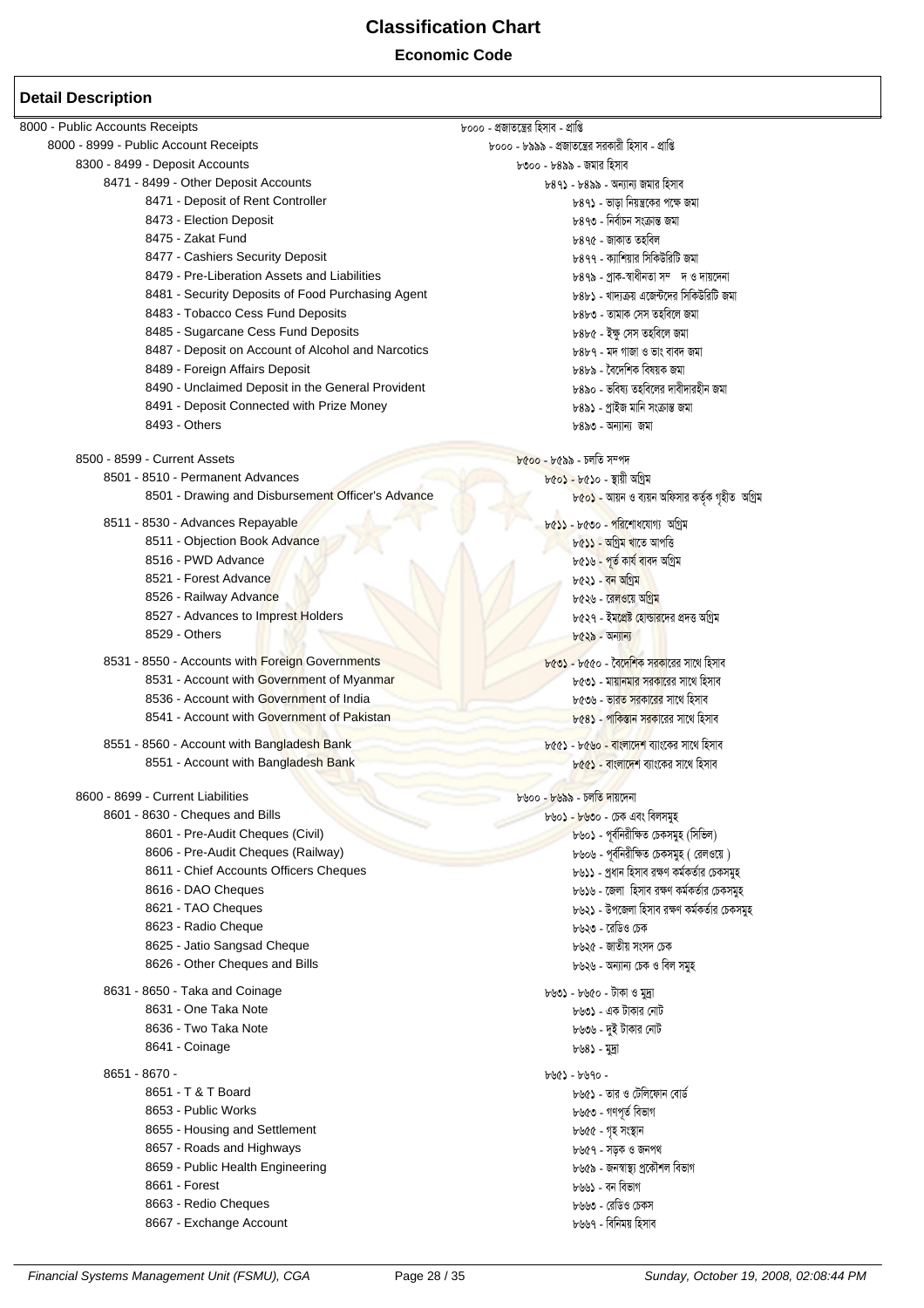**Economic Code** 

| 8000 - Public Accounts Receipts                 | ৮০০০ - প্রজাতন্ত্রের হিসাব - প্রাপ্তি                                      |
|-------------------------------------------------|----------------------------------------------------------------------------|
| 8000 - 8999 - Public Account Receipts           | ৮০০০ - ৮৯৯৯ - প্রজাতন্ত্রের সরকারী হিসাব - প্রাপ্তি                        |
| 8700 - 8799 - Suspense Accounts                 | ৮৭০০ - ৮৭৯৯ - অনিশ্চিত হিসাব                                               |
| 8700 - 8749 - Suspense Accounts                 | ৮৭০০ - ৮৭৪৯ - অনিশ্চিত হিসাব                                               |
| 8701 - Bangladesh Bank                          | ৮৭০১ - বাংলাদেশ ব্যাংক                                                     |
| 8706 - Chief Accounts Officers                  | ৮৭০৬ - প্ৰধান হিসাব রক্ষণ কৰ্মকৰ্তা                                        |
| 8711 - District Accounts Officers               | ৮৭১১ - জেলা হিসাব রক্ষণ কর্মকর্তা                                          |
| 8716 - Railway                                  | ৮৭১৬ - রেলওয়ে                                                             |
| 8721 - Public Works Department                  | ৮৭২১ - গণপূৰ্ত বিভাগ                                                       |
| 8726 - Deposits against Civil Works             | ৮৭২৬ - পূর্ত কার্যের জন্য জমা                                              |
| 8731 - Defence                                  | ৮৭৩১ - প্রতিরক্ষা                                                          |
| 8736 - Roads and Highway Department Suspense    | ৮৭৩৬ - সড়ক ও জনপথ বিভাগ                                                   |
| 8741 - Others                                   | ৮৭৪১ - অন্যান্য                                                            |
| 8746 - Foreign Aid                              | ৮৭৪৬ - বৈদেশিক সাহায্য                                                     |
| 8750 - 8799 - Departmental Cash Control Account | ৮৭৫০ - ৮৭৯৯ - বিভাগীয় ক্যাশ কন্টোল হিসাব                                  |
| 8751 - Postal Department                        | ৮৭৫১ - ডাক বিভাগ                                                           |
| 8752 - T & T Board                              | ৮৭৫২ - টি এন্ড টি বোর্ড                                                    |
| 8753 - Foreign Affairs                          | ৮৭৫৩ - পররাষ্ট্র বিষয়ক                                                    |
| 8754 - Forest Department                        | ৮৭৫৪ - বন বিভাগ                                                            |
| 8755 - Public Health Engineering                |                                                                            |
|                                                 | ৮৭৫৫ - জনস্বাস্থ্য প্রকৌশল বিভাগ                                           |
| 8756 - Public Works                             | ৮৭৫৬ - গণপূৰ্ত                                                             |
| 8757 - Roads & Highway                          | ৮৭৫৭ - সড়ক ও জনপদ                                                         |
| 8758 - Railway                                  | ৮৭৫৮ - রেলওয়ে                                                             |
| 8759 - Customs                                  | ৮৭৫৯ - কাষ্টমস                                                             |
| 8760 - Departmental Cash Control                | ৮৭৬০ - <mark>বিভাগীয় ক্যাশ</mark> নিয়ন্ত্ৰক                              |
| 8800 - 8899 - Remittance Accounts               | <u> ৮৮০০ - ৮৮৯৯ - প্ৰেরিত টাকার হিসাব</u>                                  |
| 8801 - 8840 - Remittances between DAO/TAO       | $b$ $b$ ০১ - $b$ $b$ ৪০ - ডি. এ. ও / টি. এ. ও এর মধ্যে প্রেরিত টাকার হিসাব |
| 8801 - Post Office                              | $b\bar{b}$ ০১ - ডাক বিভাগ                                                  |
| 8806 - T & T Board                              | ৮৮০৬ - তার ও টেলিফোন বোর্ড                                                 |
| 8811 - Public Works                             | ৮৮১১ - গণপূৰ্ত বিভাগ                                                       |
| 8816 - Housing and Settlement                   | <mark>৮৮১৬ - গৃহ সংস্থা</mark> ন                                           |
| 8821 - Roads and Highways                       | <u> ৮৮২১ - সড়ক ও জনপ</u> থ                                                |
| 8826 - Public Health Engineering                | ৮৮২ <mark>৬ - জনস্বাস্থ্য প্ৰ</mark> কৌশল বিভাগ                            |
| 8831 - Forest                                   | <u> ৮৮৩১ - বন বিভাগ</u>                                                    |
| 8833 - CAO Pre-audit Cheque                     | ৮৮৩৩ - সিএও প্রি-অডিট চেক                                                  |
| 8834 - Customs                                  | $b$ $b$ ৩৪ - কাষ্টমস                                                       |
| 8835 - G.P.F. Transfer                          |                                                                            |
| 8836 - Others                                   | <u> ৮৮৩৫</u> - সাধারণ ভবিষ্য তহবিল স্থানান্তর                              |
|                                                 | ৮৮৩৬ - অন্যান্য                                                            |
| 8841 - 8870 - Transfers between Departmental    | ৮৮৪১ - ৮৮৭০ - বিভাগীয় কর্মকর্তগণের মধ্যে স্থানান্তর                       |
| 8841 - Transfers between Post Office Officers   | ৮৮৪১ - ডাক বিভাগীয় কর্মকর্তাগণের মধ্যে স্থানান্তর                         |
| 8846 - Transfers between T&T Officers           | ৮৮৪৬ - তার ও টেলিফোন বিভাগীয় কর্মকর্তাগণের মধ্যে স্থানান্তর               |
| 8851 - Transfers between Forest Officers        | ৮৮৫১ - বন বিভাগীয় কর্মকর্তাগণের মধ্যে স্থানান্তর                          |
| 8856 - Transfers between Railway Officers       | ৮৮৫৬ - রেল বিভাগীয় কর্মকর্তাগণের মধ্যে স্থানান্তর                         |
| 8857 - Transfer between Defence Officers        | ৮৮৫৭ - প্রতিরক্ষা বিভাগীয় কর্মকর্তাদের মধ্যে স্থানান্তর                   |
| 8861 - Transfers within same Department         | ৮৮৬১ - একই বিভাগীয় কর্মকর্তাগণের মধ্যে স্থানান্তর                         |
| 8862 - Post Office                              | ৮৮৬২ - ডাক বিভাগ                                                           |
| 8863 - T & T Board                              | ৮৮৬৩ - তার ও টেলিফোন বোর্ড                                                 |
| 8864 - Public Works                             | ৮৮৬৪ - গণপূৰ্ত বিভাগ                                                       |
| 8865 - Housing and Settlement                   | ৮৮৬৫ - গৃহ সংস্থান                                                         |
| 8866 - Roads & Highways                         | ৮৮৬৬ - সড়ক ও জনপথ                                                         |
| 8867 - Public Health Engineering                | ৮৮৬৭ - জনস্বাস্থ্য প্রকৌশল বিভাগ                                           |
| 8868 - Forest                                   | ৮৮৬৮ - বন বিভাগ                                                            |
| 8869 - Customs                                  | ৮৮৬৯ - কাস্টমস                                                             |
| 8871 - 8890 - Cash and Bank Remittances         | ৮৮৭১ - ৮৮৯০ - নগদ ও ব্যাংক স্থানান্তর                                      |
| 8871 - Cash Remittances between Treasuries      | ৮৮৭১ - ট্রেজারী সমুহের মধ্যে স্থানান্তর                                    |
| 8872 - Internal Money Order                     | ৮৮৭২ - অভ্যন্তরীণ মানি অর্ডার                                              |
| 8873 - Foreign Money order                      | ৮৮৭৩ - বিদেশ হতে প্রেরিত মানি অর্ডার                                       |
| 8876 - Bangladesh Bank Remittances              | ৮৮৭৬ - বাংলাদেশ ব্যাংক স্থানান্তর                                          |
| 8878 - Small Coin                               | ৮৮৭৮ - সাল কয়েন                                                           |
|                                                 |                                                                            |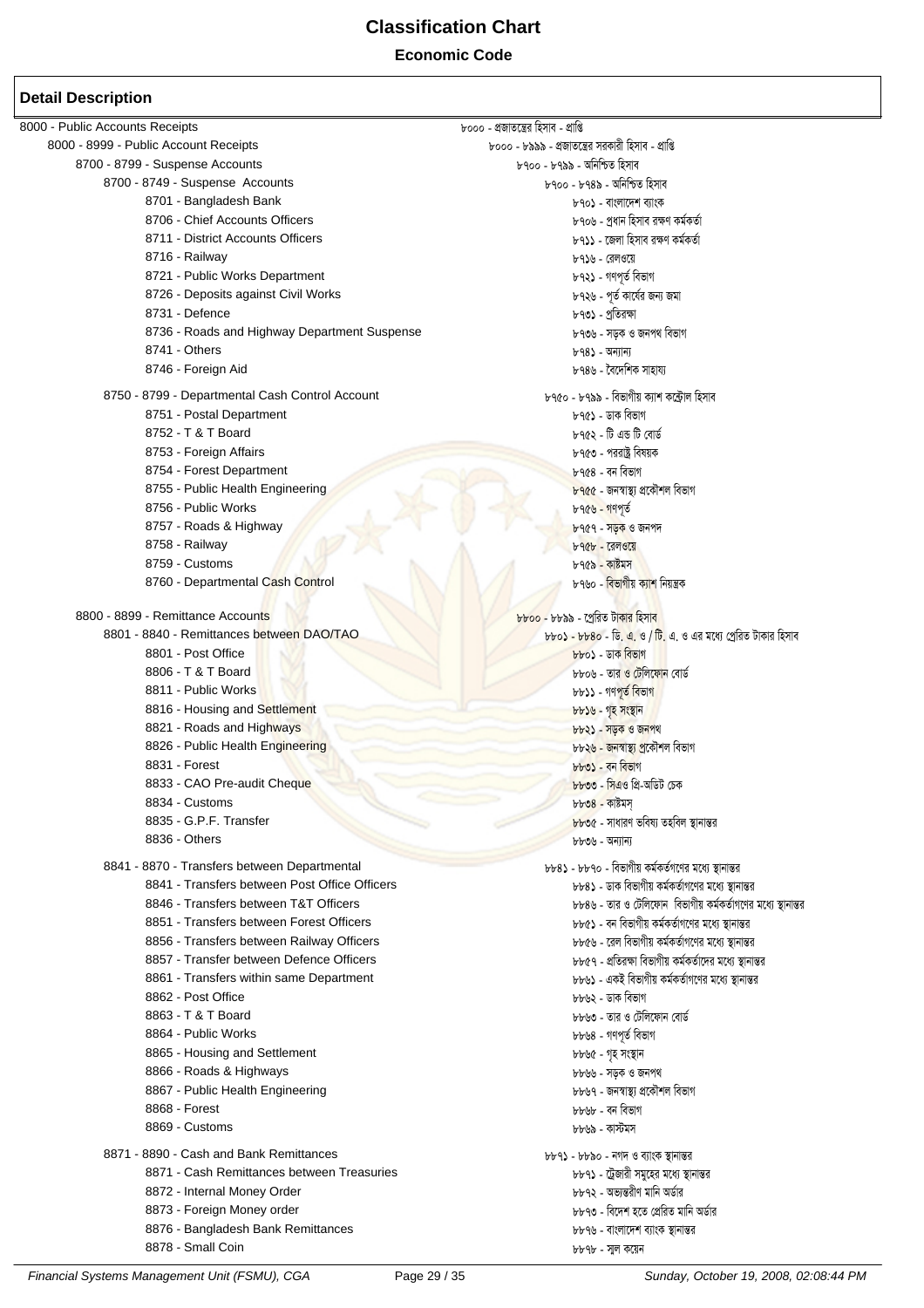#### **Economic Code**

#### **Detail Description**

8000 - Public Accounts Receipts<br>8000 - 8999 - Public Account Receipts - চেতে - ১৯৯৯ - প্রজাতন্ত্রের সরকারী হিসাব - প্রাপ্তি 8000 - 8999 - Public Account Receipts 8800 - 8899 - Remittance Accounts 8800 - 8899 - ‡cªwiZ UvKvi wnmve 8871 - 8890 - Cash and Bank Remittances ১৯৯১ - ১৮৯০ - বিদ্যা ও ব্যাংক স্থানীয় বিদ্যা চি ১৯৯১ - বিদ্যা প্রেরত<br>8881 - Remittance to Embassy ১৯৯১ - বিদ্যা চিচ্চ্যু - বিদ্যে প্রেরত অর্থ 8881 - Remittance to Embassy 8881 - we‡`‡k †cªwiZ A\_© 8882 - Remittance from Embassy 8883 - Cash adjustment of previous year 8883 - and bbbo - পূৰ্বৰ জী নগদ সমন্বয় 8891 - 8899 - Exchange Accounts<br>8891 - Remittance from Defense to Civil هاتا المستخدم المستخدم السابق من المستخدم المستخدم المستخدم المستخدم ال 8891 - Remittance from Defense to Civil<br>8892 - Remittance from Civil to Defense bbb২ - বেসামরিক খাত হতে সামরিক খাতে অর্থ প্রেরণ 8893 - Items adjustable by Civil 8893 - †emvgwiK KZ©"c¶ KZy©K mgš^q‡hvM¨  $b$ ৮৮৯৪ - সামরিক কর্তৃপক্ষ কর্তৃক সমন্বয়যোগ্য 8896 - Adjustment with Railway-Accounts **8896 - কা**ণ্ড - কোণ্ডয়ের সাথে সমন্বয় - হিসাব 8897 - Adjustment with Railway-Cash 8897 - ‡ijI‡qi mv‡\_ mgš^q - bM` 8898 - Inter-ministry adjustment-Expenditure 8898 - Avšt gšYvjq e¨q mgš^q 8899 - Inter-ministry adjustment-Deducted at source 8900 - 8999 - Cash Balances and Miscellaneous<br>8901 - 8920 - Bangladesh Bank Deposits 8901 - 8920 - Bangladesh Bank Deposits 8901 - 8920 - Bangladesh Bank Deposits 8901 - Bangladesh Bank Deposit-Civil কৰা বিভিন্ন কৰি কৰি থকা কৰিবলৈ কৰিবলৈ প্ৰতি কৰি পৰিয়া কৰি পৰিয়া কৰি পৰি 8906 - Bangladesh Bank Deposit- Railway 8906 - কাম কাৰ্য কৰি আৰু স্বামী কাৰ্য কৰি আৰু স্বামী কৰি আৰু স্বামী কৰ 8911 - Bangladesh Bank Deposit- T&T 8912 - Bangladesh Bank Deposit- T&T 8913 - <mark>even both and Accounts Office-</mark><br>8913 - Mismatch between <mark>Bank and Accounts Office-</mark> And Bank and Accounts Office- And Bank <mark>And Align - Downl</mark> 8913 - Mismatch between Bank and Accounts Office-8915 - Mismatch between Bank and Accounts Office- ১৯১৫ - ১৯১৫ - কাংক ও হিসাব রক্ষণ অফিসের গরমিল-নগদ 8921 - 8930 - Cash Balances 8921 - 8930 - K¨vk e¨vjvÝ 8921 - Cash at Bangladesh Bank 8921 - evst at Bangladesh Bank and a stream of the version of the version of the version of the version of the version of the version of the version of the version of the version of the vers 8926 - Remittances i<mark>n Transit (১৯২৬ - ১৯</mark>২৬ - ১৯২৬ - ১৯২৬ - বিষয়ে চিকিৎস 8931 - 8940 - Miscellaneous Government Account ১৯৩১ - <mark>৮৯৩১ - ৮৯</mark>৪০ - বি<mark>বিধ সুরকারি হি</mark>সাব<br>8931 - Closing Account 8931 - Closing Account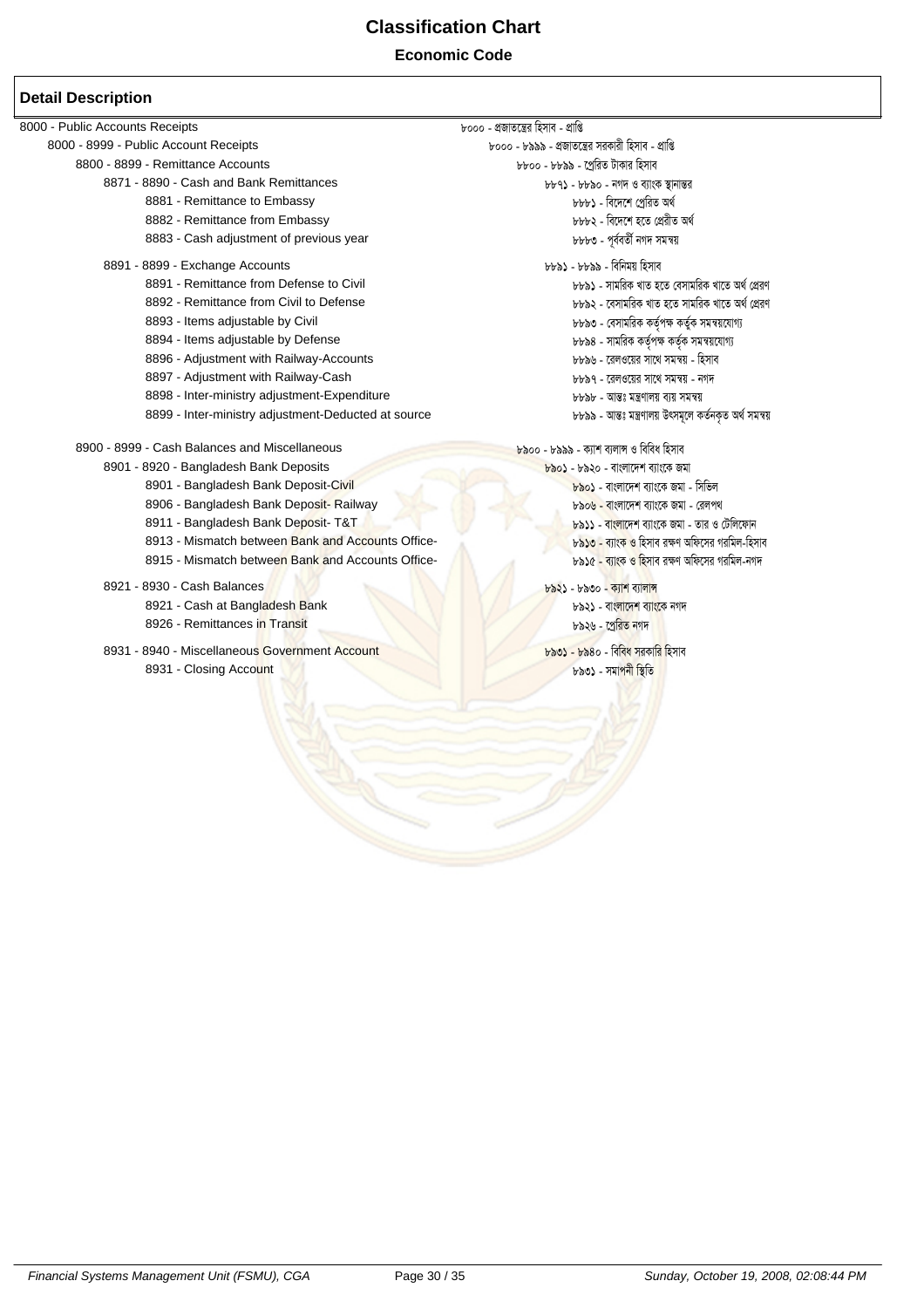#### **Economic Code**

| 9000 - Public Accounts Expenditure                                     | ৯০০০ - প্রজাতন্ত্রের সরকারী হিসাব - ব্যয়                                           |
|------------------------------------------------------------------------|-------------------------------------------------------------------------------------|
| 9000 - 9999 - Public Account Expenditure                               | ৯০০০ - ৯৯৯৯ - প্রজাতন্ত্রের সরকারী হিসাব - ব্যয়                                    |
| 9000 - 9099 - National Savings Schemes                                 | ৯০০০ - ৯০৯৯ - জাতীয় সঞ্চয় প্ৰকল্প সমূহ                                            |
| 9001 - 9020 - Saving Certificates                                      | ৯০০১ - ৯০২০ - সঞ্চয় পত্ৰসমুহ                                                       |
| 9001 - Bonus Savings Certificates                                      | ৯০০১ - বোনাস সঞ্চয় পত্ৰ                                                            |
| 9002 - Bangladesh Sanchaypatra                                         | ৯০০২ - বাংলাদেশ সঞ্চয় পত্ৰ                                                         |
| 9003 - Family Savings Certificate                                      | ৯০০৩ - পরিবার সঞ্চয় পত্র                                                           |
| 9006 - Defence Savings Certificates                                    | ৯০০৬ - প্ৰতিরক্ষা সঞ্চয় পত্ৰ                                                       |
| 9007 - Savings Certificate with 6 Months Profit                        | ৯০০৭ - ছয় মাস অন্তর মুনাফা ভিত্তিক সঞ্চয় পত্র                                     |
| 9008 - Savings Certificate with 3 Months Profit                        | ৯০০৮ - তিন মাস অন্তর মুনাফা ভিত্তিক সঞ্চয় পত্র                                     |
| 9011 - 3 Years Savings Certificates                                    | ৯০১১ - ৩ বৎসর মেয়াদী বাংলাদেশ সঞ্চয় পত্র                                          |
| 9012 - 3 Years Deposit Savings Certificate                             | ৯০১২ - ৩ বছর মেয়াদী জামানত সঞ্চয়পত্র                                              |
| 9016 - 5 Years Savings Certificates                                    | ৯০১৬ - ৫ বৎসর মেয়াদী বাংলাদেশ সঞ্চয় পত্র                                          |
| 9018 - Deposit of pension Seving Certificate Sale                      | ৯০১৮ - পেনশনার সঞ্চয়পত্রের ভাঙ্গানো/নগদায়নকৃত অর্থ (আসল/মূল) পরিশোধ               |
| 9021 - 9040 - Postal Savings                                           | ৯০২১ - ৯০৪০ - ডাকঘর সঞ্চয় ব্যাংকে জমা                                              |
| 9021 - Savings Bank Ordinary Deposit                                   | ৯০২১ - ডাকঘর সঞ্চয় ব্যাংকে জমা - সাধারণ জমা হিসাব                                  |
| 9026 - Fixed and Term Deposit                                          | ৯০২৬ - ডাকঘর সঞ্চয় ব্যাংকে জমা - মেয়াদি জমা হিসাব                                 |
| 9031 - Bonus Deposit                                                   | ৯০৩১ - ডাকঘর সঞ্চয় ব্যাংকে জমা - বোনাস  জমা হিসাব                                  |
| 9041 - 9050 - Postal Life Insurance and Annuity                        |                                                                                     |
| 9041 - Postal Life Insurance and Annuity Scheme                        | ৯০৪১ - ৯০৫০ - ডাক জীবন বীমা ও অ্যানুইটি<br>৯০৪ <b>১</b> - ডাক জীবন বীমা ও অ্যানুইটি |
|                                                                        |                                                                                     |
| 9051 - 9060 - Saving Bonds                                             | <u>৯০৫১ - ৯০৬০ - সঞ্চয় বন্তসমূহ</u>                                                |
| 9051 - Prizebond                                                       | ৯০৫১ - প্ৰাইজ বড                                                                    |
| 9055 - Wage Owner Development Bond                                     | ৯০৫৫ - ওয়েজ <mark>আন</mark> ার ডেভেলপমেন্ট বন্ত                                    |
| 9057 - 3 Years National Investment Bond                                | ৯০৫৭ - <mark>৩ বছর মেয়াদী</mark> জাতীয় বিনিয়োগ বন্ত                              |
| 9058 - US Dollar Premium Bond                                          | ৯০৫৮ - ইউ এস ডলার প্রিমিয়াম বন্ত                                                   |
| 9059 - US Dollar Investment Bond                                       | ৯০৫৯ - ইউ <mark>এস ডলার ই</mark> নভেষ্টমেন্ট বন্ত                                   |
| 9100 - 9199 - State Provident Funds                                    | ৯১০০ - ৯১৯৯ - রাষ্ট্রীয় প্রভিডেন্ট ফান্ড                                           |
| 9100 - 9199 - State Provident Funds                                    | <mark>৯১০০</mark> - ৯১৯৯ - রাষ্ট্রীয় প্রভিডে <mark>ন্ট</mark> ফান্ড                |
| 9101 - General Provident Fund - Civil                                  | ৯১০১ - সাধা <mark>রন প্রভিডেন্ট</mark> ফান্ড - বেসামরিক                             |
| 9106 - General Provident Fund - Defence                                | <mark>৯১০৬ - সাধারন প্রভিডেন্ট</mark> ফান্ড - প্রতিরক্ষা                            |
| 9111 - General Provident Fund - Railway                                | ৯১১১ - সাধারন প্রতিডেন্ট ফান্ড - রেলওয়ে                                            |
| 9116 - General Provident Fund - Postal Department                      | <mark>৯১১৬ - সাধারন প্রভি</mark> ডেন্ট ফান্ড - ডাক বিভাগীয়                         |
| 9121 - General Provident Fund - T & T                                  | ৯১২১ - সাধারন প্রভিডেন্ট ফান্ড - টি এন্ড টি                                         |
| 9126 - General Provident Fund - Others                                 | ৯১২৬ - সাধারন প্রভিডেন্ট ফান্ড - অন্যান্য                                           |
| 9131 - Contributory Provident Fund                                     | ৯১৩১ - কন্ট্রিবিউটরি প্রভিডেন্ট ফান্ড                                               |
|                                                                        |                                                                                     |
| 9200 - 9299 - Renewal, Reserve & Depreciation                          | ৯২০০ <mark>- ৯২৯৯</mark> - রিনিউয়াল, রিজার্ভ ও ডিপ্রেসিয়েসন ফান্ড                 |
| 9201 - 9230 - Renewal, Reserve and Depreciation                        | ৯২০১ - ৯২৩০ - রিনিউয়াল, রিজার্ভ এন্ড ডেপ্রিসিয়েশন ফান্ড                           |
| 9201 - Railway Depreciation Reserve Fund                               | ৯২০১ - অবচয়ের জন্য সংরক্ষিত তহবিল - রেলপথ                                          |
| 9206 - Railway Development Fund<br>9211 - Renewal & Reserve Fund T & T | ৯২০৬ - উন্নয়ন তহবিল - রেলপথ<br>৯২১১ - রিনিউয়াল এন্ড রিজার্ভ ফান্ড - টি এন্ড টি    |
| 9214 - Depreciation Reserve Fund - Security Printing                   | ৯২১৪ - অবচয়ের জন্য সংরক্ষিত তহবিল - সিকিউরিটি প্রিটিং প্রেস                        |
| 9215 - Depreciation Reserve Fund - B G Press                           | ৯২১৫ - অবচয়ের সংরক্ষিত তহবিল - বি জি প্রেস                                         |
| 9216 - Post Office Renewal Reserve Fund                                | ৯২১৬ - রিনিউয়াল এথ রিজার্ভ ফান্ড - পোষ্ট অফিস                                      |
| 9217 - Depreciation Reserve Fund-Government Printing                   | ৯২১৭ - অবচয়ের সংরক্ষিত তহবিল - সরকারী মুদ্রণালয়                                   |
| 9218 - Cultural Heritage Fund                                          | ৯২১৮ - সাংস্কৃতিক ঐতিহ্য তহবিল                                                      |
| 9219 - Depreciation Reserve Fund-Government Flour                      | ৯২১৯ - অবচয়ের সংরক্ষণ তহবিল - সরকারী আটাকল                                         |
| 9220 - Renewal and Reserve Fund - Dairy Firm                           | ৯২২০ - রিনিউয়াল এন্ড রিজার্ভ ফান্ড - ডেইরী ফার্ম                                   |
| 9221 - Others                                                          | ৯২২১ - অন্যান্য                                                                     |
| 9231 - 9250 - Welfare Funds                                            |                                                                                     |
| 9231 - T&T Welfare Fund                                                | ৯২৩১ - ৯২৫০ - কল্যান তহবিল<br>৯২৩১ - তার ও টেলিফোন কল্যাণ তহবিল                     |
| 9236 - Postal Department Welfare Fund                                  | ৯২৩৬ - ডাক বিভাগীয় কল্যাণ তহবিল                                                    |
| 9241 - Government Employees Benevolent Fund                            | ৯২৪১ - সরকারি কর্মচারী কল্যাণ তহবিল                                                 |
| 9246 - Government Employees Group Insurance Fund                       | ৯২৪৬ - সরকারি কর্মচারী গোষ্ঠি বীমা তহবিল                                            |
| 9248 - Defence Welfare Fund                                            | ৯২৪৮ - প্ৰতিরক্ষা কল্যাণ তহবিল                                                      |
|                                                                        |                                                                                     |
| 9251 - 9260 - Relief Fund                                              | ৯২৫১ - ৯২৬০ - ত্রাণ তহবিল                                                           |
| 9251 - Prime Ministers Relief Fund                                     | ৯২৫১ - প্ৰধানমন্ত্ৰীর ত্রাণ তহবিল                                                   |
|                                                                        |                                                                                     |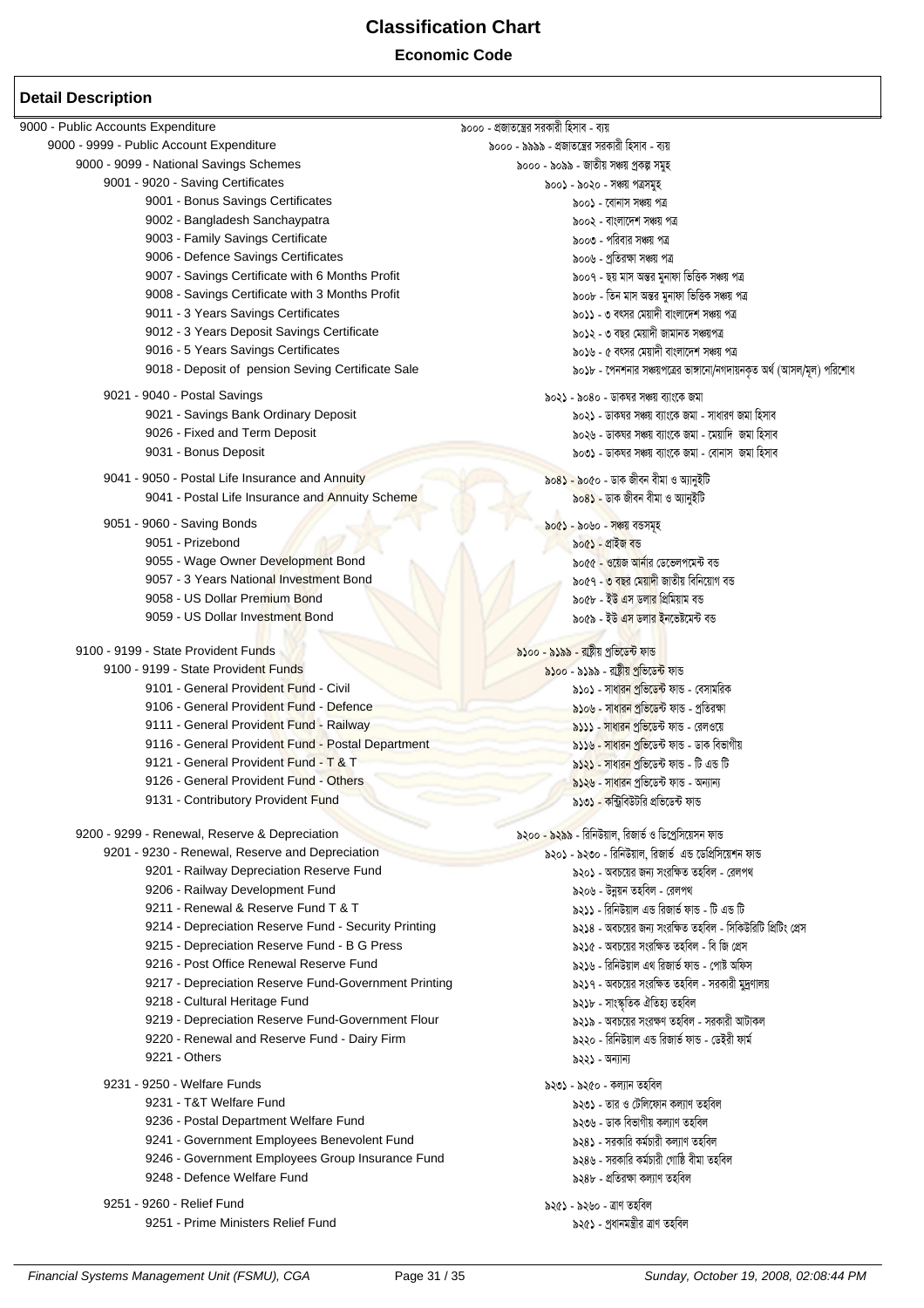### **Economic Code**

| 9000 - Public Accounts Expenditure                     | ৯০০০ - প্রজাতন্ত্রের সরকারী হিসাব - ব্যয়                                          |
|--------------------------------------------------------|------------------------------------------------------------------------------------|
| 9000 - 9999 - Public Account Expenditure               | ৯০০০ - ৯৯৯৯ - প্রজাতন্ত্রের সরকারী হিসাব - ব্যয়                                   |
| 9300 - 9499 - Deposit Accounts                         | ৯৩০০ - ৯৪৯৯ - জমার হিসাব                                                           |
| 9301 - 9310 - Advance Income Tax Deposit               | ৯৩০১ - ৯৩১০ - অগ্রিম আয়কর জমা                                                     |
| 9301 - Advance Income Tax Deposit                      | ৯৩০১ - অগ্রিম আয়কর প্রদান                                                         |
| 9311 - 9340 - Deposit of Local Funds                   | ৯৩১১ - ৯৩৪০ - স্থানীয় তহবিলের জমা                                                 |
| 9311 - Divisional Funds Deposit                        | ৯৩১১ - বিভাগীয় তহবিল                                                              |
| 9316 - District Funds Deposit                          | ৯৩১৬ - জেলা তহবিল                                                                  |
| 9321 - Municipal Funds Deposit                         | ৯৩২১ - পৌর তহবিল                                                                   |
| 9326 - Upazilla Funds Deposit                          | ৯৩২৬ - উপজেলা তহবিল                                                                |
| 9327 - Urban Fund                                      | ৯৩২৭ - শহর তহবিল                                                                   |
| 9331 - Other Local Funds Deposit                       | ৯৩৩১ - অন্যান্য স্থানীয় তহবিল                                                     |
| 9341 - 9380 - Departmental and Judicial Deposits       | ৯৩৪১ - ৯৩৮০ - বিভাগীয় ও বিচার বিভাগীয় জমা                                        |
| 9341 - Revenue Deposits                                | ৯৩৪১ - রাজস্ব জমা                                                                  |
| 9346 - Civil Courts Deposits                           | ৯৩৪৬ - দেওয়ানী আদালতের জমা                                                        |
| 9351 - Criminal Courts Deposit                         | ৯৩৫১ - ফৌজদারী আদালতের জমা                                                         |
| 9353 - CD VAT Deposit                                  | ৯৩৫৩ - শুল্ক জমা                                                                   |
| 9356 - Forest Deposits                                 | ৯৩৫৬ - বন বিভাগীয় জমা                                                             |
| 9357 - Postal Department Deposit                       | ৯৩৫৭ - ডাক বিভাগীয় জমা                                                            |
| 9358 - Railway Deposit                                 | ৯৩৫৮ - রেলওয়ে জমা                                                                 |
| 9359 - T & T Deposit                                   | $\delta$ ৩৫৯ - টি এন্ড টি জমা                                                      |
| 9360 - Supplies and Inspection Departmental Deposits   | ৯৩৬০ - সরবরাহ ও পরিদর্শণ বিভাগীয় জমা                                              |
| 9361 - Public Works Deposit                            | ৯৩৬ <b>১ -</b> গণপূৰ্ত বিভাগীয় জমা                                                |
| 9366 - Public Health Engineering Deposits              | ৯৩৬৬ - জনস্বাস্থ্য বিভাগীয় জমা                                                    |
| 9371 - Local Rate Deposit                              | ৯৩৭১ - স্থা <mark>নীয়</mark> রেট জমা                                              |
| 9376 - Ships Captain Deposits                          | ৯৩৭৬ - জা <mark>হাজ কাপ্তানের</mark> জমা                                           |
| 9377 - Deposits for Armed Forces                       | ৯৩৭৭ - সাম <mark>রিক বাহিনীর</mark> জমা                                            |
| 9381 - 9420 - Deposits against Supplies and Works      | ৯৩৮১ - ৯৪২০ - সরবরাহ ও কাজের জন্য জমা                                              |
| 9381 - Letter of Credit                                | ৯৩৮১ - ঋণপত্র বাবদ জমা                                                             |
| 9382 - Subscription to International Organization and  | ৯৩৮২ - আ <mark>ন্তৰ্জাতিক প্ৰতি</mark> ষ্ঠানের চাঁদা ও অন্যান্য বিশেষ সমন্বয়      |
| 9386 - Customs Duty and VAT                            | ৯৩৮৬ - শুল্ক জমা                                                                   |
| 9391 - Contractor and Supplier Security Deposit        | <mark>৯৩৯১ - ঠিকাদার ও স</mark> রবরাহকারীর সিকিউরিটি জমা                           |
| 9396 - Coal Deposit                                    | ৯৩৯৬ - কয়লা বাবদ জমা                                                              |
| 9401 - Works of Public and Private Bodies              | ৯৪০১ - সরকারি সংস্থা বা বেসরকারী ব্যক্তিদের কাজের জন্য জমা                         |
| 9406 - Reservation of Government Right                 | ৯৪০৬ - সরকারি অধিকার সংরক্ষণ                                                       |
| 9411 - Liquidated Damages                              | ৯৪১১ - ক্ষতিপূরণ সংক্রান্ত জমা                                                     |
| 9418 - Miscellaneous Deposits                          | $83b$ - বিবিধ জমা                                                                  |
| 9421 - 9430 - Personal Ledger Account Deposit          | ৯৪২১ - ৯৪৩০ - ব্যক্তিগত খতিয়ান হিসাব  জমা                                         |
| 9421 - Personal Ledger Account Deposit                 | ৯৪২১ - ব্যক্তিগত খতিয়ান হিসাব জমা                                                 |
| 9423 - Deposit and Payment of Lease amount of          | ৯৪২৩ - অৰ্পিত সম্ভির ইজারা লব্ধ অর্থ জমা প্রদান এবং ব্যয় সম্কিত                   |
| 9431 - 9460 - Food Aid Deposit Account                 | ৯৪৩১ - ৯৪৬০ - খাদ্য সাহায্য বাবদ জমার হিসাব                                        |
| 9431 - US Food Aid Title II                            | ৯৪৩১ - খাদ্য সাহায্য যুক্তরাষ্ট্র - টাইটেল - ২                                     |
| 9436 - Previous year deposit with different Commercial | ৯৪৩৬ - উন্নয়ন কর্মসূচীর জন্য বিভিন্ন বাণিজ্যিক ব্যাংক এ পূর্ববর্তী অর্থ বছরের জমা |
| 9441 - German Food Aid                                 | ৯৪৪১ - খাদ্য সাহায্য - জাৰ্মানী                                                    |
| 9443 - UK Food Aid                                     | ৯৪৪৩ - খাদ্য সাহায্য - লন্ডন                                                       |
| 9445 - Japanese Debt Relief Grant                      | ১৪৪৫ - জাপানী ঋণ মওকুফ                                                             |
| 9446 - EEC Food Aid                                    | ৯৪৪৬ - খাদ্য সাহায্য - ই. ই. সি                                                    |
| 9448 - Australian Food Aid                             | ৯৪৪৮ - খাদ্য সাহায্য - অষ্ট্ৰেলিয়া                                                |
| 9451 - Canadian Food Aid                               | ৯৪৫১ - খাদ্য সাহায্য - কানাডা                                                      |
| 9452 - Refund of Fund Deposited in Bank                | ৯৪৫২ - ব্যাংকে জমাকৃত অৰ্থ ফেরত                                                    |
| 9454 - Japanese Food Aid                               | ১৪৫৪ - খাদ্য সাহায্য - জাপান                                                       |
| 9455 - Japanese Debt Relief Grant                      | ৯৪৫৫ - জাপানী ঋণ মওকুফ                                                             |
| 9456 - Accumulated Surplus - Food Account              | ৯৪৫৬ - পূর্ববর্তী বৎসরের খাদ্য হিসাবের উদ্বত্ত                                     |
| 9457 - World Food Programme                            | ৯৪৫৭ - বিশ্ব খাদ্য কৰ্মসূচী                                                        |
| 9458 - SIFAD                                           | ৯৪৫৮ - সিফাদ                                                                       |
| 9459 - Monitized Fund for Development Activities       | ৯৪৫৯ - উন্নয়ন কর্মসূচীর জন্য বিক্রয়লব্ধ অর্থ স্থানান্তর (এডিপি বহির্ভূত)         |
| 9461 - 9470 - Commodity Aid Deposit Account            | ৯৪৬১ - ৯৪৭০ - পণ্য সাহায্য জমার হিসাব                                              |
| 9461 - Commodity Aid Deposit Account                   | ৯৪৬১ - পণ্য সাহায্য জমার হিসাব                                                     |
|                                                        |                                                                                    |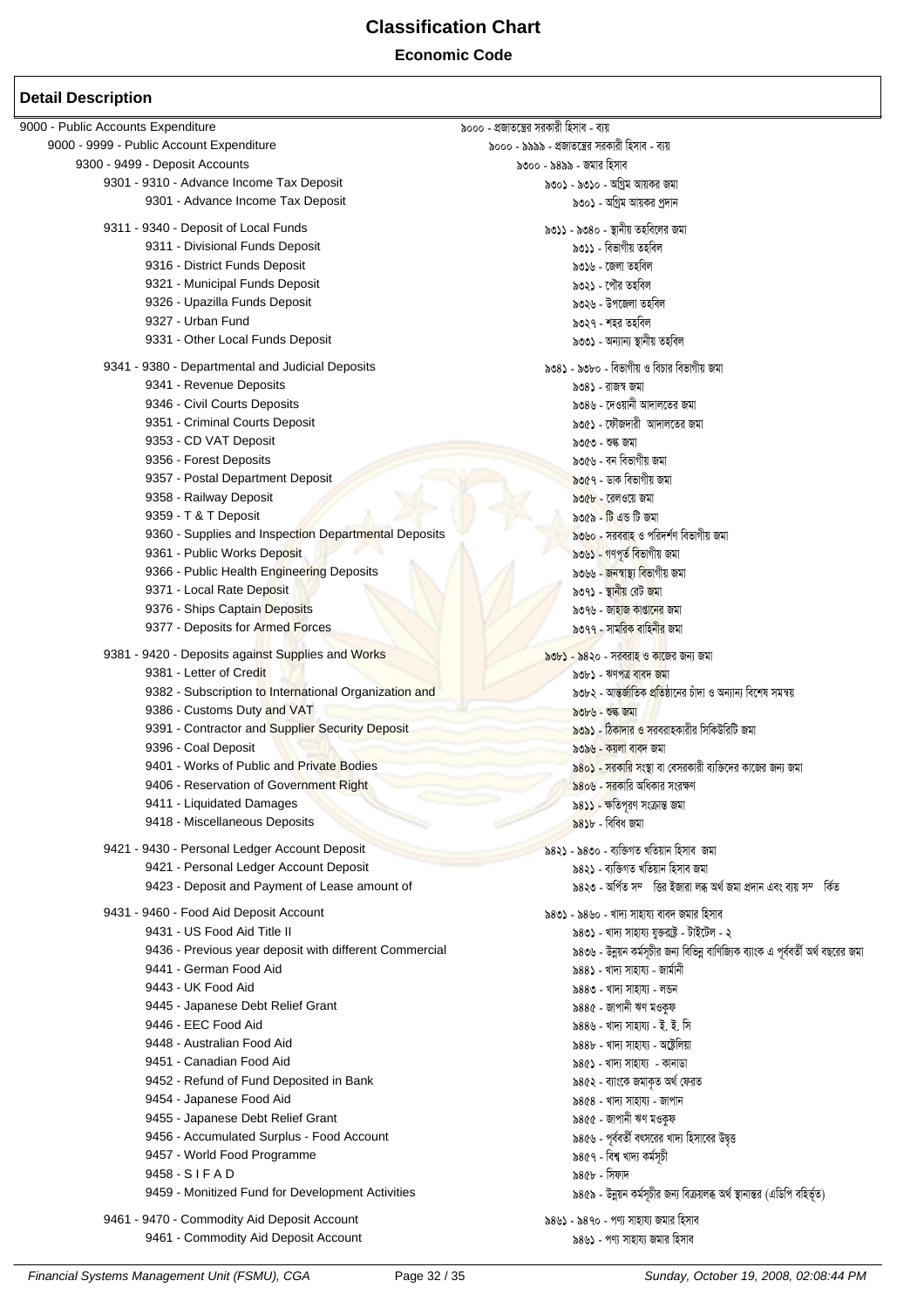#### **Economic Code**

| 9000 - Public Accounts Expenditure                 | ৯০০০ - প্রজাতন্ত্রের সরকারী হিসাব - ব্যয়                            |
|----------------------------------------------------|----------------------------------------------------------------------|
| 9000 - 9999 - Public Account Expenditure           | ৯০০০ - ৯৯৯৯ - প্রজাতন্ত্রের সরকারী হিসাব - ব্যয়                     |
| 9300 - 9499 - Deposit Accounts                     | ৯৩০০ - ৯৪৯৯ - জমার হিসাব                                             |
| 9471 - 9499 - Other Deposit Accounts               | ৯৪৭১ - ৯৪৯৯ - অন্যান্য জমার হিসাব                                    |
| 9471 - Deposit of Rent Controller                  | ৯৪৭১ - ভাড়া নিয়ন্ত্রকের পক্ষে জমা                                  |
| 9473 - Election Deposit                            | ৯৪৭৩ - নিৰ্বাচন সংক্ৰান্ত জমা                                        |
| 9475 - Zakat Fund                                  | ৯৪৭৫ - জাকাত তহবিল                                                   |
| 9477 - Cashiers Security Deposit                   | ৯৪৭৭ - ক্যাশিয়ার সিকিউরিটি জমা                                      |
| 9479 - Pre-Liberation Assets and Liabilities       | ৯৪৭৯ - প্ৰাক - স্বাধীনতা সম্দ ও দায়দেনা                             |
| 9481 - Security Deposits of Food Purchasing Agent  | ৯৪৮১ - খাদ্যক্রয় এজেন্টদের সিকিউরিটি জমা                            |
| 9483 - Tobacco Cess Fund Deposits                  | ৯৪৮৩ - তামাক সেস তহবিলে জমা                                          |
|                                                    |                                                                      |
| 9485 - Sugarcane Cess Fund Deposits                | ৯৪৮৫ - ইক্ষু সেস তহবিলে জমা                                          |
| 9487 - Deposit on Account of Alcohol and Narcotics | ৯৪৮৭ - মদ, গাজা ও তাং বাবদ জমা                                       |
| 9489 - Foreign Affairs Deposit                     | ৯৪৮৯ - বৈদেশিক বিষয়ক জমা                                            |
| 9490 - Unclaimed Deposit in the General Provident  | ৯৪৯০ - দাবীদারহীন ভবিষ্য তহবিল জমা                                   |
| 9491 - Deposit Connected with Prize Money          | ৯৪৯১ - প্ৰাইজ মানি সংক্ৰান্ত জমা                                     |
| 9493 - Others                                      | ৯৪৯৩ - অন্যান্য জমা                                                  |
| 9500 - 9599 - Current Assets                       | ৯৫০০ - ৯৫৯৯ - চলতি সম্পদ                                             |
| 9501 - 9510 - Permanent Advances                   | ৯৫০১ - ৯৫১০ - স্থায়ী অগ্রিম                                         |
| 9501 - Drawing and Disbursement Officer's Advance  | <mark>৯৫০১</mark> - আয়ন ও ব্যয়ন অফিসার কর্তৃক গৃহীত অগ্রিম         |
| 9511 - 9530 - Advances Repayable                   | ৯৫১১ - ৯৫৩০ - পরিশোধযোগ্য অগ্রিম                                     |
| 9511 - Objection Book Advance                      | ৯৫ <mark>১১ - অগ্ৰিম খা</mark> তে আপত্তি                             |
| 9516 - PWD Advance                                 |                                                                      |
|                                                    | ৯৫১৬ <mark>- পূৰ্ত কাৰ্য বা</mark> বদ অগ্ৰিম                         |
| 9521 - Forest Advance                              | ৯৫২১ - <mark>বন অ</mark> গ্রিম                                       |
| 9526 - Railway Advance                             | ৯৫২৬ - রে <mark>লও</mark> য়ে অগ্রি <mark>ম</mark>                   |
| 9527 - Advances to Imprest Holders                 | ৯৫২৭ - ইম <mark>প্ৰেষ্ট হোল্ডারদে</mark> র প্রদত্ত অগ্রিম            |
| 9529 - Others                                      | ৯৫২৯ - অন্যান্য                                                      |
| 9531 - 9550 - Accounts with Foreign Governments    | <mark>৯৫৩১ - ৯</mark> ৫৫০ - বৈ <mark>দেশিক</mark> সরকারের সাথে হিসাব |
| 9531 - Account with Government of Myanmar          | ৯৫৩১ - মায়া <mark>নমার</mark> সরকারের সাথে হিসাব                    |
| 9536 - Account with Government of India            | ৯৫৩৬ - ভার <mark>ত সরকারের</mark> সাথে হিসাব                         |
| 9541 - Account with Government of Pakistan         | ৯৫৪১ - পাকিস্তান সরকারের সাথে হিসাব                                  |
|                                                    |                                                                      |
| 9551 - 9560 - Account with Bangladesh Bank         | <mark>৯৫৫১ - ৯৫৬০ - বাংলাদেশ</mark> ব্যাংকের সহিত হিসাব              |
| 9551 - Account with Bangladesh Bank                | ৯৫৫১ - বাংলা <mark>দেশ</mark> ব্যাংকের সাথে হিসাব                    |
| 9600 - 9699 - Current Liabilities                  | ৯৬০০ - ৯৬৯৯ - চলতি দায়দেনা                                          |
| 9601 - 9630 - Cheques and Bills                    | ৯৬০১ - ৯৬৩০ - চেক এবং বিলসমূহ                                        |
| 9601 - Pre-Audit Cheques (Civil)                   | ৯৬০১ - পূর্বনিরীক্ষিত চেকসমূহ (সিভিল)                                |
|                                                    |                                                                      |
| 9606 - Pre-Audit Cheques (Railway)                 | ৯৬০৬ - পূর্বনিরীক্ষিত চেকসমূহ ( রেলওয়ে )                            |
| 9611 - Chief Accounts Officers Cheques             | ৯৬১১ - প্রধান হিসাব রক্ষণ কর্মকর্তার চেকসমূহ                         |
| 9616 - DAO Cheques                                 | ৯৬১৬ - জেলা হিসাব রক্ষণ কর্মকর্তার চেকসমূহ                           |
| 9621 - TAO Cheques                                 | ৯৬২১ - উপজেলা হিসাব রক্ষণ কর্মকর্তার চেকসমূহ                         |
| 9623 - Radio Cheque                                | ৯৬২৩ - রেডিও চেক                                                     |
| 9625 - Jatio Sangsad Cheque                        | ৯৬২৫ - জাতীয় সংসদ চেক                                               |
| 9626 - Other cheques and bills                     | ৯৬২৬ - অন্যান্য চেক ও বিল সমূহ                                       |
| 9631 - 9650 - Taka and Coinage                     | ৯৬৩১ - ৯৬৫০ - টাকা ও মুদ্রা                                          |
| 9631 - One Taka Note                               | ৯৬৩১ - এক টাকার নোট                                                  |
| 9636 - Two Taka Note                               | ৯৬৩৬ - দুই টাকার নোট                                                 |
| 9641 - Coinage                                     | ৯৬৪১ - মুদ্রা                                                        |
|                                                    |                                                                      |
| $9651 - 9670 -$                                    | - ০৭৶৫ - ১৬৭০                                                        |
| 9651 - T & T Board                                 | ৯৬৫১ - তার ও টেলিফোন বোর্ড                                           |
| 9653 - Public Works                                | ৯৬৫৩ - গণপূৰ্ত বিভাগ                                                 |
| 9655 - Housing and Settlement                      | ৯৬৫৫ - গৃহ সংস্থান                                                   |
| 9657 - Roads and Highways                          | ৯৬৫৭ - সড়ক ও জনপথ                                                   |
| 9659 - Public Health Engineering                   | ৯৬৫৯ - জনস্বাস্থ্য প্ৰকৌশল বিভাগ                                     |
| 9661 - Forest                                      | ৯৬৬১ - বন বিভাগ                                                      |
| 9663 - Redio Cheques                               | ৯৬৬৩ - রেডিও চেকস                                                    |
| 9667 - Exchange Account                            | ৯৬৬৭ - বিনিময় হিসাব                                                 |
|                                                    |                                                                      |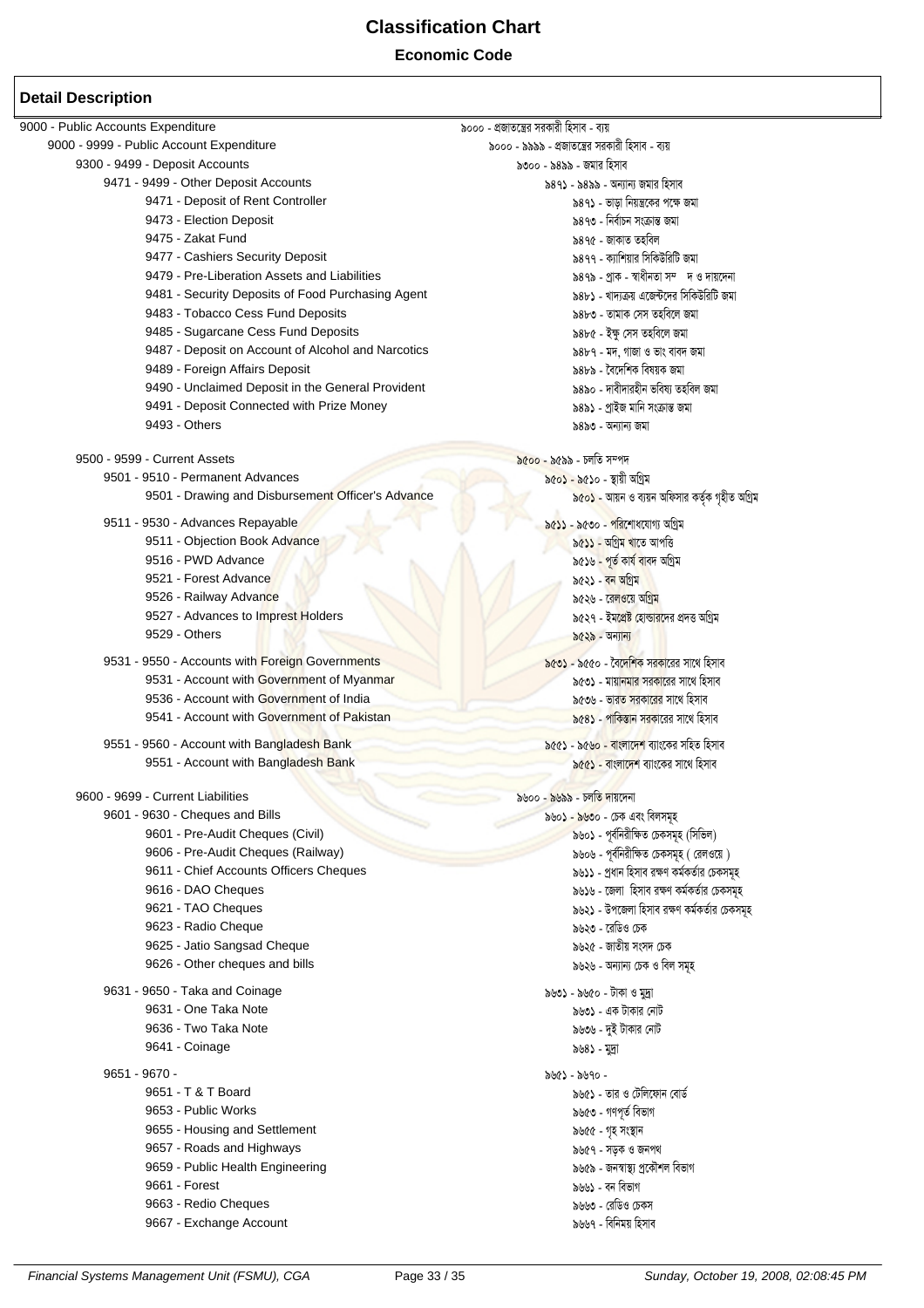### **Economic Code**

| 9000 - Public Accounts Expenditure              | ৯০০০ - প্রজাতন্ত্রের সরকারী হিসাব - ব্যয়                          |
|-------------------------------------------------|--------------------------------------------------------------------|
| 9000 - 9999 - Public Account Expenditure        | ৯০০০ - ৯৯৯৯ - প্রজাতন্ত্রের সরকারী হিসাব - ব্যয়                   |
| 9700 - 9799 - Suspense Accounts                 | ৯৭০০ - ৯৭৯৯ - অনিশ্চিত হিসাব                                       |
| 9700 - 9749 - Suspense Accounts                 | ৯৭০০ - ৯৭৪৯ - অনিশ্চিত হিসাব                                       |
| 9701 - Bangladesh Bank                          | ৯৭০১ - বাংলাদেশ ব্যাংক                                             |
| 9706 - Chief Accounts Officers                  | ৯৭০৬ - প্রধান হিসাব রক্ষণ কর্মকর্তা                                |
| 9711 - District Accounts Officers               | ৯৭১১ - জেলা হিসাব রক্ষণ কর্মকর্তা                                  |
| 9716 - Railway                                  | ৯৭১৬ - রেলওয়ে                                                     |
| 9721 - Public Works Department                  | ৯৭২১ - গণপূৰ্ত বিভাগ                                               |
| 9726 - Deposits against Civil Works             | ৯৭২৬ - পূর্ত কার্যের জন্য জমা                                      |
| 9731 - Defence                                  | ৯৭৩১ - প্রতিরক্ষা                                                  |
| 9736 - Roads and Highway Department Suspense    | ৯৭৩৬ - সড়ক ও জনপথ বিভাগ                                           |
| 9741 - Others                                   |                                                                    |
| 9746 - Foreign Aid                              | ৯৭৪১ - অন্যান্য<br>৯৭৪৬ - বৈদেশিক সাহায্য                          |
|                                                 |                                                                    |
| 9750 - 9799 - Departmental Cash Control Account | ৯৭৫০ - ৯৭৯৯ - বিভাগীয় ক্যাশ কন্ট্ৰোল হিসাব                        |
| 9751 - Postal Department                        | ৯৭৫১ - ডাক বিভাগ                                                   |
| 9752 - T & T Board                              | ৯৭৫২ - টি এন্ড টি বোর্ড                                            |
| 9753 - Foreign Affairs                          | ৯৭৫৩ - পররাষ্ট্র বিষয়ক                                            |
| 9754 - Forest Department                        | ৯৭৫৪ - বন বিভাগ                                                    |
| 9755 - Public Health Engineering                | ৯৭৫৫ - জনস্বাস্থ্য প্রকৌশল বিভাগ                                   |
| 9756 - Public Works                             | ৯৭৫৬ - গণপূৰ্ত                                                     |
| 9757 - Roads & Highway                          | ৯৭৫৭ - স <mark>ড়ক</mark> ও জনপদ                                   |
| 9758 - Railway                                  | ৯৭৫৮ - রেলওয়ে                                                     |
| 9759 - Customs                                  | ৯৭৫৯ - কাষ্টমস                                                     |
| 9760 - Departmental Cash Control                | ৯৭৬০ - বিভাগীয় ক্যাশ নিয়ন্ত্ৰক                                   |
| 9800 - 9899 - Remittance Accounts               | <mark>৯৮০০ - ৯৮৯৯ - প্ৰেরিত টাকার হিসাব</mark>                     |
| 9801 - 9840 - Remittances between DAO/TAO       | ৯৮০ <b>১ - ৯৮৪০ - ডি.এ.ও/টি.এ.ও</b> -এর মধ্যে প্রেরিত টাকার হিসাব  |
| 9801 - Post Office                              | ৯৮০১ - ডাক বিভাগ                                                   |
| 9806 - T & T Board                              | ৯৮০৬ - তার ও টেলিফোন বোর্ড                                         |
| 9811 - Public Works                             | ৯৮১১ - গণপূ <mark>ৰ্ত বিভাগ</mark>                                 |
| 9816 - Housing and Settlement                   |                                                                    |
| 9821 - Roads and Highways                       | <mark>৯৮১৬ - গৃহ সংস্থান ও ব</mark> ন্দোবস্ত                       |
| 9826 - Public Health Engineering                | <u>৯৮২১ - সড়ক ও জনপথ</u>                                          |
| 9831 - Forest                                   | ৯৮২৬ - জনস্বাস্থ্ <mark>য প্ৰ</mark> কৌশল বিভাগ<br>৯৮৩১ - বন বিভাগ |
|                                                 |                                                                    |
| 9833 - CAO Pre-audit Cheque                     | ৯৮৩৩ - সিএও প্রি-অডিট চেক                                          |
| 9834 - Customs<br>9835 - G.P.F. Transfer        | ৯৮৩৪ - কাষ্টমস                                                     |
|                                                 | ৯৮৩৫ - সাধারণ ভবিষ্য তহবিল স্থানান্তর                              |
| 9836 - Others                                   | ৯৮৩৬ - অন্যান্য                                                    |
| 9841 - 9870 - Transfers between Departmental    | ৯৮৪১ - ৯৮৭০ - বিভাগীয় কর্মকর্তাগণের মধ্যে স্থানান্তর              |
| 9841 - Transfers between Post Office Officers   | ৯৮৪১ - ডাক বিভাগীয় কর্মকর্তাগণের মধ্যে স্থানান্তর                 |
| 9846 - Transfers between T&T Officers           | ৯৮৪৬ - তার ও টেলিফোন বিভাগীয় কর্মকর্তাগণের মধ্যে স্থানাব্রর       |
| 9851 - Transfers between Forest Officers        | ৯৮৫১ - বন বিভাগীয় কর্মকর্তাগণের মধ্যে স্থানান্তর                  |
| 9856 - Transfers between Railway Officers       | ৯৮৫৬ - রেল বিভাগীয় কর্মকর্তাগণের মধ্যে স্থানান্তর                 |
| 9857 - Transfer between Defence Officers        | ৯৮৫৭ - প্রতিরক্ষা কর্মকর্তাদের মধ্যে স্থানান্তর                    |
| 9861 - Transfers within same Department         | ৯৮৬১ - একই বিভাগীয় কর্মকর্তাগণের মধ্যে স্থানান্তর                 |
| 9862 - Post Office                              | ৯৮৬২ - ডাক বিভাগ                                                   |
| 9863 - T & T Board                              | ৯৮৬৩ - তার ও টেলিফোন বোর্ড                                         |
| 9864 - Public Works                             | ৯৮৬৪ - গণপূৰ্ত বিভাগ                                               |
| 9865 - Housing and Settlement                   | ৯৮৬৫ - গৃহ সংস্থান                                                 |
| 9866 - Roads & Highways                         | ৯৮৬৬ - সড়ক ও জনপথ                                                 |
| 9867 - Public Health Engineering                | ৯৮৬৭ - জনস্বাস্থ্য ও প্রকৌশল বিভাগ                                 |
| 9868 - Forest                                   | ৯৮৬৮ - বন বিভাগ                                                    |
| 9869 - Customs                                  | ৯৮৬৯ - কাস্টমস                                                     |
| 9871 - 9890 - Cash and Bank Remittances         | ৯৮৭১ - ৯৮৯০ - নগদ ও ব্যাংক স্থানান্তর                              |
| 9871 - Cash Remittances between Treasuries      | ৯৮৭১ - ট্রেজারীসমূহের মধ্যে স্থানান্তর                             |
| 9872 - Inland Money Order                       | ৯৮৭২ - অভ্যন্তরীণ মনিঅর্ডার                                        |
| 9873 - Foreign Money order                      | ৯৮৭৩ - বিদেশ হইতে প্ৰেরিত মনিঅডার                                  |
| 9876 - Bangladesh Bank Remittances              | ৯৮৭৬ - বাংলাদেশ ব্যাংক স্থানান্তর                                  |
| 9878 - Small Coin                               | ৯৮৭৮ - সাল কয়েন                                                   |
|                                                 |                                                                    |